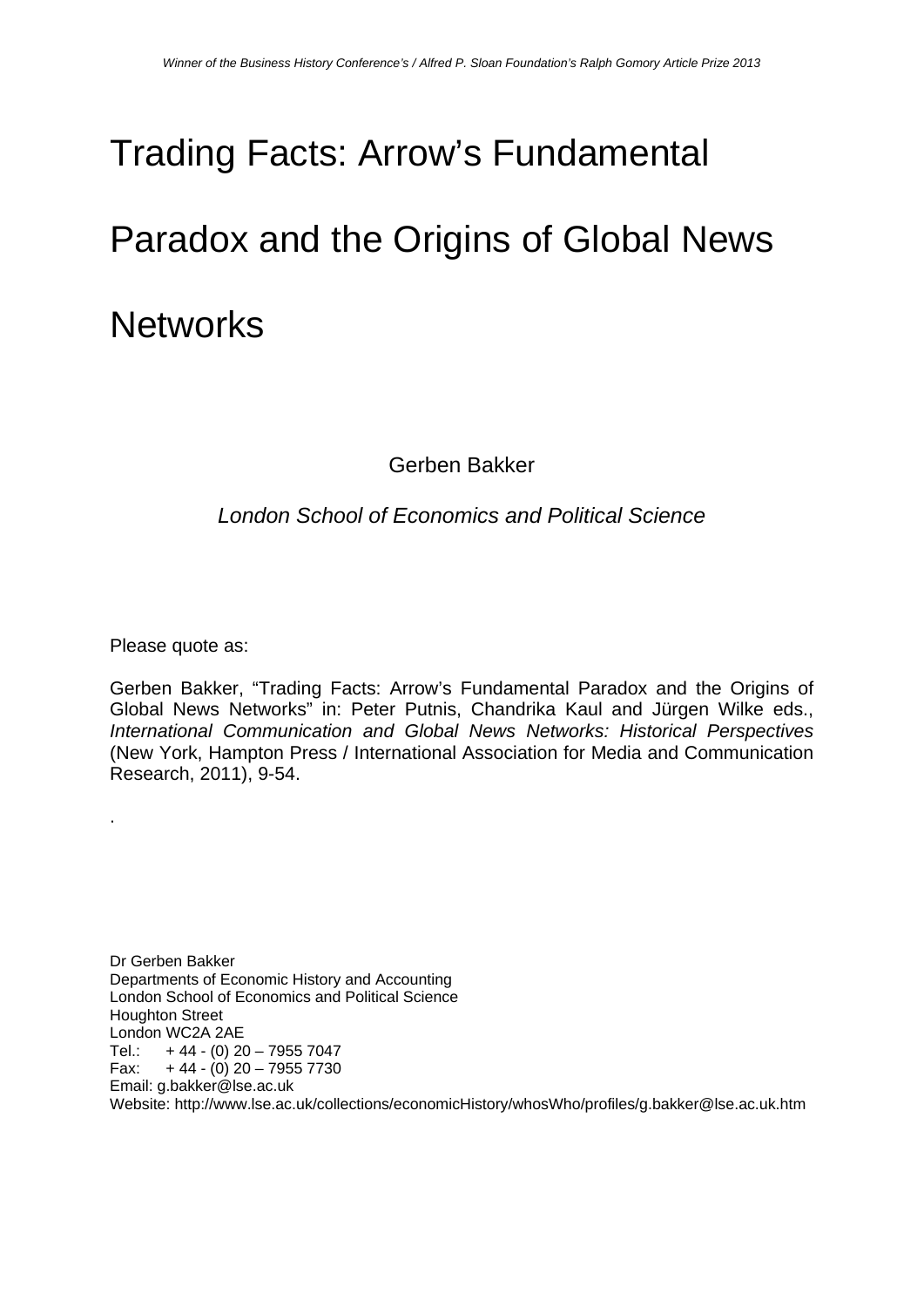## **Abstract**

Since the Renaissance newsbrokers have developed solutions to overcome the main problem of selling news. The 'fundamental paradox in the determination of demand for information', originally identified by Kenneth J. Arrow, implies that buyers cannot assess how much they want to pay for information without knowing its content, but once they know its content, they do not need to pay anymore.

 The first part investigates the evolution of newsbrokers' business models since the Renaissance, noting the use of reciprocity by diplomats and merchants, who wrote the latest news at the bottom of their letters, and how the news trade profited from selling numerical values of quantifiable properties of economic qualities, such as prices, exchange rates, ship arrivals, 'credit ratings', and later interest rates and share prices. These properties could all be stated without revealing the actual numerical value. Newsbrokers used various transmission technologies to satisfy the expanding demand for news, from couriers, pigeons, semaphore systems, pneumatic tubes to, eventually, the electric telegraph.

 The second part focuses on how, using several of these technologies, international news agencies emerged that partially replaced the earlier newsbrokers during the nineteenth century. The business models they developed to mitigate Arrow's paradox included subscription selling that made news items' marginal price zero, the bundling of news, the lobbying to create and enforce copyrights in news, and, finally, cross-subsidisation of news provision with ancillary revenues from advertising, financial services or from governments. The main agencies—such as Reuters, Wolff-Continental, Havas and Associated Press—overcame further selling difficulties by forming an international news cartel.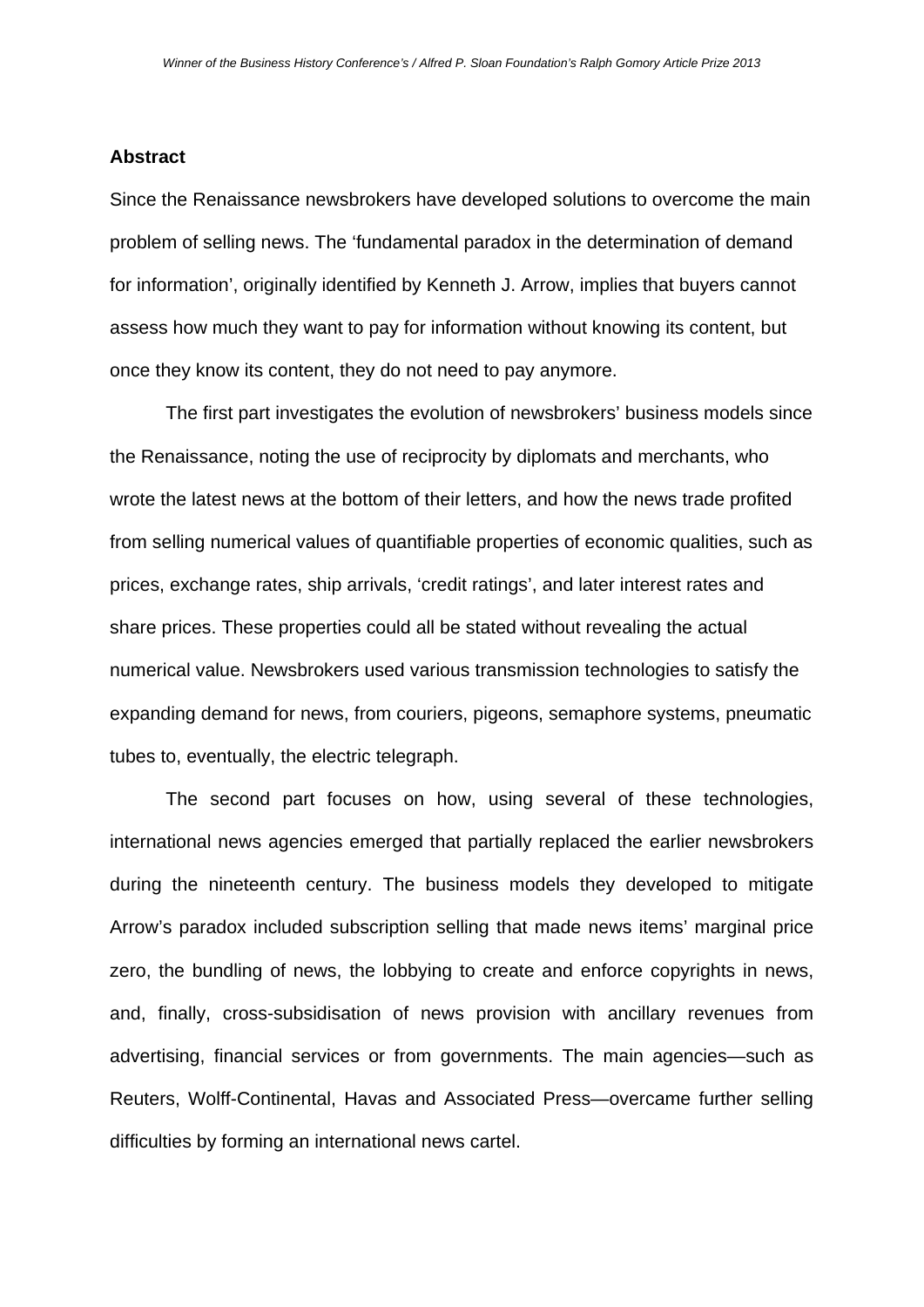# 1

## Trading Facts: Arrow's Fundamental Paradox and the Origins of Global News Networks

*Gerben Bakker*

During the nineteenth century, the communications industry grew considerably.<sup>1</sup> Initially, governments and businesses made wide use of messengers on foot or horseback, postal pigeons, and semaphores, while later in the century they started using the electric telegraph. Standardized and universal postal service expanded substantially, with the largest cities getting six or more daily deliveries and collections.2 The growth in communication speed, capacity, and quality affected the way news was gathered and how it was traded internationally.

This chapter aims to investigate how the nature of information and its use in society has affected the evolution of the gathering and selling of information since the Renaissance. It examines how, during the nineteenth century, this evolution led to the emergence of international news agencies that partially replaced the earlier newsbrokers, as well as the business models they developed. It analyzes how newsbrokers determined the value of information, what difficulties they faced in trading it, and the various strategies they devised to overcome these obstacles. The chapter focuses exclusively on these issues and does not aim to give a complete descriptive history of the news agencies, as these can be found readily elsewhere.3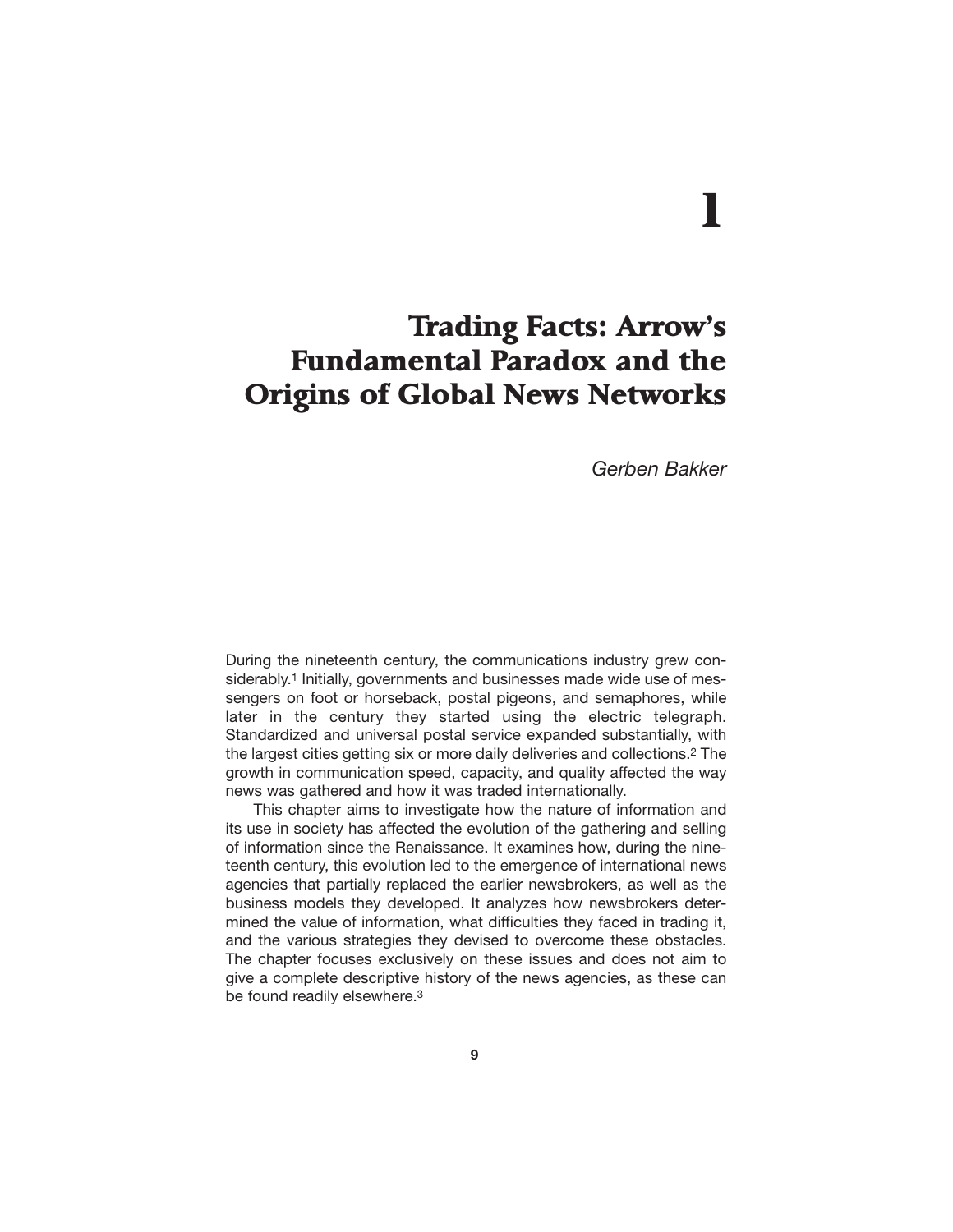The chapter's perspective is that innovation in communication transmission was strongly affected by the increasing demand for news, instead of being exclusively supply-led by a particular new invention appearing exogenously and then creating demand that had been previously nonexistent. Therefore, the chapter focuses more on the demand for news, than on the particular technology used to deliver it. A large demand for commercial information, for example, existed prior to the commercialization of the electric telegraph and was met by technologies such as couriers, pigeons, and semaphore systems.<sup>4</sup> Long-run factors such as rising incomes, increasing literacy, urbanization, liberalization, market integration, and the proliferation of organizations spanning large territories stimulated the demand for information.5 This demand constituted a basic human want that could be fulfilled by various alternative technologies.

Two further factors made demand especially important in the case of news. Because news-gathering costs were largely fixed, average costs decreased in the size of the market, and because news formed its own complement, growing news consumption further increased news demand endogenously.6 Given the importance of demand, this chapter also investigates alternative transmission technologies and news services preceding the electric telegraph.

In the next section the evolution of the trade in news will be discussed, as well as the transmission technology used for it. This is followed by an analysis of the economic aspects of news and how these forces shaped the business models that the news agencies adopted. A subsequent section looks at the wider role of the news trade and communication costs in society. Finally, organizational aspects of news agencies are discussed.

## **EVOLUTION OF THE INDUSTRY7**

The users and exchangers of early news messages were mainly governments,<sup>8</sup> banks, insurers, and merchants. Invariably, letters between officials from different cities or countries ended with a brief summary of all the latest news, an expected and reciprocated diplomatic courtesy.9 Likewise, correspondence between merchants habitually contained detailed data on prices and exchange rates at the end of each letter. In the course of the sixteenth century, these handwritten notes were sometimes replaced by printed lists, as was done, for example, by the Antwerp cloth trader Van der Molen in 1540. Trading exchanges such as those in Antwerp, Amsterdam and Italy also started to issue letters, "price currents," containing lists of commodity prices and exchange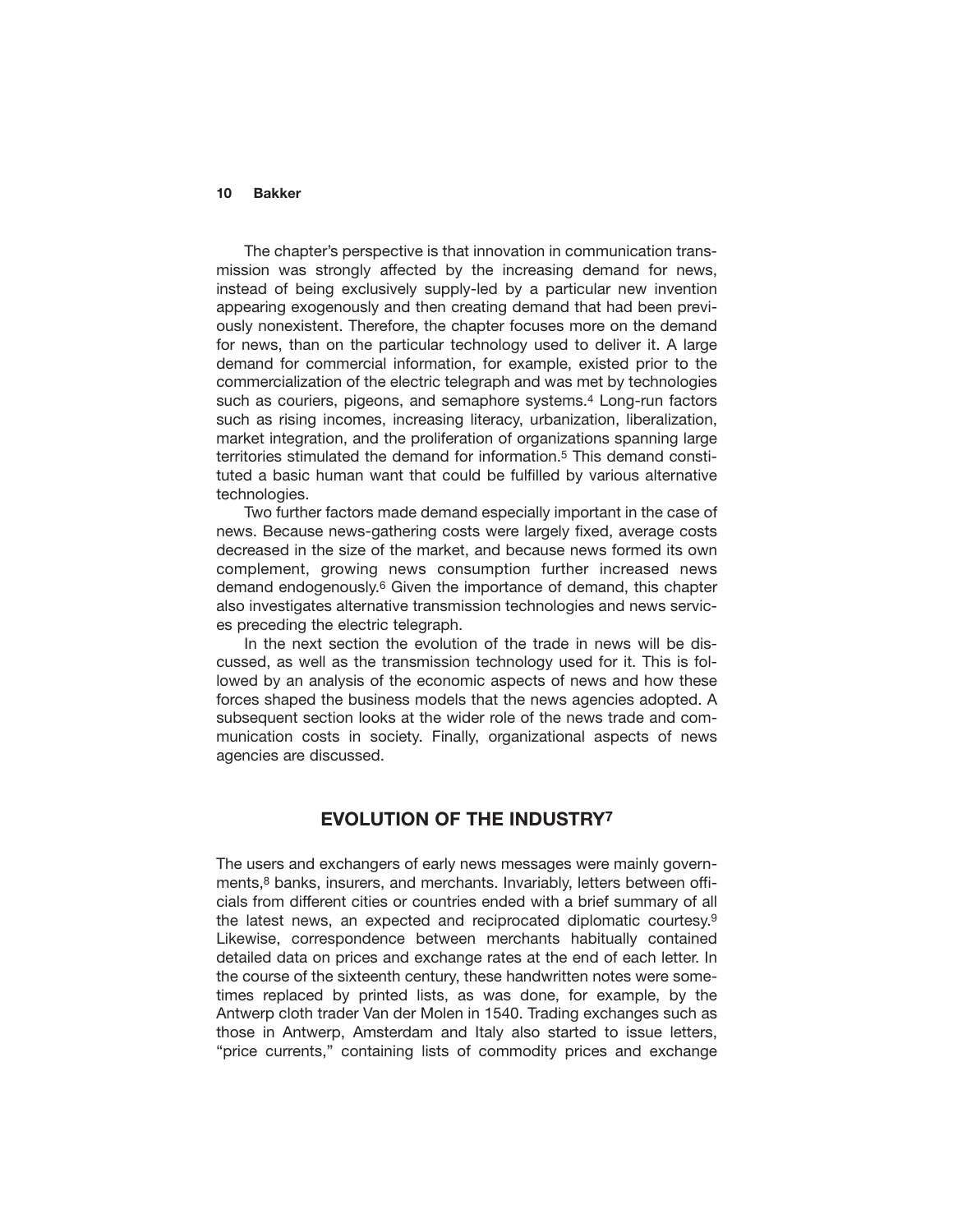rates.10 The currents had two functions: They provided local businessmen with a compacting digest of all local information and second, they provided trading information for businessmen elsewhere.11 Other news that was increasingly sold included the creditworthiness of trading partners and ship arrivals. Later, interest rates and share prices also were sold.12

In addition to private correspondence and exchange news letters, specialized newsbrokers corresponded with agents in important trading cities and compiled newsletters that were sent to paying subscribers, mainly merchants and governments.13 Before the adoption of the printing press, this was a costly process. From 1536, the German lawyer Christoph Scheurl sold his letters to the court of Mainz for wine and meat, and was called the "eye and ear of Germany" by Martin Luther.14 The bank and trading firm Fugger of Augsburg operated an internal news service that made use of correspondents in the firm's offices throughout Europe.15 During the sixteenth century other newsbrokers operating from the same city were Jacob Philipp Hainhofer , Jeremias Crasser, and the latter's successor Jeremias Schiffle, who provided a weekly news service.16 In London in the late sixteenth century commercial newswriters were providing an "aristocratic news service," sometimes to as many as a hundred or more clients. The letters reported events in chronological order, usually in one or two sentences, without commentary or opinion.17 In the Netherlands during the seventeenth century, Abraham Casteleyn operated a regular news service from Haarlem.18

The independent newsbrokers often delivered newsletters on a weekly basis, the news being duplicated by a team of copyists. In the Italian city states during the sixteenth and seventeenth centuries, these newsletters, or *avvisi*, became increasingly important.19 In major trade cities—such as Venice, Augsburg, Nuremberg, Wittenberg, Frankfurt, Cologne, and Antwerp—correspondents existed that sold all kinds of business information. The postmasters in these cities also made money from the gathering and sale of news.20 Because of the high costs of running a news service and copying the news, and the resulting high subscription fees, businesses and governments were probably the only customers willing to pay for it. They could assess how the financial benefits they had received from being better informed weighed against the cost of subscription. What was clear was that the selling of business information was profitable: At exchanges in the Low Countries and Italy, entrepreneurs paid substantial sums to obtain the exclusive license to publish the exchanges' prices, as well as annual renewal fees. The possibility of nonrenewal may have kept the newsbrokers accurate.21

During the sixteenth and seventeenth centuries, the handwritten newsletters with mainly business and political news survived the adoption of the printing press.<sup>22</sup> The large costs and slowness of printing and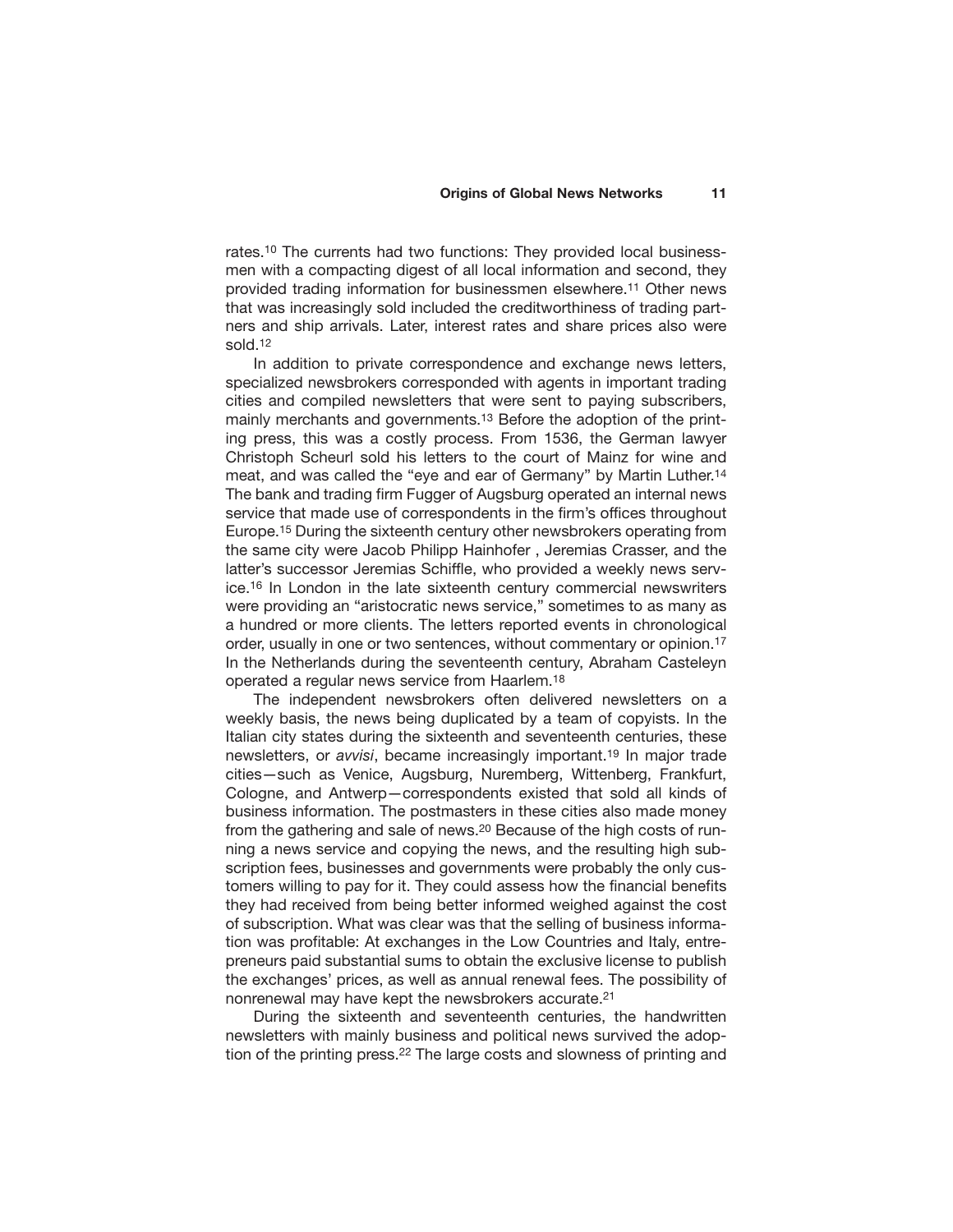the need to print a large run to be sold over a long time span may have induced newsbrokers to keep using copyists to achieve speed for small circulations because the value of news depreciated quickly as it became old.23 Rather than appearing exogenously, the printing press was probably adopted because practices changed from trying to gain advantage by keeping information private to increasing profits by making information public. Only after the determination to make information public was the printing press widely used and developed as a technology.24 This also might explain the simultaneous occurrence of various alternative printing technologies in several European countries. Potential reasons for switching from private to public information exchange could have been, first, the additional business for a particular city that publishing information generated, second, the profitability of publishing in itself, and third the increase in daily efficiency for local businessmen such as merchants, bankers, insurers, notaries, who did not have to be continuously on the city's exchange but could run their business from a coffee house or a front office.<sup>25</sup> The pay-offs to these three factors increased as the general trading volumes grew.

An extensive international network of correspondents was run by coffeehouse owner Edward Lloyd from the late seventeenth century to publish *Lloyd's List*, which contained information of ship arrivals in ports across the world, exchange rates, and commodity prices. Lloyd paid an annual fee to Royal Mail for expedited and secure delivery, free of postage. Besides insurers and government departments, other businesses also were among its customers, especially the trading corporations. By 1693, the Hudson Bay Company, for example, had come to rely so greatly on "Mr Loyd the Coffee Man for his Intelligence of the Comp[an]ies Shipps" that it awarded him a gift of £3. During wartime Lloyd's List became in effect an arm of the Admiralty.26

Many news services were of an informal character. In eighteenthcentury Paris, for example, Mrs. M.-A. L. Doublet ran a salon for her friends of the Paris elite, where news was gathered, reliability assessed and then copied by hand to be sent out to selected friends who might copy it further. Inhabitants of the provinces were happy to pay six livres a month to subscribe to the newsletter.27

Both formal and informal news services were facilitated by rudimentary private and public postal systems that emerged in the late fifteenth and sixteenth centuries and gradually improved. The family Von Thurn und Taxis, for example, whose ancestors had been operating courier services in Italian city-states since 1290, in 1489 secured the right to carry government and private mail throughout the Holy Roman Empire and Spain. Eventually, the private Thurn and Taxis system employed up to 20,000 messengers not only to carry mail but also to deliver newspapers.28 French and English rudimentary delivery systems, exclusively for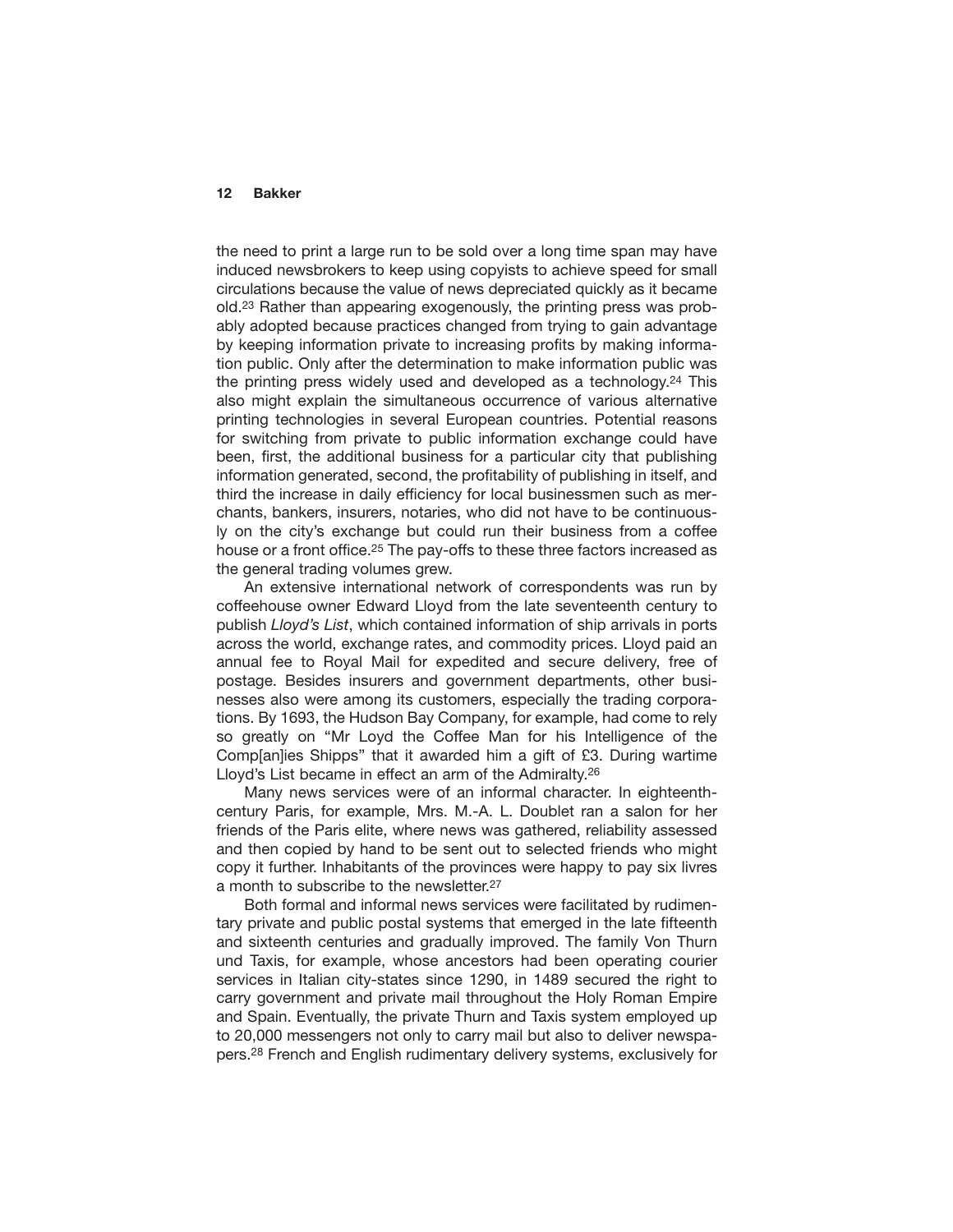government use, were founded around the same time as Thurn and Taxis, and were only opened for general use in the early seventeenth century, the English system being linked to Thurn and Taxis' in 1620.29 The latter continued in the Low Countries until 1794 and its last remaining assets were nationalized by the Prussian government in 1867.30

During the early nineteenth century, the number and size of news services grew. Governments invested in costly information-transmission systems, mainly using optical telegraph technology. These networks had become feasible because telescopes could now be produced relatively cheaply, expanding the potential reach of semaphore systems.31 A pioneer in this area was the French revolutionary government. From 1792, adopting technology from Claude Chappe, it started constructing a network of towers on hilltops, used mainly for state purposes.<sup>32</sup> Other countries quickly followed the French example. At the Congress of Vienna in 1815, for example, Prussia insisted on keeping Western Saxony, as this offered the only clear line of sight to Westphalia, needed for the functioning of the optical telegraph that linked East and West Prussia.

Harbor authorities in port towns also installed optical telegraphs to get advance news of arriving ships. The Harbor of Liverpool, for example, established an optical telegraph from Holyhead Mountain to Liverpool in 1826, which remained in operation until 1860.<sup>33</sup> By the mid-1830s, the European optical telegraph network reached from Amsterdam to Cadiz in Spain, and from the French Atlantic coast to Trieste in the east, with further networks in Germany, Britain, Russia, Finland, Sweden, and Denmark. In Britain, for example, Manchester had lines to Hull, London, Southampton, and Plymouth.<sup>34</sup> The total number of telegraph towers was probably well over 1,000.<sup>35</sup> The optical telegraph also spread outside of Europe, with, for example, networks linked to the U.S. northeastern ports, such as the 72-mile line built in 1801 to link the North Atlantic shipping lanes to Boston, a semaphore system on Van Diemen's Land (Tasmania) in Australia, a system in Rio de Janeiro, and a line in the Nile delta in Egypt, starting with the line Alexandria-Cairo, to which later the line Cairo-Suez (1839) was added.36

Simple optical signaling systems had been in use since time immemorial, such as the chains of fire beacons along roads in Assyria in the seventh century B.C. and in the Roman Empire,<sup>37</sup> or the system of fire signals along the Chinese wall.38 The eighteenth-century telegraph offered three key advantages over most previous systems: cheap telescopes that made complex signals possible; the ability to send many messages continuously instead of an irrevocable message once in case of, say, invasion; and, finally that rather than one signal it could send more developed messages with codes or signals for each letter of the alphabet. A disadvantage was that it could hardly be operated successfully at night.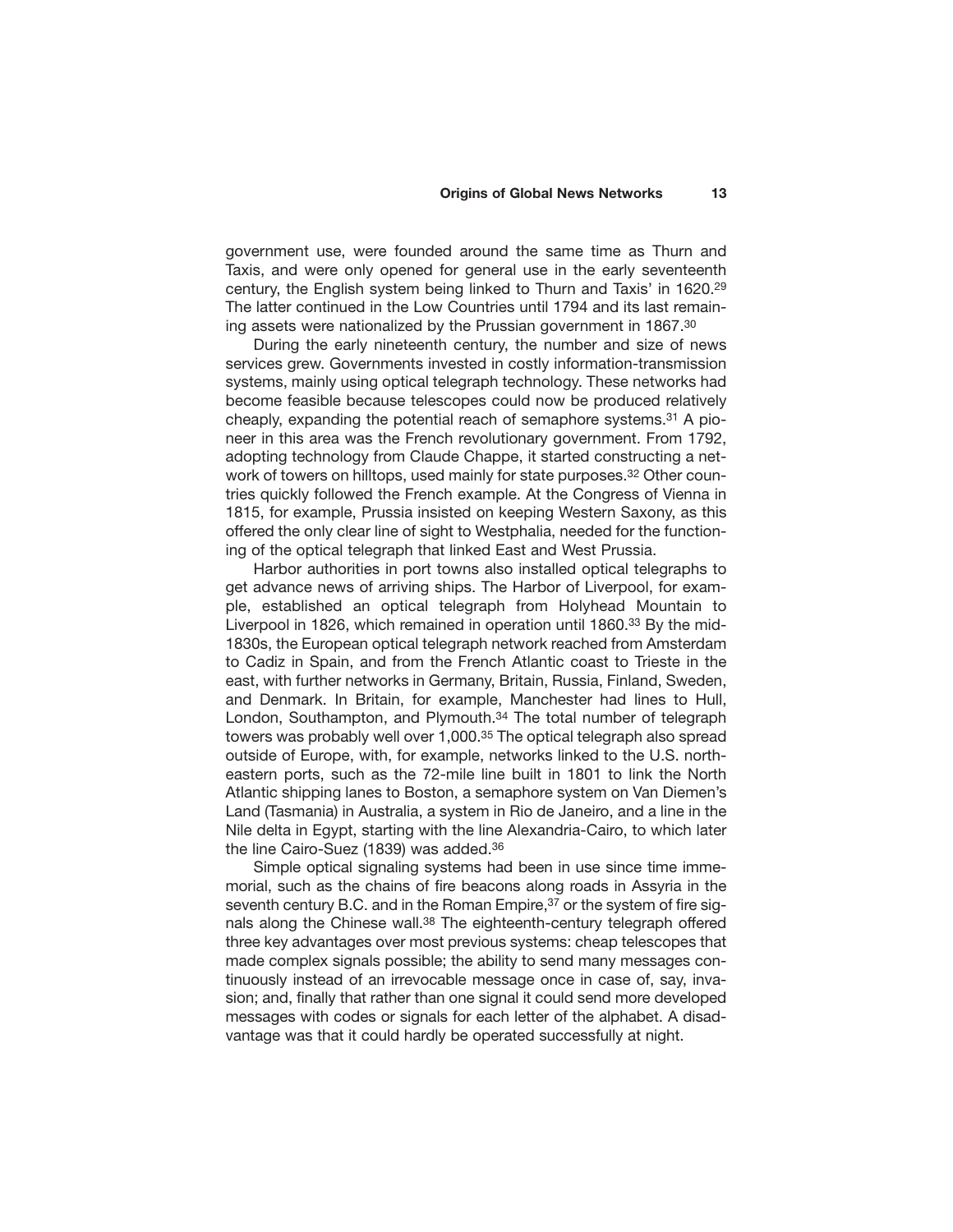The limited bandwidth of optical networks meant that they were exclusively used for information with the highest value per word transmitted, such as the most essential political and military facts. Because for governments this value was one of the highest, it is not surprising that they were major investors. Although the value per word was probably less for any individual business, the importance of speedy communication must have been immense for all businesses combined. Yet only a wider bandwidth than that offered by the optical telegraph could serve all those businesses.39 The potential value of the few messages that could be sent needed to be higher than that of alternative messages. Napoleon, for example, ordered that winning national lottery numbers were transmitted weekly through the telegraph, which sharply reduced fraud.40 This message had an extremely large (social) return related to its size. Another high-value message was sent half a century later, saving the British government about 50,000 pounds sterling; a telegram cancelled a previous order to send Canadian troops to India, because an uprising had been suppressed in the mean time. The next day, the transatlantic cable broke down.41 The early systems had high costs and therefore high prices, so that the marginal utility (the value of the last message sent) was relatively high compared with the present day.

Nationwide or international networks were hardly used for business news, given their limited capacity and their ownership by government. For a short period, stock market information was sent over the French network, but the government soon stopped this experiment.42 In Britain, besides the Admiralty's network, other systems were used for business purposes, such as the Merseyside–Liverpool optical telegraph.43 In the nineteenth-century world, this type of use became widespread across port towns. In Egypt, small boats approached incoming vessels with postal pigeons, who would fly on-shore, where the optical telegraph towers carried the news inland.44 In the United States, from c. 1820 two commercial telegraphs in Boston and New York City sold information on shipping arrivals for an annual fee to mainly marine insurers, merchants, ship owners, and journalists. The information was sold at an "exchange" in the cities' downtown business districts. Between October 1833 and December 1834, the Boston telegraph, for example, reported the arrival of 2,104 ships.45 Elsewhere, a group of Philadelphia brokers set up signal stations on high points across New Jersey to link New York, where ships and news from Europe arrived, and Philadelphia, which in 1790 had founded the first U.S. stock exchange. Signalmen watched through telescopes as coded flashes of light brought news of stock prices, lottery numbers, and other information, which could travel from New York to Philadelphia in as little as ten minutes, sharply narrowing the advantage of New York speculators. It remained in use until the arrival of the telegraph in 1846.46 In 1847, a Wall Street trader set up a system of opti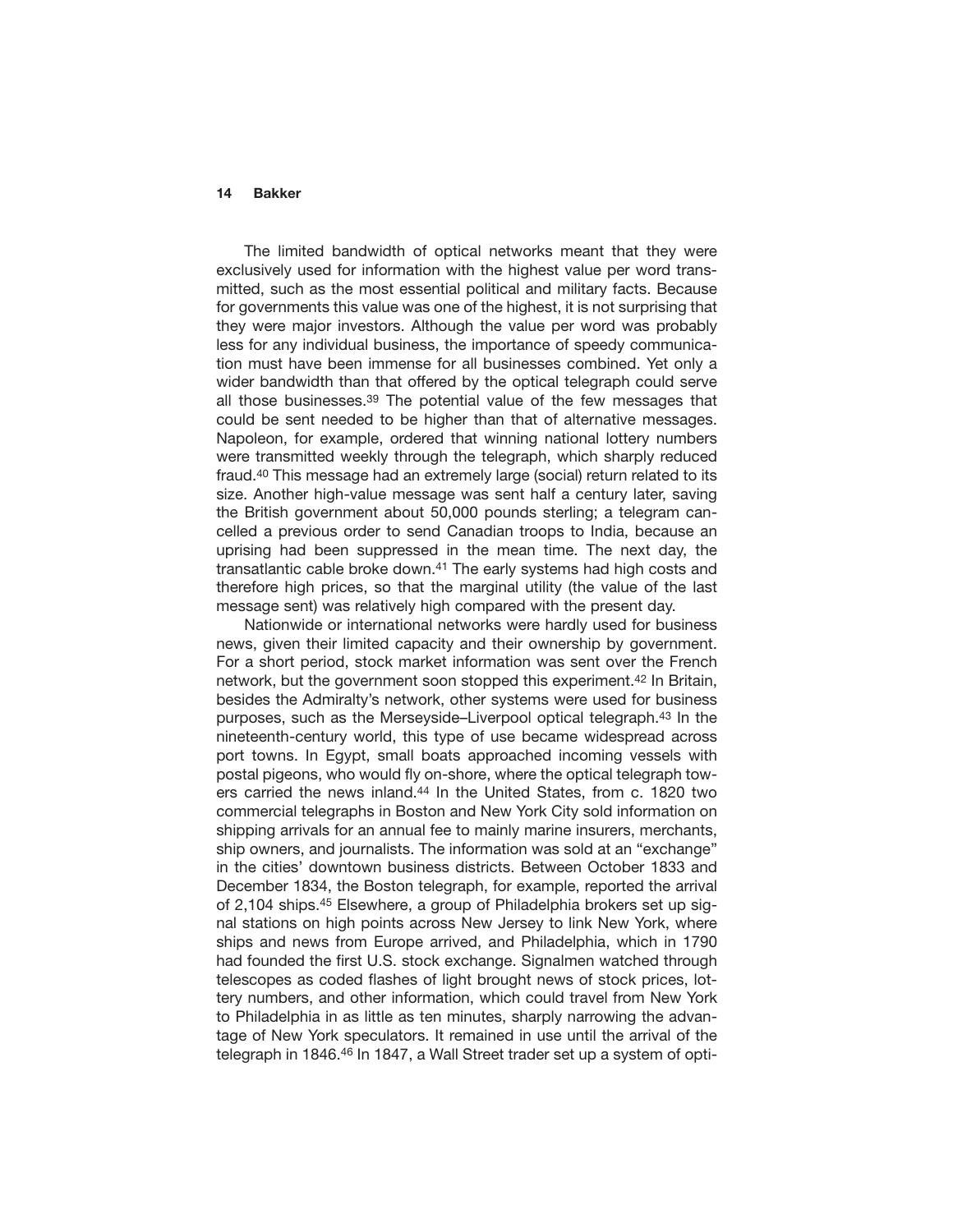cal telegraphs between Halifax, where European steamers first arrived, and Boston, the head of telegraph line to New York.47

Newsbrokers using different technologies flourished as well, long before the arrival of the electric telegraph. An early example was the news service of the *Gazette de Leyde*, a paper published in French from the Netherlands to an international subscriber base. By the mid-eighteenth century it relied on a network of paid, mostly part-time news writers in at least eight to ten cities, including Paris, London, Hamburg, Vienna, and St Petersburg. The newspaper of record of its time, the paper sought to give an impartial chronicle of events, relying almost exclusively on subscription revenue.<sup>48</sup> In France, from 1811 the agency Correspondence Garnier ran a daily news service from Paris, charging fifty francs a month. Its major customers were German newspapers.<sup>49</sup> Many "translation bureaus" translated news from several sources in different languages to one news overview in one target language.50 In 1832, Charles-Louis Havas founded Bureau Havas, which was to become a major international news agency. Havas bought several existing news agencies, including Garnier. He used the French government's extensive optical telegraph network, and in 1840 he started a regular pigeon service between Paris, London, and Brussels. Eventually he began using the electric telegraph.

Newspapers also obtained news by exchanging copies with papers at other locations. Especially in the United States, this source of news took on enormous forms. The 1792 Post Office Act allowed the exchange of copies between newspapers free of postal charges, a deliberate act by Congress to kick-start a national news network. The average newspaper received an astounding 4,300 exchange copies a year.51

*The Times* of London was one of the few newspapers that operated its own news service. It had an international network of correspondents, and in 1837 it started a pigeon service to deliver stock market information from the continent. Julius Reuter supplied *The Times*' competitors, the number of which had boomed after the abolition of the newspaper duty in the 1850s. These newspapers could not afford their own news service. Eventually *The Times* itself became a Reuters customer. Reuters charged 2s6d for twenty words if its name was acknowledged, and 5s if it was not.<sup>52</sup> This underlined the importance of reputation in the news business, as customers often could not verify and check the news they received in a timely way.

The news agencies combined various technologies to gather and distribute news. In the United States, for example, two New York business newspapers, the *Journal of Commerce* and the *Courier and Enquirer*, each ran a pony express between Washington and New York City to get the political news first, and several private horse expresses were running between New York and New Orleans.53 During the 1830s,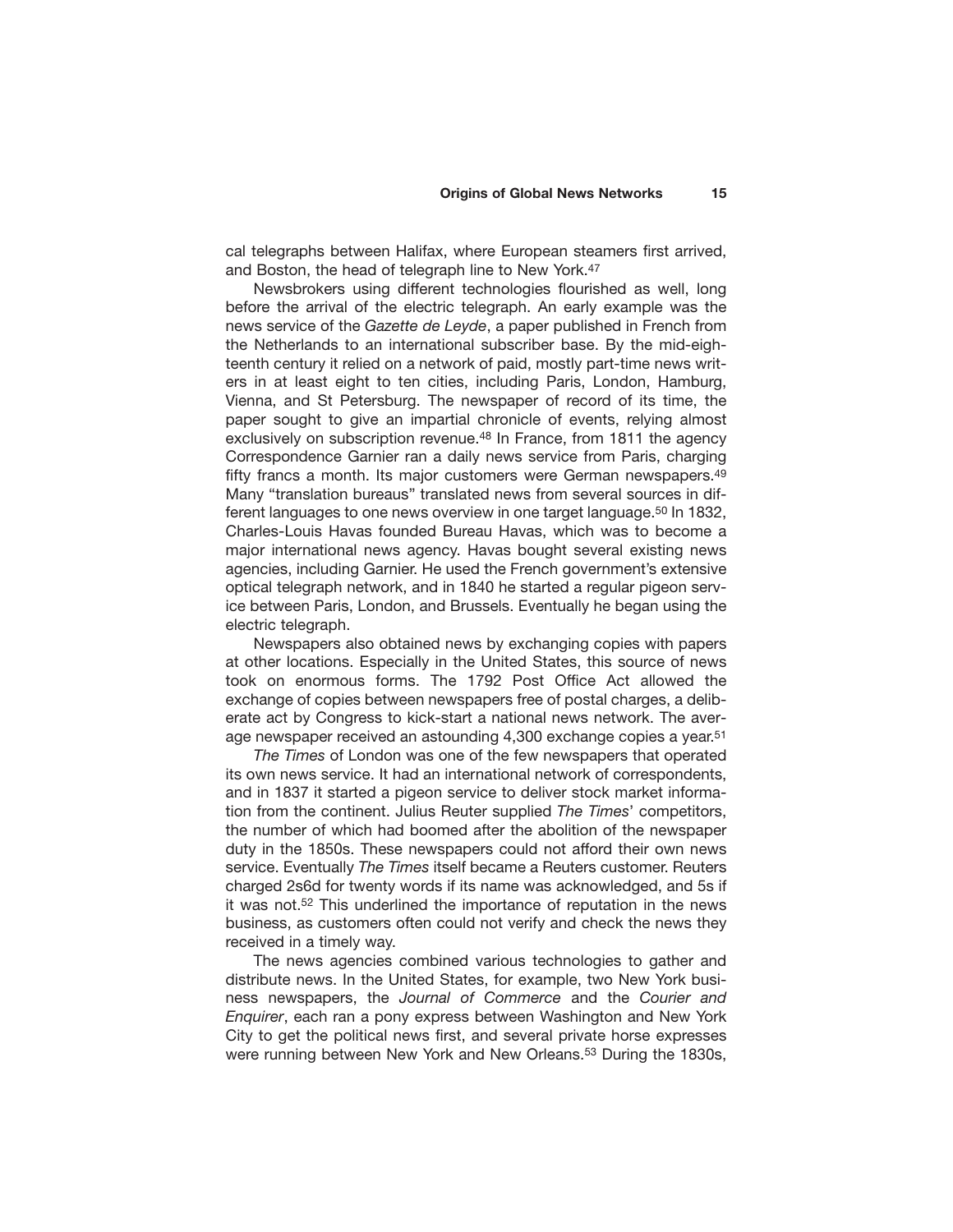East Coast news services approached incoming vessels in fast "news boats," to get the news from Europe before the ships reached the harbor. The news boats released pigeons to fly the news ashore. The value of having the news first is clear from the premium newspapers were willing to pay. The *New York Herald*, for example, offered five hundred dollars for every hour it received European news in advance of its competitors.54 To save costs newspapers eventually pooled their news gathering into agencies. In 1846, several New York City newspapers formed a partnership that became known as the Associated Press.55 European firms used similar methods. Reuters, for example, was the first to report the news of Lincoln's assassination in London in 1865, twelve days after the event, as one of its boats intercepted the mail boat off the Irish coast and telegraphed the news to London.

The pigeon system used by the news agencies was probably one of the oldest alternatives to optical communications. In about 2000 B.C., the Sumer civilization in what is now southern Iraq, discovered that pigeons unerringly returned to their nest and started using them to send messages and breeding them further for postal aptitude. In the twelfth century B.C., Egyptians used pigeons for military communications, and in the seventh century A.D., the Muslim Empire ran a regular airmail system through postal pigeons, the postmasters acting as the eyes and ears of the government. The thirteenth-century Sultanates further perfected this system. Royal pigeons had a distinguishing mark, and the breeding of postal pigeons had become an industry in itself, with well-trained pairs fetching as much as 1,000 gold pieces.56 In Napoleonic times, Baron von Rothschild reportedly gained a legendary advantage when he received advance knowledge of Wellington's victory at Waterloo by carrier pigeon, which enabled him to adjust his investment portfolio.<sup>57</sup>

Julius Reuter started his business with a pigeon service between Aachen and Brussels, and added pigeon services from several other European cities. After market closure, stock market information was put on lightweight paper, rolled up in a small cylinder, and attached to a pigeon. Three pigeons were sent off each time with identical information, to improve reliability. The route Aachen–Brussels was strategic as it connected two electric telegraph hubs and Berlin to Paris. Reuters initially served many business customers, including local merchants and bankers in Aachen.58 When the telegraph line Aachen–Brussels was completed, Reuters moved to London, initially mainly serving merchants, grain traders, bankers, brokers, and the London Stock Exchange.59 In the United States, Daniel C. Craig ran a similar business, using a combination of pigeons and express couriers to be the first to get news from European steamers in Halifax to New York City, first selling his information to speculators, and after that to newspapers.<sup>60</sup>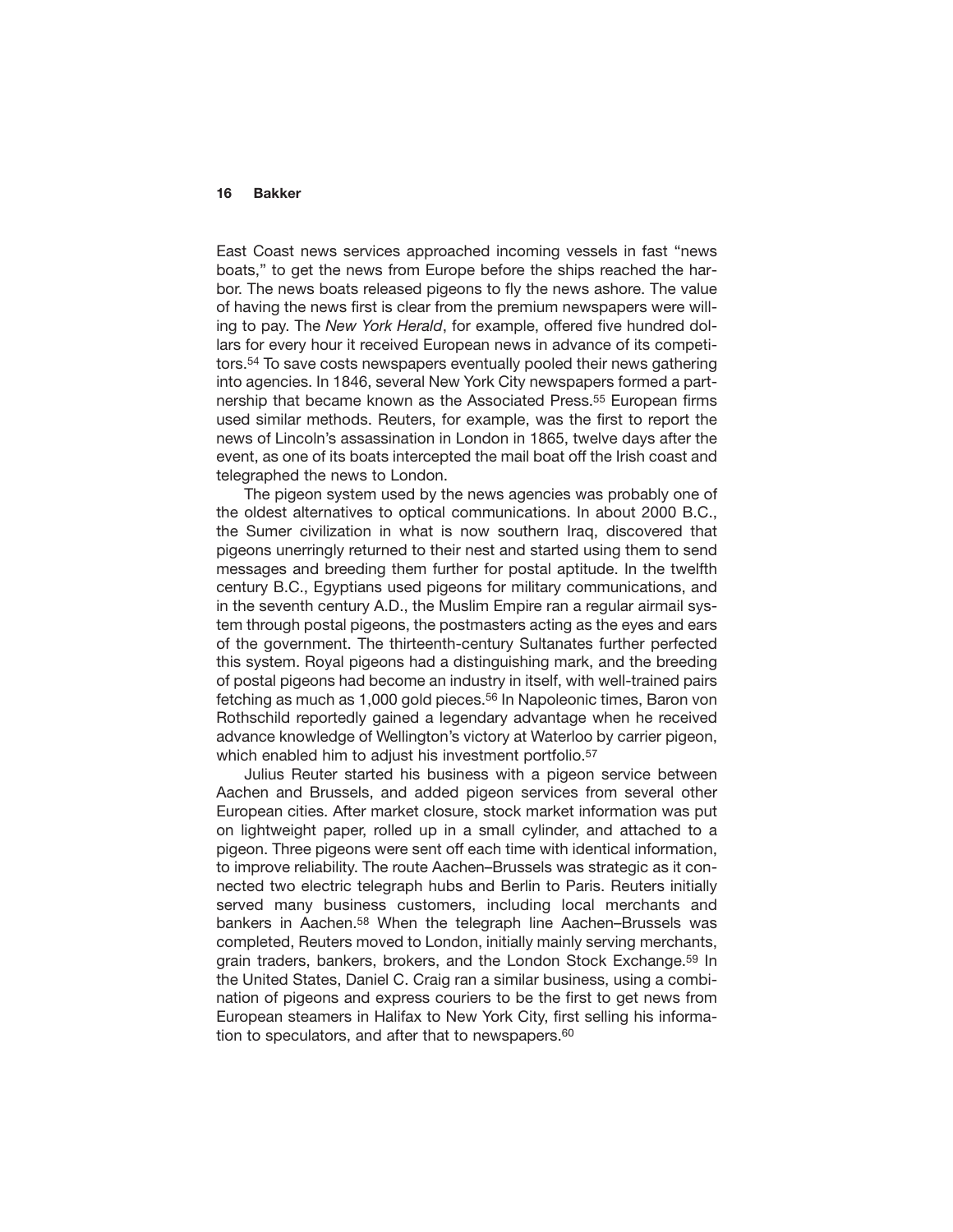The electric telegraph, commercially introduced by William F. Cooke and Charles Wheatstone in Britain in 1839, and by Samuel Morse in the United States in 1844, became widely adopted globally from about 1850.61 Beforehand, it was extremely costly to get information to arrive faster than carriages, ships, or trains.62 Regular, cheap, reliable, and fast telegraphic information transmission lowered the costs of financial transactions and changed business practices such as inventory management.63 Morse himself thought merchants engaging in long-distance trade would be the main users of the electric telegraph.64 Yet the telegraph also enabled the emerging railway systems to use largely single tracks. Given the high cost of double-tracking, the latter use of the telegraph alone had saved the U.S. economy an accumulated \$1 billion by 1890, or 6.6 percent of the gross domestic product, perhaps 1.3 percent of total U.S. capital stock.65

The electric telegraph also changed the news agency business.<sup>66</sup> News could now be reported in installments, as events unfolded, increasing the quantity of news messages. The low marginal distribution costs integrated previously isolated markets for news. Many smaller news agencies were put out of business or taken over, and in most countries a few large organizations emerged. The international news trade came to be dominated by a handful of agencies.

## **THE EMERGING BUSINESS MODEL OF NEWS AGENCIES**

As these news agencies developed, they devised new ways of organizing and transacting that made the gathering and distribution of news profitable. The major challenge they faced was being able to trade information for money. According to the "fundamental paradox in the determination of demand for information," put forward by the economist and Nobel laureate Kenneth J. Arrow, buyers cannot assess how much they would want to pay for information without knowing its content, but once they know its content, they do not need to pay anymore: "its value for the purchaser is not known until he has the information, but then he has in effect acquired it without cost."67 This made selling news piece by piece rather problematic.

The diplomats and merchants of the Renaissance, who noted the latest news at the bottom of their letters, and later the exchanging newspapers in the United States and elsewhere used reciprocity as a mechanism to make the marginal price of the news zero, even though the marginal cost to the news supplier might have been higher than zero.<sup>68</sup>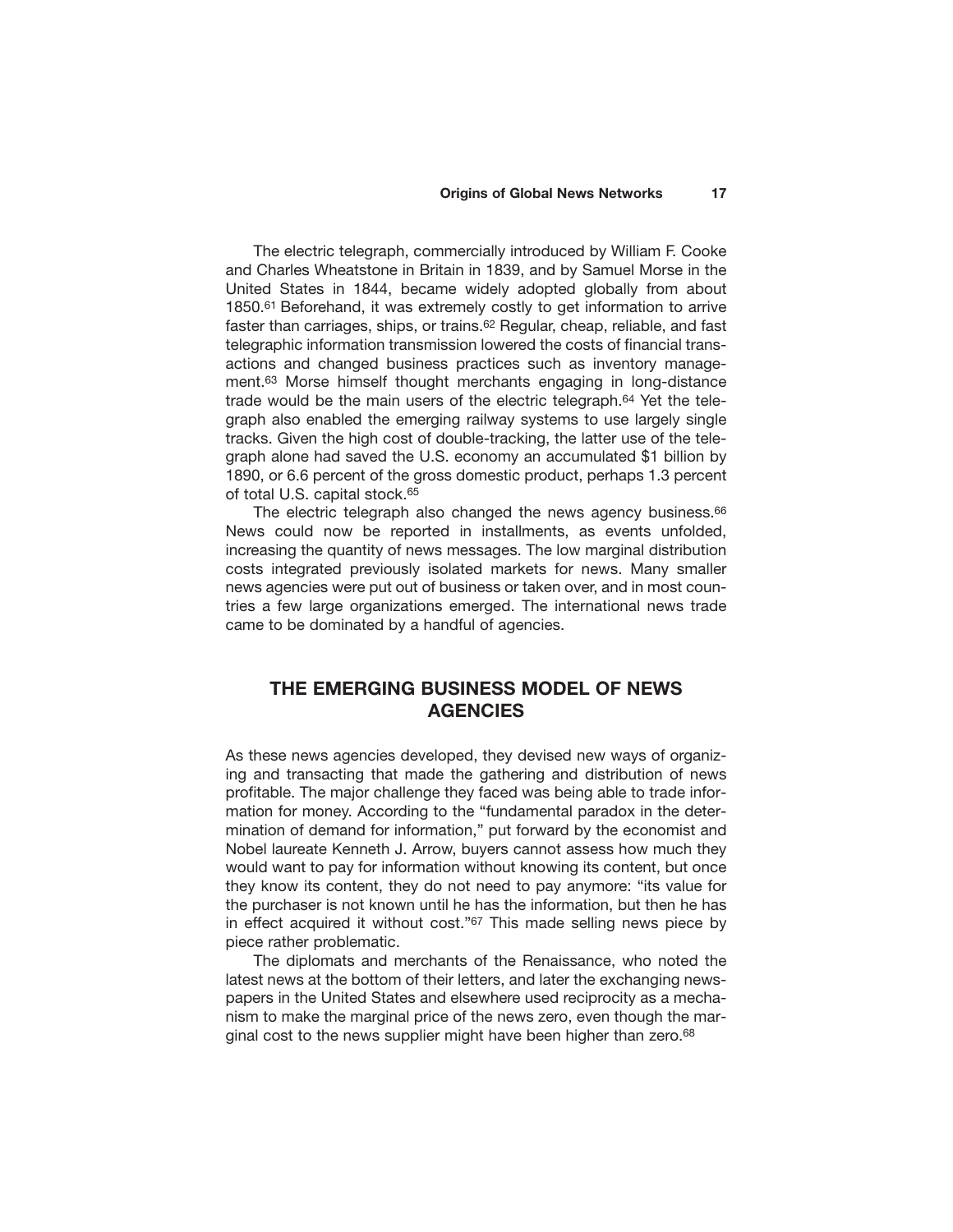The early modern newsbrokers suffered less from Arrow's paradox when they supplied trade information that consisted of the numerical value of a measurable property of an economic quality. Six main categories of values were traded (Table 1.1). First, a price was a measurable property of the economic quality "scarcity" and was abundantly traded in letters and through price currents. Imported and exported quantities at specific ports, as tabulated in bills of entry, formed another measurable property of scarcity.69 Second, exchange rates formed a measurable property of the general terms of trade between two areas. A third important category, which was more often dealt with in private correspondence and internal news services, such as that of the Fuggers, was the reputation of clients or trading partners.<sup>70</sup> The quality "reputation" had the measurable property "credit rating," which in theory could be "creditworthy" or "not creditworthy," or some steps on an ordinal scale in between. Money could be asked by simply mentioning the quality (reputation or creditworthiness) and supplying qualitative information from which the buyer could distill a judgment, or, as would happen during the nineteenth century, a numerical value itself (the credit rating) could be sold.71 Morse would later mention inquiries about creditworthiness as an important potential application of the telegraph.72

A fourth category was formed by ship arrivals in harbors, such as that supplied in *Lloyd's List*, a measurable property of the quality "existence of a ship," which was useful for insurers, large trading companies, and navies.73 Later, share prices and interest rates would become two important new categories, measurable properties of the scarcity of a firm's total (tangible and intangible) assets and of the scarcity of the future, respectively. For each of these six economic qualities, the seller could advertise its measurable property, and only reveal its numerical value after being paid, thus resolving Arrow's paradox. It was still impossible to ask premiums for unexpected changes in numerical values, such as price implosions, exchange rate collapses, or the loss of an entire merchant convoy, such as the capture of the Spanish silver fleet by the Dutch Republic.74

Business news could be sold because the seller could inform the buyer what particular economic quality the information would be about, and what measurable property of it was contained in it, without revealing the actual numerical value. In theory, general news also could be sold in this way, but by saying that one had information about a political upheaval in Spain or about events affecting future grain prices one already had revealed important information: that something had happened in Spain, that it was political, and that it was important, or that something had happened that would affect grain prices. Yet one had not revealed enough about the information's reliability and detailed content for the buyer to establish what he was willing to pay.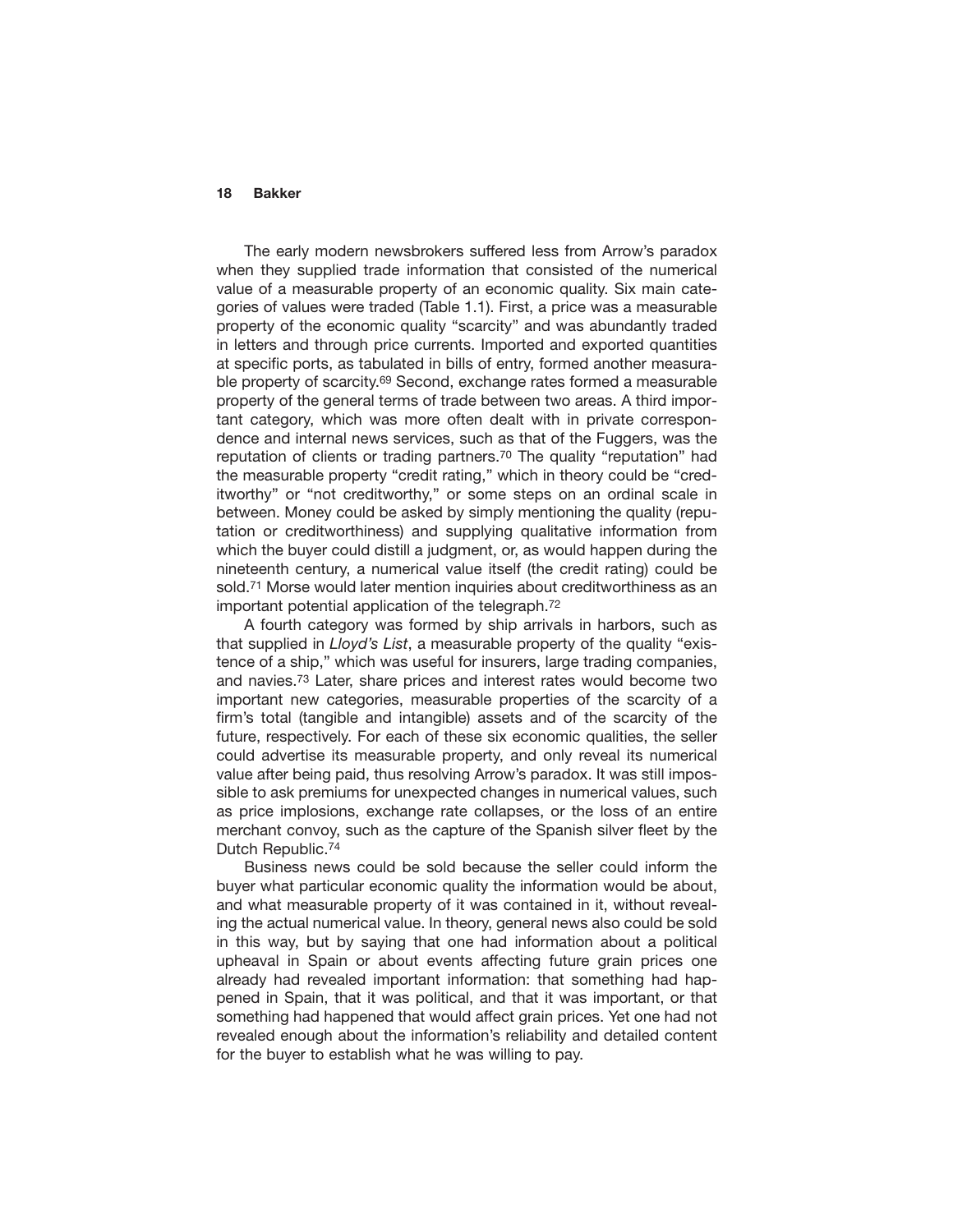| <b>Processing the State</b>                          |                                                       |                                                              |                                                                                                                                                                                                                               |
|------------------------------------------------------|-------------------------------------------------------|--------------------------------------------------------------|-------------------------------------------------------------------------------------------------------------------------------------------------------------------------------------------------------------------------------|
| Quality                                              | Measurable Property                                   | Numerical Values<br><b>Typical Range of</b>                  | <b>Typical Sources</b>                                                                                                                                                                                                        |
| Scarcity                                             | Quantity<br>Price                                     | $\leq 0, \Rightarrow$<br>$\frac{1}{2}$                       | Imports/exports<br>(Bills of entry)<br>Price currents                                                                                                                                                                         |
| Terms of trade                                       | Exchange rate                                         | $\leq 0, \Rightarrow$                                        | Price currents                                                                                                                                                                                                                |
| Reputation                                           | Credit rating                                         | $\begin{pmatrix} 0 & 1 \end{pmatrix}$                        | Letters, report credit agencies                                                                                                                                                                                               |
| Existence of a ship                                  | Arrival in a harbour                                  | $\{0, 1, \emptyset\}$                                        | Lloyd's List                                                                                                                                                                                                                  |
| Scarcity of the future                               | Interest rate                                         | $\sim$ 0, $\rightarrow$ $\sim$                               | Price currents                                                                                                                                                                                                                |
| Scarcity of a firm's total assets                    | Share price                                           | $\leq 0, \Rightarrow$                                        | Price currents; newspapers                                                                                                                                                                                                    |
| Change of Executive and/or<br>Legislative            | Outcome of the election;<br>Detailed election results | ት<br>5<br>5                                                  | Newswires/ newspapers                                                                                                                                                                                                         |
| ≘.<br>known military battle<br>Performance of armies | Outcome of the battle;<br>Losses/casualties           | $\overline{0}$ , $\rightarrow$ $\rightarrow$<br>$\{0, 1\}$ ; | Newswires/ newspapers                                                                                                                                                                                                         |
| Contestants' performance in<br>sports match          | Sports match outcome;<br>Contestants' score           | $[0, \rightarrow)$<br>$\{0, 1\}$ ;                           | Newswires/ newspapers                                                                                                                                                                                                         |
| Prevailing opinion in a<br>population                | Responses to survey                                   | [0, 100]                                                     | Newswires/ newspapers                                                                                                                                                                                                         |
| . ممراط امراد منتصر منطوا Alata                      |                                                       |                                                              | to in the second local defined and the change of another communication in the contract of the contract of the communication of the contract of the contract of the contract of the contract of the contract of the contract o |

**19**

Table 1.1. Measurable Properties of Economic. Political. and Social Qualities **Table 1.1. Measurable Properties of Economic, Political, and Social Qualities**  Note. numerical values are expressed in standard mathematical domain ranges, where, for example, a square bracket includes a value; whereas a diagonal bracket<br>excludes it. For example, <0, -> > implies that the numerical Note. numerical values are expressed in standard mathematical domain ranges, where, for example, a square bracket includes a value; whereas a diagonal bracket excludes it. For example,  $<$  0,  $\rightarrow$  > implies that the numerical values are above zero, {0, 1} that a battle has been lost (0) or won (1) and {0, 1, Ø} implies that a ship can be listed as arrived (1), is not listed (Ø), or can be listed as lost (0). [0, n] refers to a definite range, where n depends on the size of the respective legislature.

Source. See section "Evolution of the industry" of this chapter and its sources. Source. See section "Evolution of the industry" of this chapter and its sources.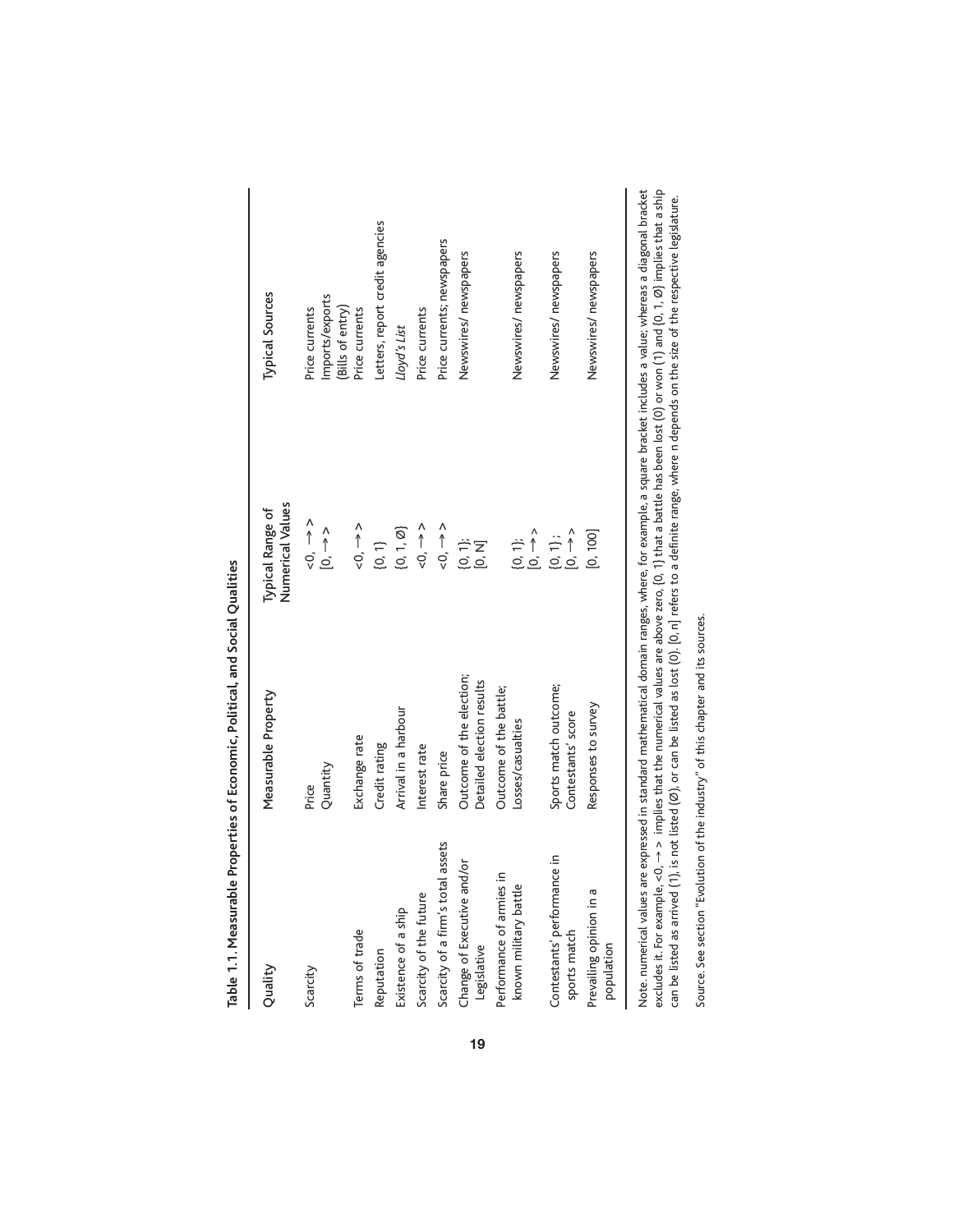Some general news did have measurable properties that could be specified in advance without revealing their numerical value. The main such categories were election results, sports results and, to a lesser extent, the outcome of known military battles (Table 1.1). Contrary to the economic categories, these three categories involved irreversible win-orlose outcomes, although the intermediate election results, losses, or match scores could be reported in installments. As a rule of thumb, any information on which one could place a definite bet, and for which thus in theory a futures market was possible, was at least partially tradable and suffered less from Arrow's paradox: The buyer knew on which economic quality information was needed and the number of measurable properties was a closed set, usually containing just a single property, with each property having a defined range (Table 1.1). Other news was largely unexpected in quality, almost by its nature, as that was its main selling point. The emergence of opinion polls can probably be explained by the desire of polling firms to first create measurable properties to some news events and then sell their numerical values. Polls also resulted in more frequent installment reporting for events such as elections, as each poll could be read as an intermediate election result.

In the course of the nineteenth century, the emerging international news agencies introduced their own two "solutions" to Arrow's paradox. First, they used subscriptions, by which customers paid an advance fee for all the news reports. The price was based on the agency's past reputation in delivering reports and the guarantee that the subscriber received all the news the agency gathered, and often also was based on the subscriber's ability to pay, such as circulation, or estimated profitability. In the United States, for example, newspapers generally paid according to a complex formula, and in Britain provincial newspapers paid far lower fees than the London papers.<sup>75</sup> When subscribers had to decide whether it was worth renewing, they only had to think of the value of the few news items that had made a difference in their business, and these items probably differed from subscriber to subscriber. The subscription system made the marginal price of a news item to the customer equal to zero, and thus solved Arrow's paradox.76

Second, agencies bundled news in packages containing boring and exciting, relevant and irrelevant news that could differ from customer to customer. This admixture was mainly a characteristic of subscriptions, but sometimes also was achieved in other ways. A specific historical circumstance that allowed bundling, for example, was the arrival of scheduled mail steamers, such as those from Europe in the United States. Entrepreneurs such as Daniel Craig sold the news arriving from Europe first to New York merchants and then to the newspapers.<sup>77</sup> Knowing that they would be first to have the latest European information was enough for buyers to pay. The content did not have to be revealed before pay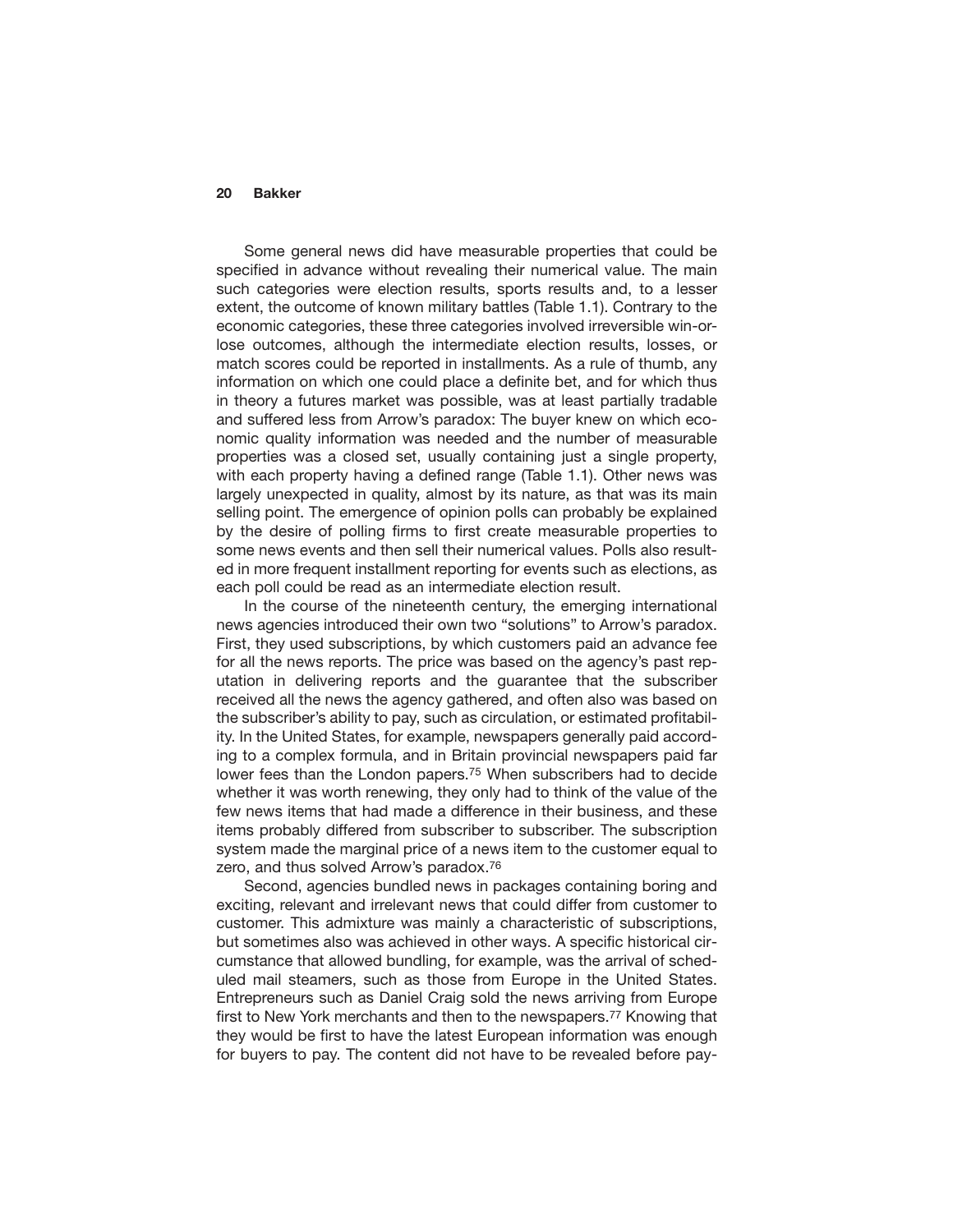ment was agreed. Also, part of this news consisted of the numerical values of measurable properties of economic qualities that merchants knew they could use whatever its content would turn out to be. Expected new developments of existing stories probably formed a somewhat similar category. Undoubtedly, entirely unexpected news was the most valuable, but could not be sold separately. With the laying of permanent transatlantic cables in the 1860s, European news started to come in piecemeal in small, continuously arriving chunks. The opportunity to sell prime European news in a bundle disappeared.78 A similar case of "natural" packaging was Reuter's exclusive first-use contract with Austrian Lloyd's for news and market information arriving at Trieste by ship from the East, starting in 1852.79

A third, regulatory, solution to Arrow's paradox was the use of copyright to protect news. Reuters campaigned for a copyright in news throughout the British empire, but only found success in South Africa, while the Associated Press lobbied for news copyright in the United States, obtaining a quasi-property right in news in 1918.<sup>80</sup> The degree to which copyright laws could create and protect intellectual property rights in news differed from country to country. A detailed study on copyright in news telegrams in Australia between 1869 and 1912, for example, shows that the balance between the interest in strong property rights and that in the free flow of news weighed more heavily toward the former in Australia and toward the latter in Britain. An important reason for this was that laws in several British colonies specifically protected copyrights in news telegrams.<sup>81</sup> In the United States, courts did not find quasi-property rights in "hot" news before the 1910s and copyright does not appear to have been a major issue before this time.

Fourth, ancillary services or revenue streams that exploited the news agencies' assets, brand name, or reputation could be used to "crosssubsidize" the supply of news. Havas and Reuters, for example, introduced advertising services, whereas Wolff-Continental received financial support from the German government.<sup>82</sup> In the 1890s, Reuters even started to offer a range of business and financial services, such as private telegrams, wire remittances, and eventually a bank.<sup>83</sup> Although meant to cushion fluctuations in news revenue, the bank eventually brought Reuters to the brink of bankruptcy.84

Arrow's fundamental paradox also might explain why recipients of postal letters and telegrams often did not pay a price for receiving each individual item. They would only want to pay if they would know what or from whom the message was and if they did know, they often would not need to pay anymore; thus the marginal price of receiving was often, but not always, set at zero.85

In addition to the fundamental paradox, the news agencies faced a second, and related challenge—news was a quasi-public good. It was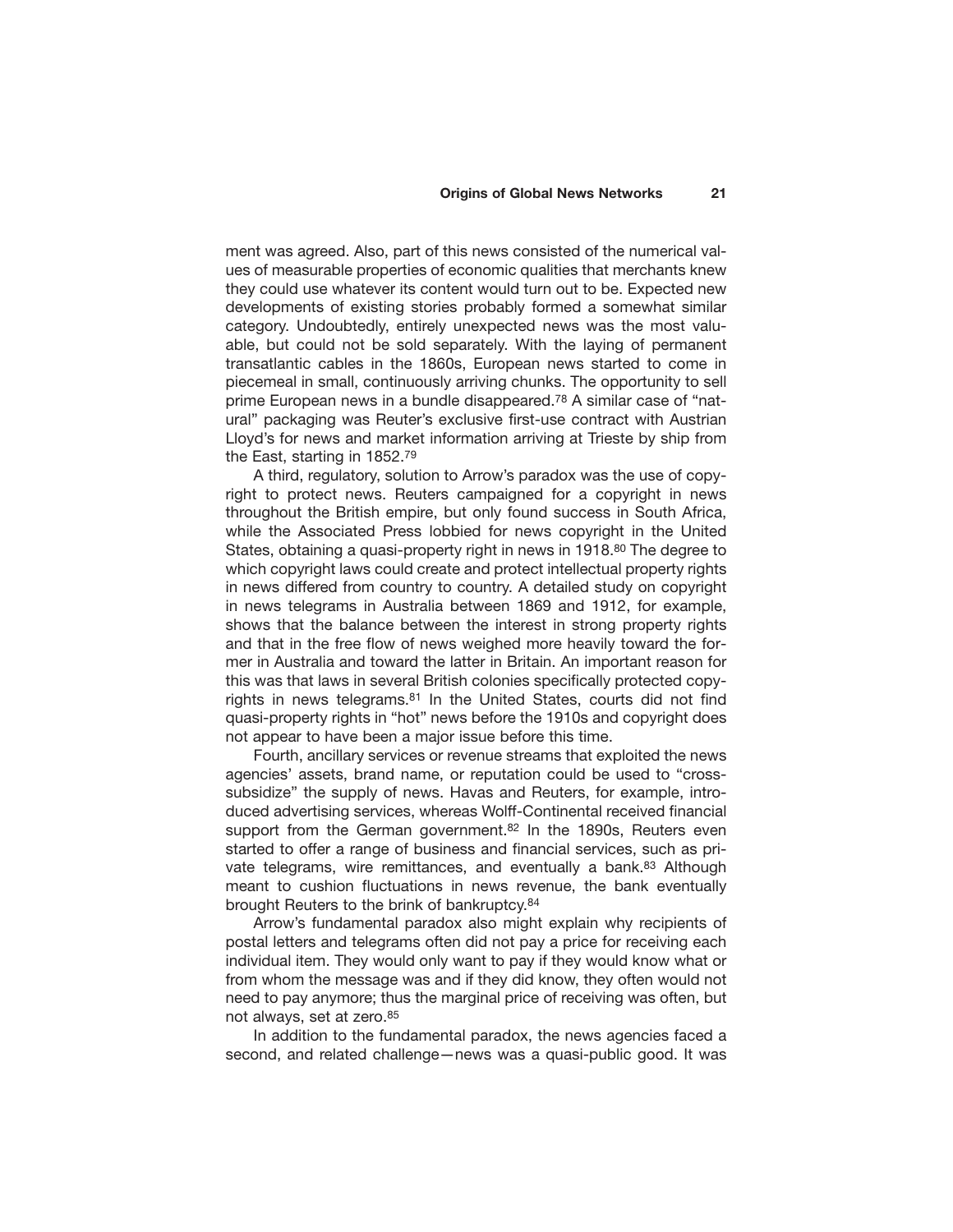nondiminishable (nonrivalrous) but excludable. One person getting acquainted with certain news did not diminish the quantity of it available to others. Only the medium was diminishable, but news could spread through many different media.<sup>86</sup> Yet news was not entirely nonexcludable. News gatherers could keep news secret or use distribution technology to vary the time at which various customers obtained access to news. For example, news on a planned merger might be confined to the negotiators, the public being excluded until an announcement was made.87

The quasi-public good posed two major business challenges to news agencies, one related to nonexcludability the other to nondiminishability. The nonexcludability problem implied that in theory, a subscriber could resell or share the news with other organizations. Also, nonsubscribers to news agencies could simply take the news from subscribers' newspapers. Several solutions existed. First, contracts could prohibit such redistribution. Second, news could be sold in bulk to associations of customers such as newspapers. A third solution was that, after some time, news would become old and lose its value, and timeliness was thus a news agency's essential selling point. Fourth, on an international level, agencies could make exclusive agreements for entire territories, leaving the contract partner to organize exclusion at the national level. The agencies achieved this by first agreeing on an international cartel, and then making long-term contracts with national monopolies within each agency's exclusive area.

From the 1850s to the 1930s, Reuters, Havas, and Wolff-Continental, with the acquiescence from the New York Associated Press (NYAP) and later the Associated Press as well as several smaller players, operated an international cartel, in which they divided the world into areas where each had exclusivity for news gathering.<sup>88</sup> These areas generally coincided with colonial and cultural spheres of influence, with competition sometimes maintained in areas that did not fall clearly within such a sphere.<sup>89</sup> The agencies saved substantial costs by obtaining the news from each other in these areas rather than building a duplicate organization. The first agreement dated from 1856 and concerned the exchange of stock market and other business data between Havas and Reuters.90 Often the international agencies had exchange agreements with national counterparts, which made them the sole supplier of news to and from an area. An example of the difficulty of maintaining such arrangements is the history of contracts between Reuters and the Australian newspapers. The "ideal," from Reuters' perspective, was for Australian newspapers to form their own cooperative news-gathering organization that would have a virtual monopoly on news collection for overseas sale. Such an organization would make an exclusive agreement with Reuters, in which it would only sell its news to Reuters, and Reuters would buy Australian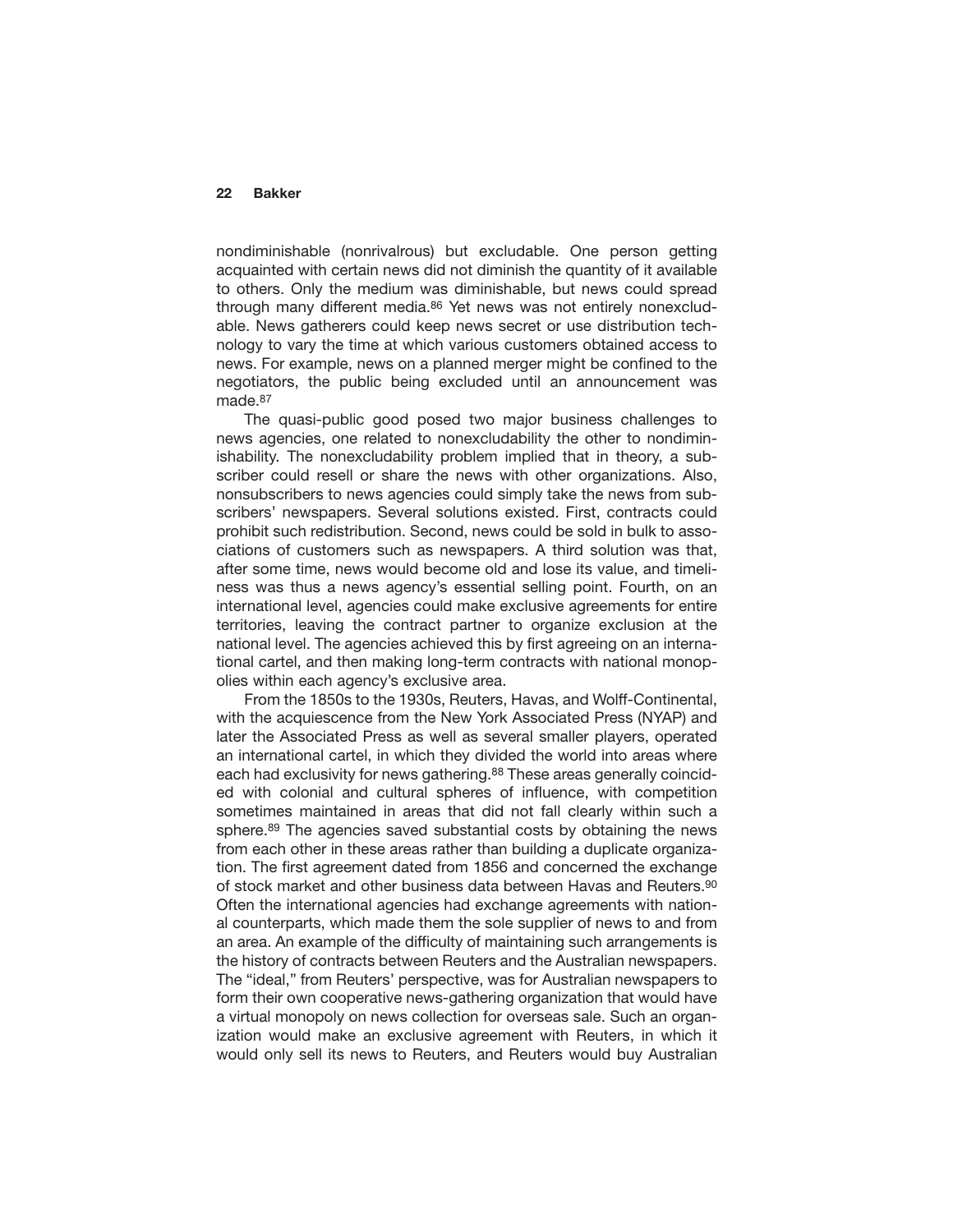news exclusively from this cooperative. In practice, rivalries within the Australian press made it difficult to maintain this level of cooperation despite the potential cost savings and increased revenue involved.91

Although the nonexcludability problem was mainly related to customers, the nondiminishability problem involved competitors. News had high fixed and sunk costs and low marginal costs meaning that the latter kept decreasing continuously, even if a firm's output equaled the entire market demand. In a competitive situation where prices equaled marginal costs, prices would be zero and either no firm would enter and build a news organization, or already existing organizations would go bankrupt, never to recoup their sunk costs. News agencies had considerable fixed costs, including local offices and correspondents, leases of lines. and head office costs.92 For the Western Associated Press, the cost of telegraph transmission, paid to Western Union, was about 60 percent of all costs in the 1870s and early 1880s, after that shooting up to 70 percent and more.<sup>93</sup> For its successor, the Associated Press, the costs of leasing or using telegraph lines fluctuated between 48 and 68 percent of all costs between 1893 and 1913, the cost being firmly above 60 percent from 1906 onward (Fig. 1.1).

The solution to the nondiminishability problem was twofold. First, there was a market solution because first mover effects existed. The marginal costs of news distribution were so low that adding a subscriber cost hardly anything. An increase in subscribers thus reduced average costs indefinitely, as fixed costs were spread over more subscribers. Once an agency had built a reputable news service and a large subscriber base, it could deter any new entrant by pricing at marginal cost because it had already incurred its sunk outlays, whereas the entrant could still decide not to sink money.94 This explained why, after the telegraph, relatively few news agencies dominated national and international markets.

A second solution was organizational. Given that the initial large news agencies already existed, already had incurred their sunk costs, and would not exit the market any more, they learned to live with each other and formed a cartel, preventing competition that would bring prices down to marginal costs in each agency's territory.95 The cartel limited competition between the four and made new entry difficult, because a new entrant needed a global organization from Day 1, since no existing news agency would be willing to offer a contract for part of the world: The big four internationals had bound themselves in a cartel, and national news organizations generally had exclusive contracts with one of the cartel partners.96 The global news cartel and its exclusive contracts with national counterparts thus mitigated both the excludability and the nondiminishability problem.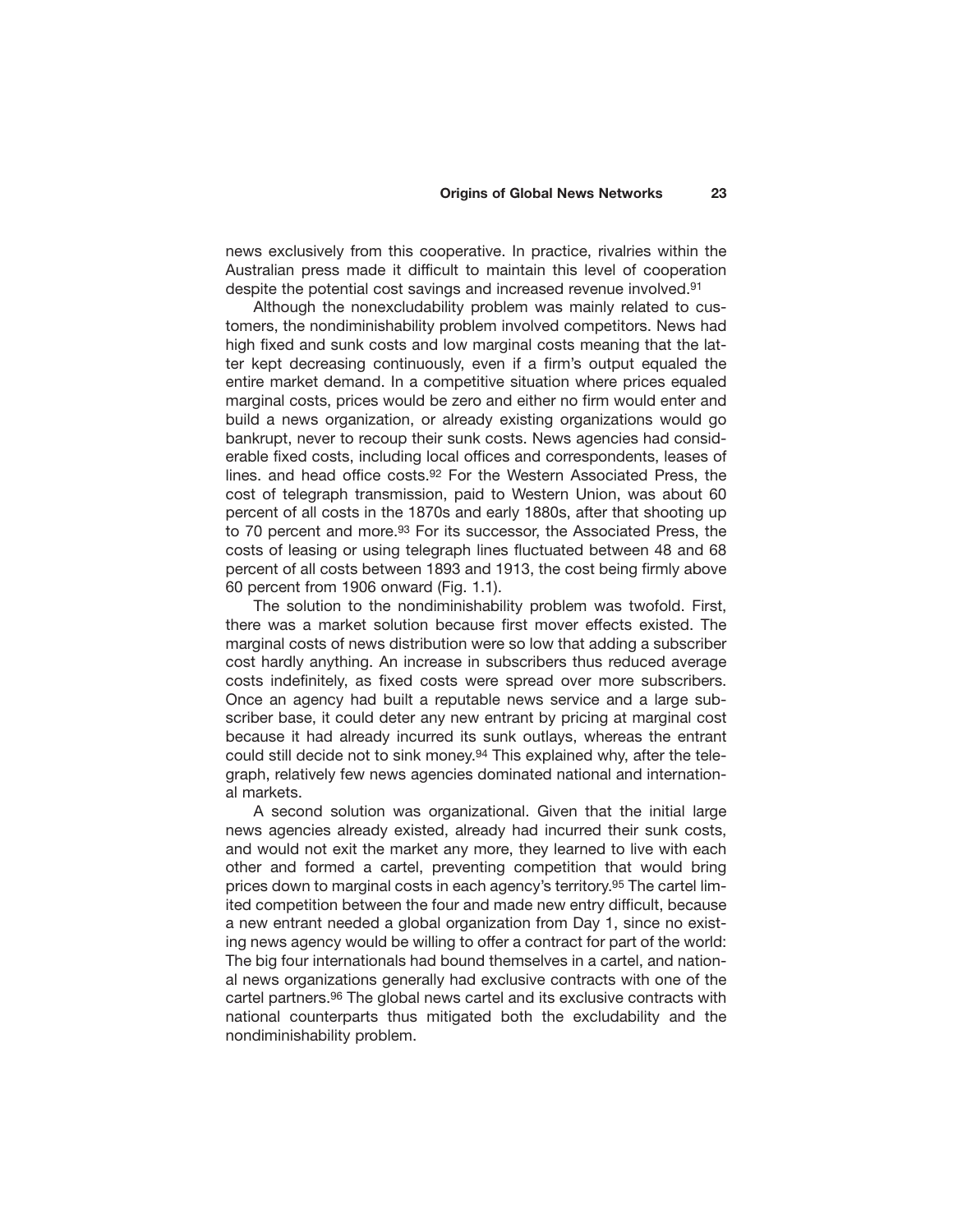

FIG. 1.1. Total costs and disaggregated costs of the Associated Press, 1893-1940. **FIG. 1.1. Total costs and disaggregated costs of the Associated Press, 1893–1940.**

Note. Leased wire service, the costs related to the distribution of the news report: "operator and messenger salaries, extra operator service, rental *Note*. Leased wire service, the costs related to the distribution of the news report: "operator and messenger salaries, extra operator service, rental of wires, telegraph tolls, auxiliary services, manifold supplies, typewriter exchanges and repairs, and incidentals." of wires, telegraph tolls, auxiliary services, manifold supplies, typewriter exchanges and repairs, and incidentals."

Foreign, foreign news service: "European offices, correspondents, foreign news contracts, and cable tolls (the foreign news-gathering operation)." Domestic, "Incoming News Service: local agencies, outside correspondents, telegraph tolls, miscellaneous messages, markets, and shipping (the Foreign, foreign news service: "European offices, correspondents, foreign news contracts, and cable tolls (the foreign news-gathering operation)." Domestic, "Incoming News Service: local agencies, outside correspondents, telegraph tolls, miscellaneous messages, markets, and shipping (the domestic news-gathering operation)." domestic news-gathering operation)."

Source: Schwarzlose, American Wire Services, pp. 390-392. Source: Schwarzlose, *American Wire Services*, pp. 390–392.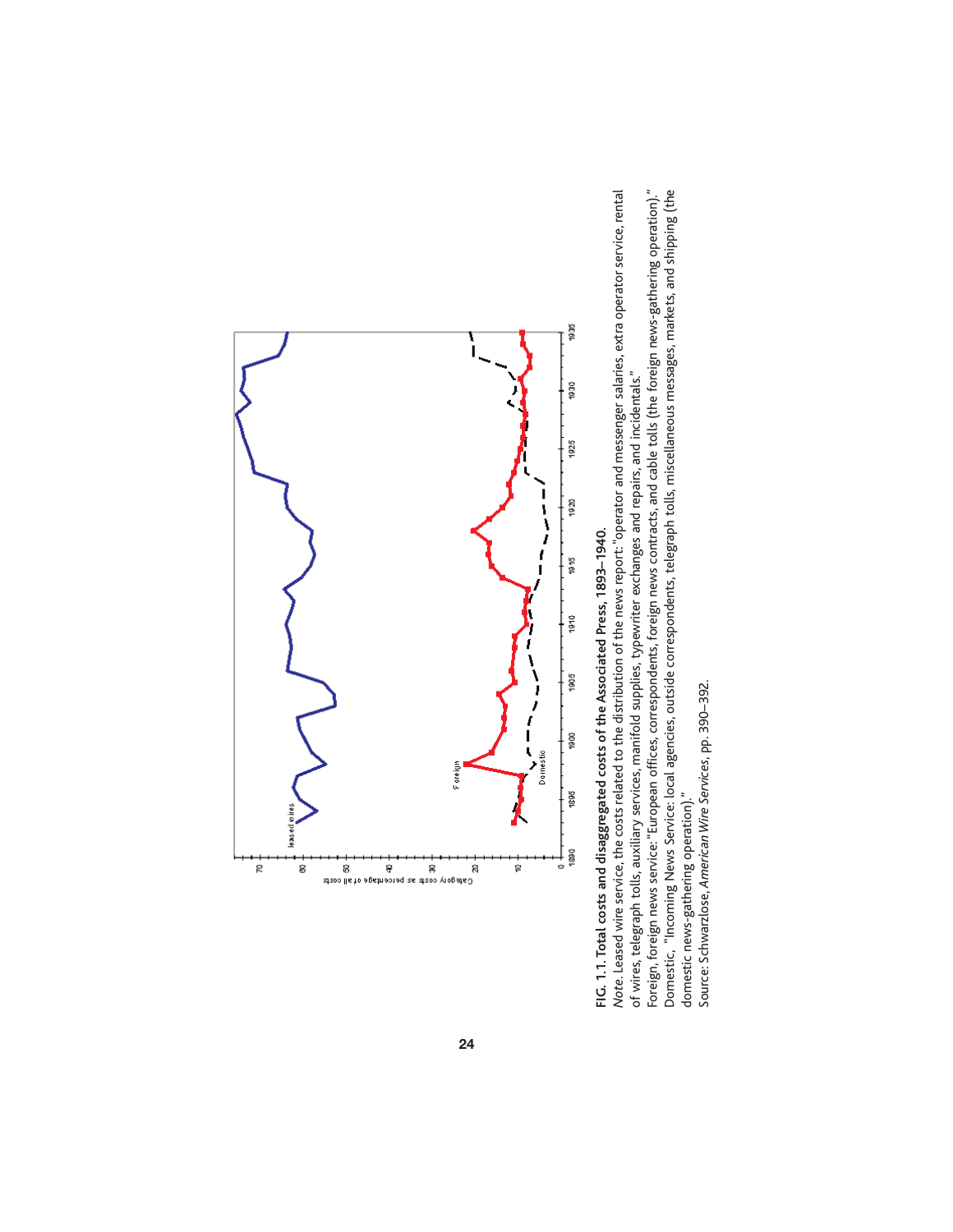Although here we focus on international exclusion through collusion, at the national level exclusion was sometimes also important. In the United States, for example, the NYAP had exclusive members at the local level that could deny access to other members, allowing NYAP members to capture monopoly revenues. In 1880, for example, it served only 355 of the 971 U.S. daily newspapers.97 It also required members to supply their news exclusively to the pool and had an advantageous agreement with the major U.S. telegraph company Western Union giving it preferential access and low rates.98 In Britain, on the contrary, the Press Association, which consisted of mainly provincial newspapers, and had a contract with Reuters, let every newspaper in.99

Although marginal news distribution costs were extremely low, the marginal costs of news gathering were not minimal. Correspondents, reporters, and stringers were largely fixed costs, because often, depending on their contract, they needed to be paid whether there were many potential news events or not. On the other hand, eventful years with large quantities of potential news events could increase costs substantially, as more reporters and correspondents would be hired and sent away, and more telegraph line capacity needed to be rented. Reuters used to say that the boring years paid for the exciting years, because in exciting years costs would be higher while the subscriber base would not significantly change. In the British market, Reuters eventually mitigated this problem by levying a 50 percent war surcharge on London newspapers' subscription fee, from 1885. The charge would last from one month after outbreak of war to one month after cessation of hostilities.100 Yet this was not enough to solve the problem. In 1918, for example, Reuters' profit margin was just 2.1 percent, about one third of what it had been in 1908.101 The Associated Press' profit margin appears to have been lower most times and was probably not that dissimilar to the margins of its predecessor, the Western Associated Press, between 1867 and 1890 (Fig. 1.2). As both American organizations were cooperatives, low dues for members-cum-customers rather than profit maximization was the objective. Nevertheless, profit margins gave some indication of the viability of the business. The cost of the Associated Press' foreign service shot up in 1898, during the Spanish-American War from 9 percent of all expenditure to 22 percent, reflecting a tripling of the dollar amount spent on foreign news. It happened again at the outbreak of World War I, when foreign service expenditure increased from 8 percent in 1913 to 14 percent in 1914, 16 percent in 1915, reaching 20 percent in 1918, the latter being more than double the 1913 dollar amount in real terms (Fig. 1.1). At the same time, real revenue decreased during the war, with 20 percent in total between 1914 and 1918, and most of it—16 percent—when the United States entered the war (Fig. 1.3).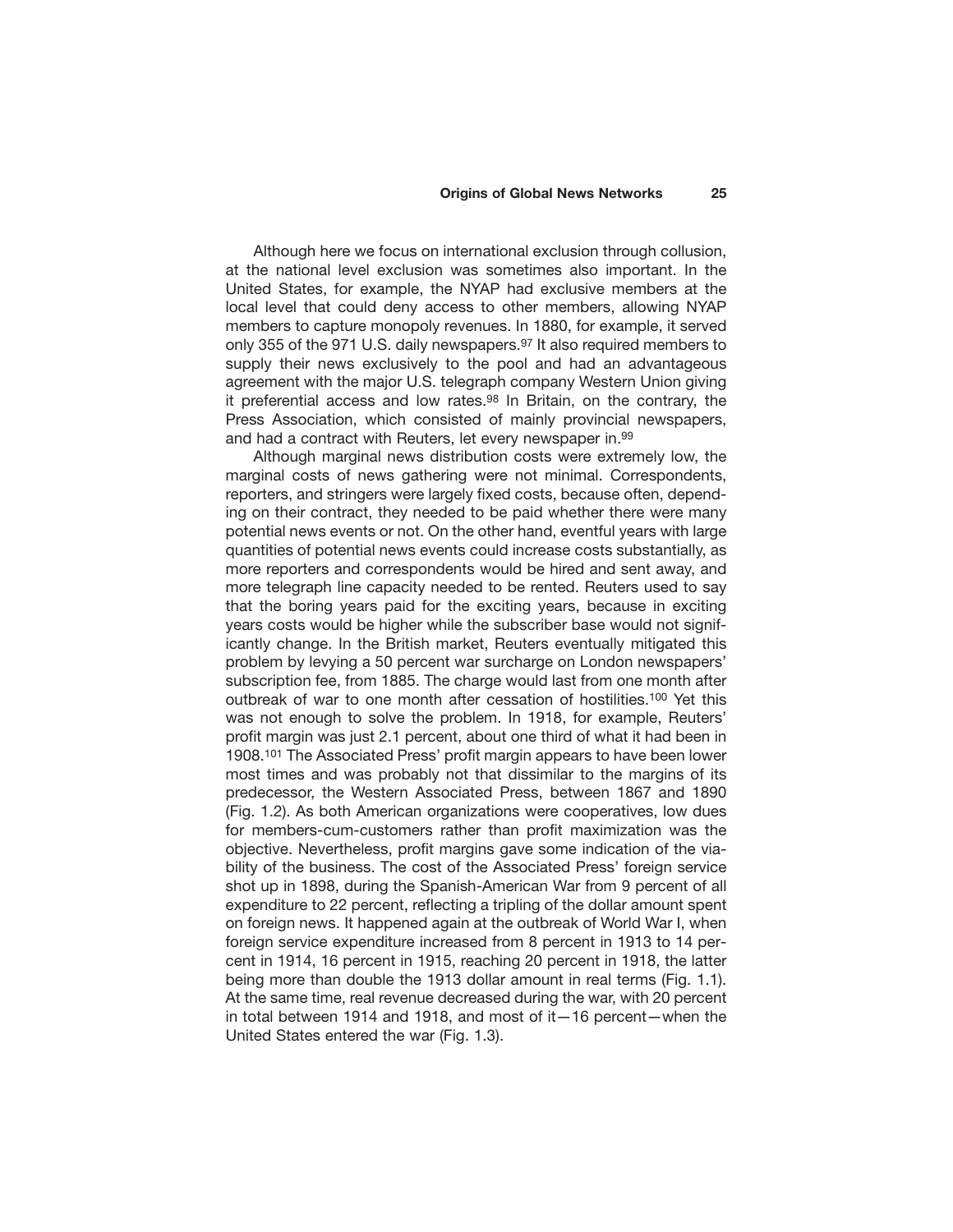

FIG. 1.2. Profit margins of the Western Associated Press, the Associated Press, and Reuters, 1867–1938.<br>Note. For Reuters, only four benchmark years have been used: 1898, 1908, 1918, and 1938.<br>Source. Read, Reuters, pp .83 **FIG. 1.2. Profit margins of the Western Associated Press, the Associated Press, and Reuters, 1867–1938.** Note. For Reuters, only four benchmark years have been used: 1898, 1908, 1918, and 1938. Source. Read, Reuters, pp .83, 153; Schwarzlose, *American Wire Services,* pp. 251, 388–389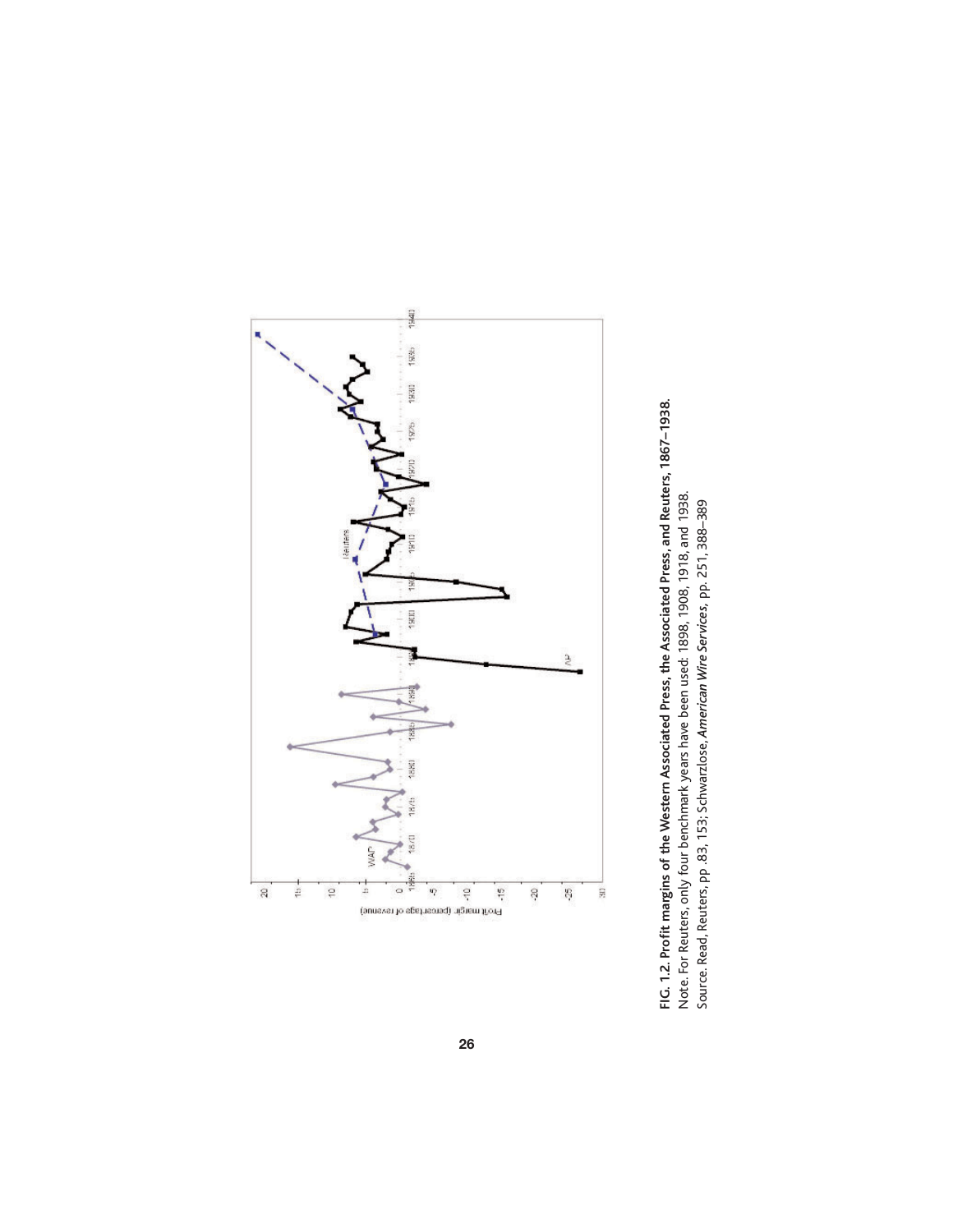

FIG. 1.3. Real revenue growth of Reuters and of the Associated Press, 1893-1940; 1898 = 100. **FIG. 1.3. Real revenue growth of Reuters and of the Associated Press, 1893–1940; 1898 = 100.**

enue was about three times that of Reuters, at exchange rates. Between 1928 and 1938 this had increased to about four to five times that of<br>Reuters. The values at exchange rates differ from growth indexed at 1898=100 mainl Note. For Reuters, only four benchmark years have been used: 1898, 1908, 1918, and 1938. Between 1898 and 1918, the Associated Press's rev-Note. For Reuters, only four benchmark years have been used: 1898, 1908, 1918, and 1938. Between 1898 and 1918, the Associated Press's revenue was about three times that of Reuters, at exchange rates. Between 1928 and 1938 this had increased to about four to five times that of Reuters. The values at exchange rates differ from growth indexed at 1898=100 mainly because of different national inflation rates. Source. Read, Reuters; Schwarzlose, *American Wire Services*.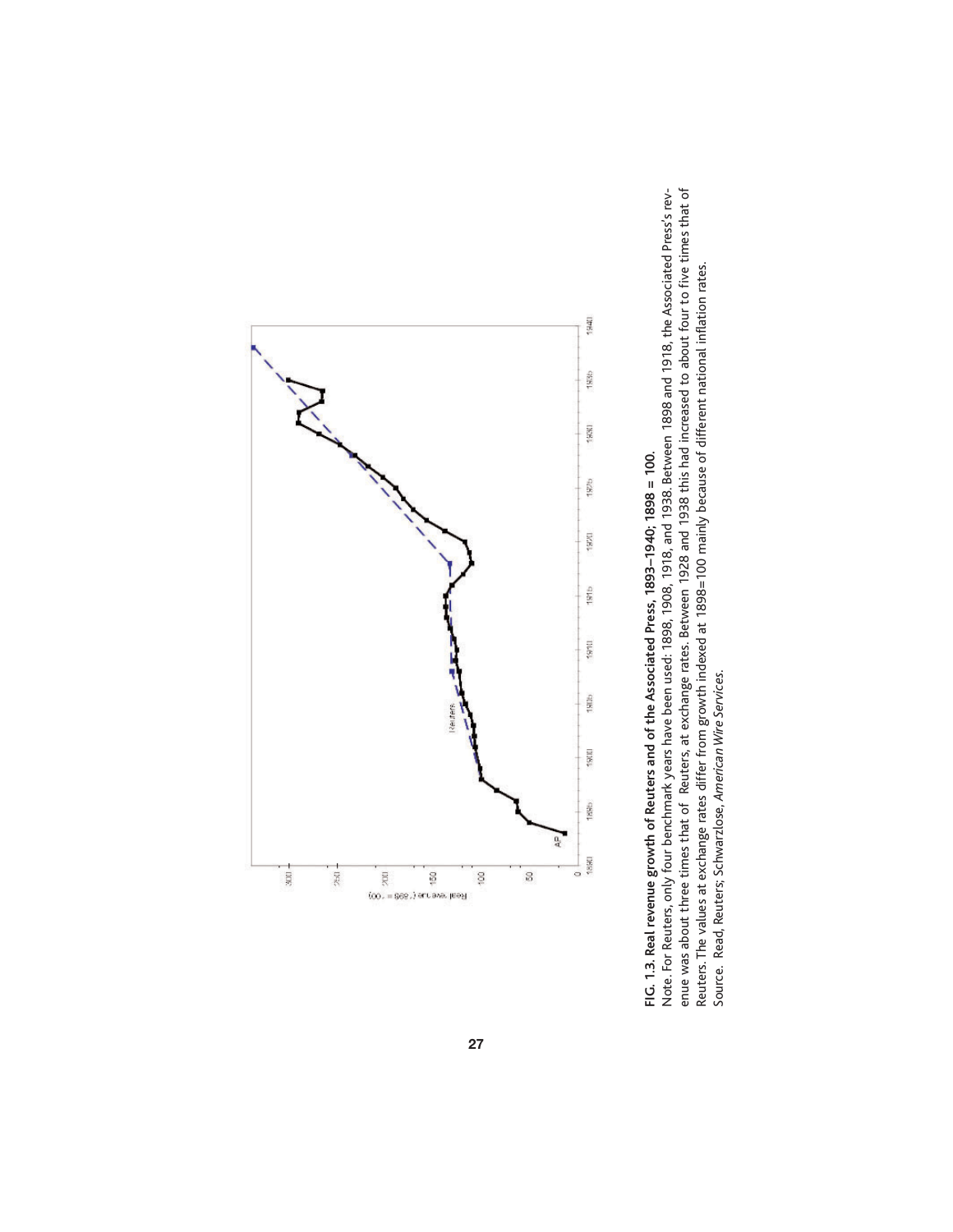Increasing expenditure on news gathering would not necessarily lead to larger revenues. In the long run it may have added a few subscribers, but once large agencies such as Reuters had subscribed nearly all potential customers, marginal expenditures on news gathering hardly resulted in marginal revenues. First of all, the agencies did not own the papers, so profits from increased circulation because of better news gathering went largely to newspapers. Yet, in the long run, independently owned agencies could extract part of these increased rents by increasing subscription fees, such as Reuters's war surcharge, whereas news cooperatives such as the Associated Press, where newspapers owned the news agency, internalized this incentive problem.102 It might not be a coincidence that the Associated Press had a lower profit margin than Reuters because it had a bigger incentive to spend more on increasing quality: The Associated Press's owners also were its customers and thus would capture more of the increased marginal revenues driven by the increased quality than Reuters could.103 The latter's merger with the Press Association may have been a logical step to align the incentives.104

Second, increased expenditure on news gathering did not generally lead to more potential news events happening, especially the "hard" events such as murders or wars.<sup>105</sup> At the same time, more potential news events happening, especially the hard events, did lead to more expenditure.106 Increased expenditure could only increase quality by transforming more of the lesser potential news events into news and by boosting variety through the offering of more human interest reports or by adding new news categories, such as sports, arts, or science. Reuters, for example, set up a supplementary foreign service in 1890 that focused more on human interest, features, and background stories to supplement the hard news. It was jointly funded by Reuters and the Press Association, the latter sharing in the costs and thus reducing Reuter's profit fluctuations.107

## **THE INDUSTRIALIZATION OF INFORMATION TRANSMISSION**

The nondiminishability problem was amplified by the enormous productivity growth of communication networks, resulting in ever lower costs. Technological change that made this price decline possible was largely determined by increasing demand for news and communication, not primarily by a new technology that was invented out of the blue.<sup>108</sup> Yet newsbrokers could only service this growing demand if they found ways to remedy the market failure expressed by Arrow's paradox. Each busi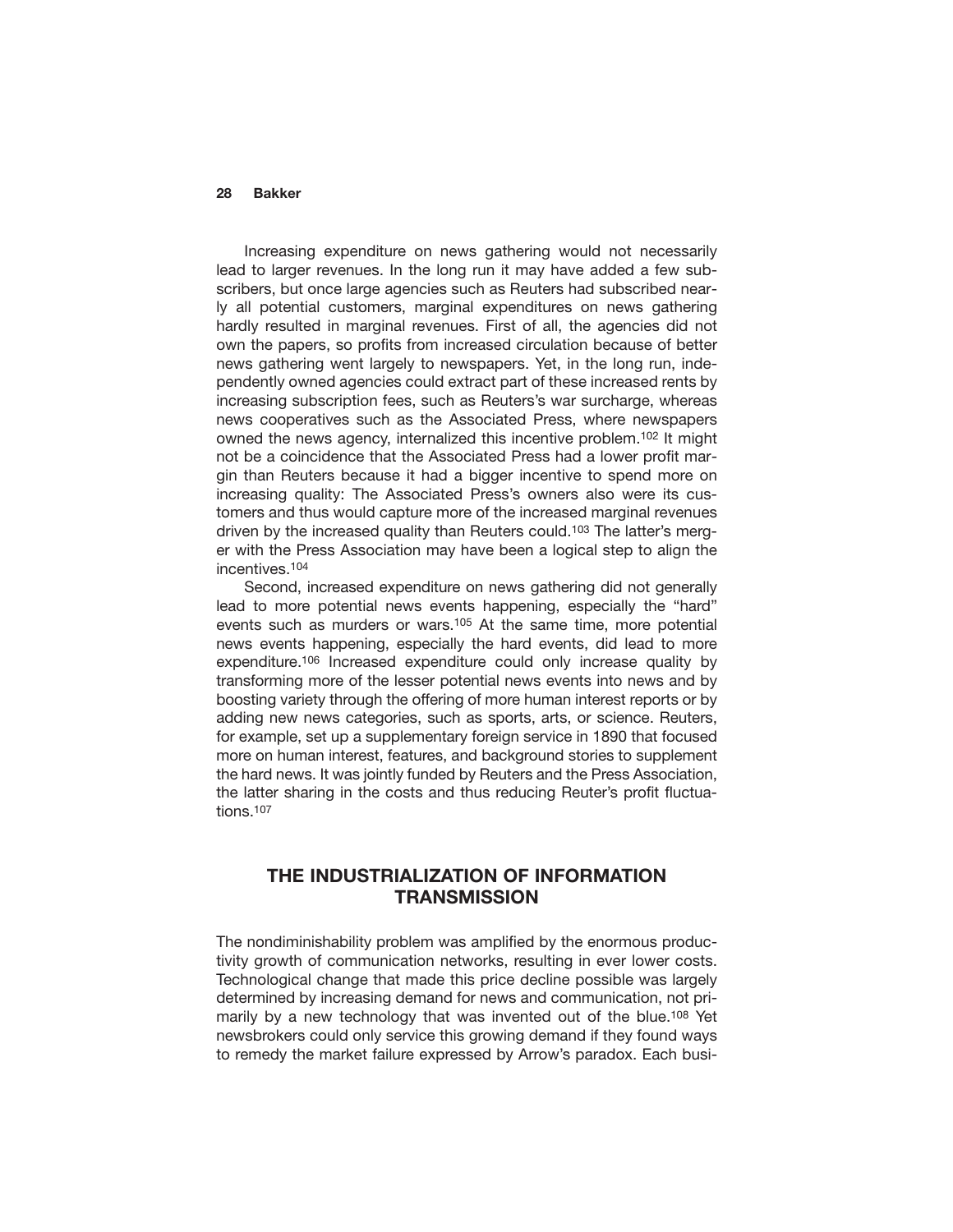ness model that mitigated Arrow's paradox, even by a small step, allowed them to tap into a large additional demand.

Several long-run factors caused an increase in the demand for information. These included rising literacy and education levels, urbanization that concentrated demand spatially, a gradual liberalization of news provision, the widening nonsimultaneity of trade exchange, growing and speedier international trade and market integration and, finally, the proliferation of large organizations spanning vast territories such as the trading companies, the emerging nation-states, colonial empires, railways, and multinational enterprises.109 A basic want for information existed that could be fulfilled by various technologies, each with slightly different characteristics, but always providing an (imperfect) alternative.110 Characteristics of the basic demand for news included speed, novelty, relevance, reliability, verifiability, price, exclusivity, format, and complementarity with information the recipient already had. Each information transmission technology addressed these needs in a slightly different way. Alternatives always existed. It was not the case that demand for news only emerged when new technologies such as the electric telegraph were introduced. A large demand for business information existed prior to the telegraph's commercialization.111

Two additional factors made the role of demand in the development of news provision especially important. First, news itself being a nondiminishable good, a substantial part of costs of news gathering were fixed and independent of the number of subscribers, meaning that a surge in demand would immediately reduce the average costs (per subscriber) of news provision and—if translated into lower prices—further increase demand.112 Second, it was not unlikely that news consumption endogenously shifted the demand curve outward, for two reasons. First, as merchants received more and better information they could engage in more nonsimultaneous trade, and the increased trade in its turn generated demand for even more information.113 Second, as recipients received a certain news item, they might be willing to pay more for additional news that would complement this initial information. In other words, in some instances news was its own complement, starting a snowball effect in which the demand curve for information kept ever shifting outward.<sup>114</sup>

For example, once the transatlantic cable made U.S. grain prices available in London in real time, London traders probably wanted to have far more other time-sensitive information on the United States, especially information that might potentially affect grain prices, so that they could make their own assessment on future price movements. If, for example, tax increases were being discussed in Congress, this information would be used by London merchants in their assessment of future prices.

The growth of daily newspapers in the United States started before inventions such as the optical and the electric telegraph, suggesting an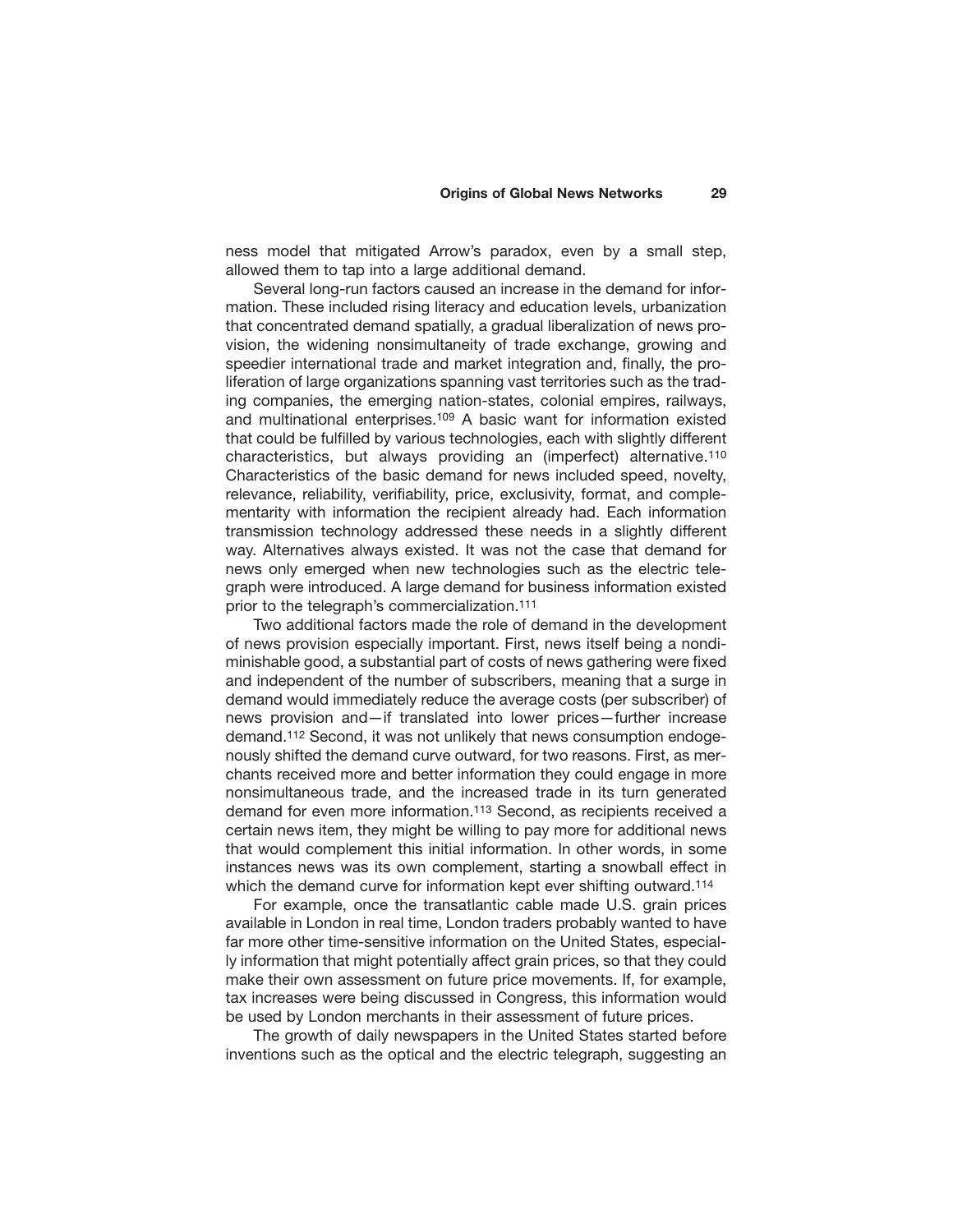increasing appetite for news was more of a factor in the commercial application of these technologies than vice versa (Fig. 1.4).115 The emergence and the highest growth took place between 1783 and 1800, shortly before and after the enactment of the Post Office Act of 1792, which facilitated the circulation of newspapers.116 From 1810 onward, the growth in the number of daily newspapers increased steadily. It accelerated further after 1830, well before the introduction of the electric telegraph. Competition for news scoops between New York dailies and the emerging penny press, depending on fickle single-issue sales in stages throughout the day and weekly subscriptions, increased the demand for timely news and the premiums that were paid for it.<sup>117</sup>

The growth of newspapers was facilitated by sympathetic postal tariffs and the general fall in postal rates. For single letters for distances greater than five-hundred miles they fell from 25 cents in 1774 to 3 cents in 1855, and for distances less than thirty miles they halved from 6 cents in 1792 to 3 cents in 1855, reflecting real annual declines of 2.7 and 0.9 percent, respectively.118

The large effect on productivity from the industrialization of messaging also is apparent from the large fall in real telegram prices, because of the adoption of the electric telegraph and its subsequent technical improvement. Between 1866 and 1882, when many international telegraph lines came online, the average price per message decreased 17.4 percent annually in real terms.119 The real price of transatlantic telegrams also declined substantially, from \$258 dollars (in 2009 dollars) per word in 1858, to \$5.59 per word in 1888, which amounts to a 12.3 percent average decrease per annum.120 The real cost of a ten-word telegraph message inside the United States also declined substantially, from \$42 (in 2009 dollars) in 1850 to \$9.50 by 1890, an average annual decrease of 7.2 percent.121

The real price of a three-minute telephone call from New York City to Chicago declined from \$136 constant (in 2009 dollars) in 1902 to \$57 in 1919, \$13 in 1950 and just \$6 in 1970, an average annual price decline of 3.4 percent between 1902 and 1970.<sup>122</sup> Despite the rise of telephone, the number of telegraph messages kept growing continuously between 1870 and 1930, from about 10 to 221 million, and reached an all-time peak of 236 million in 1945.123 By 1970, still 70 million telegrams were still sent annually, seven times as many as a century earlier.<sup>124</sup> Nowadays, e-mail has made the price per written message about two orders of magnitude lower than in the early 1970s.125

In the United States, the network increased 250 times in size, whereas the number of messages per mile of wire halved from 147 in 1848 to 69 by 1890.126 As innovation made costs decrease, it became increasingly possible to add marginal lines to existing networks, as the additional revenue would still make it profitable.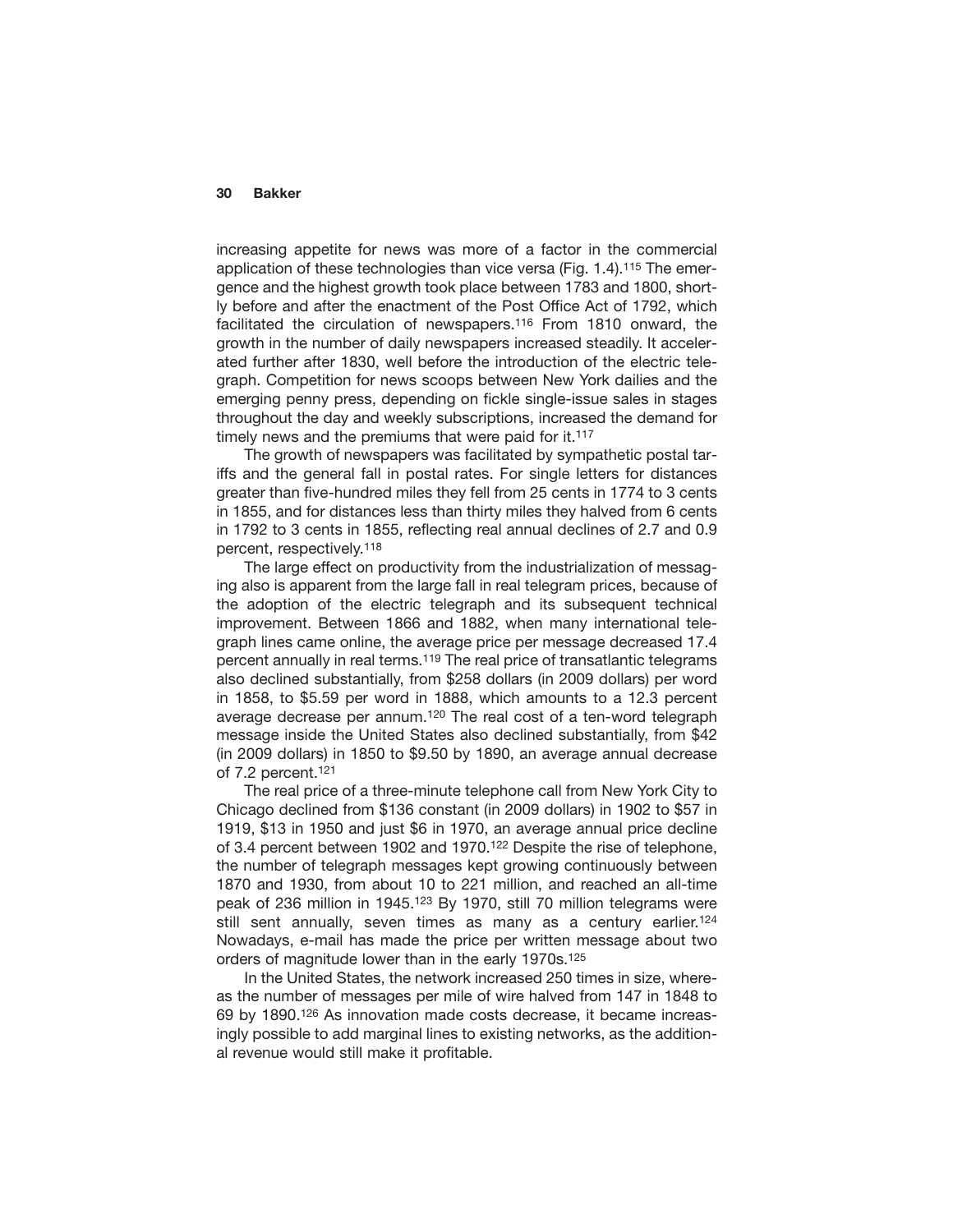

FIG. 1.4. The number of daily newspapers in the United States, 1783-1940: semi-logarithmic scale. **FIG. 1.4. The number of daily newspapers in the United States, 1783–1940: semi-logarithmic scale.**

Note. Circulation and circulation/title are in thousands. On a semi-logarithmic scale, the slope of a line reflects the growth rate. The steeper a Note. Circulation and circulation/title are in thousands. On a semi-logarithmic scale, the slope of a line reflects the growth rate. The steeper a line, the higher the rate. line, the higher the rate.

Source. Schwarzlose, American Wire Services, p. 393; Susan B. Carter et al. eds., Historical Statistics of the United States: Earliest Times to the Present Source. Schwarzlose, *American Wire Services*, p. 393; Susan B. Carter et al. eds., *Historical Statistics of the United States: Earliest Times to the Present* (Cambridge: Cambridge University Press, 2006), table Dg253-266. (Cambridge: Cambridge University Press, 2006), table Dg253–266.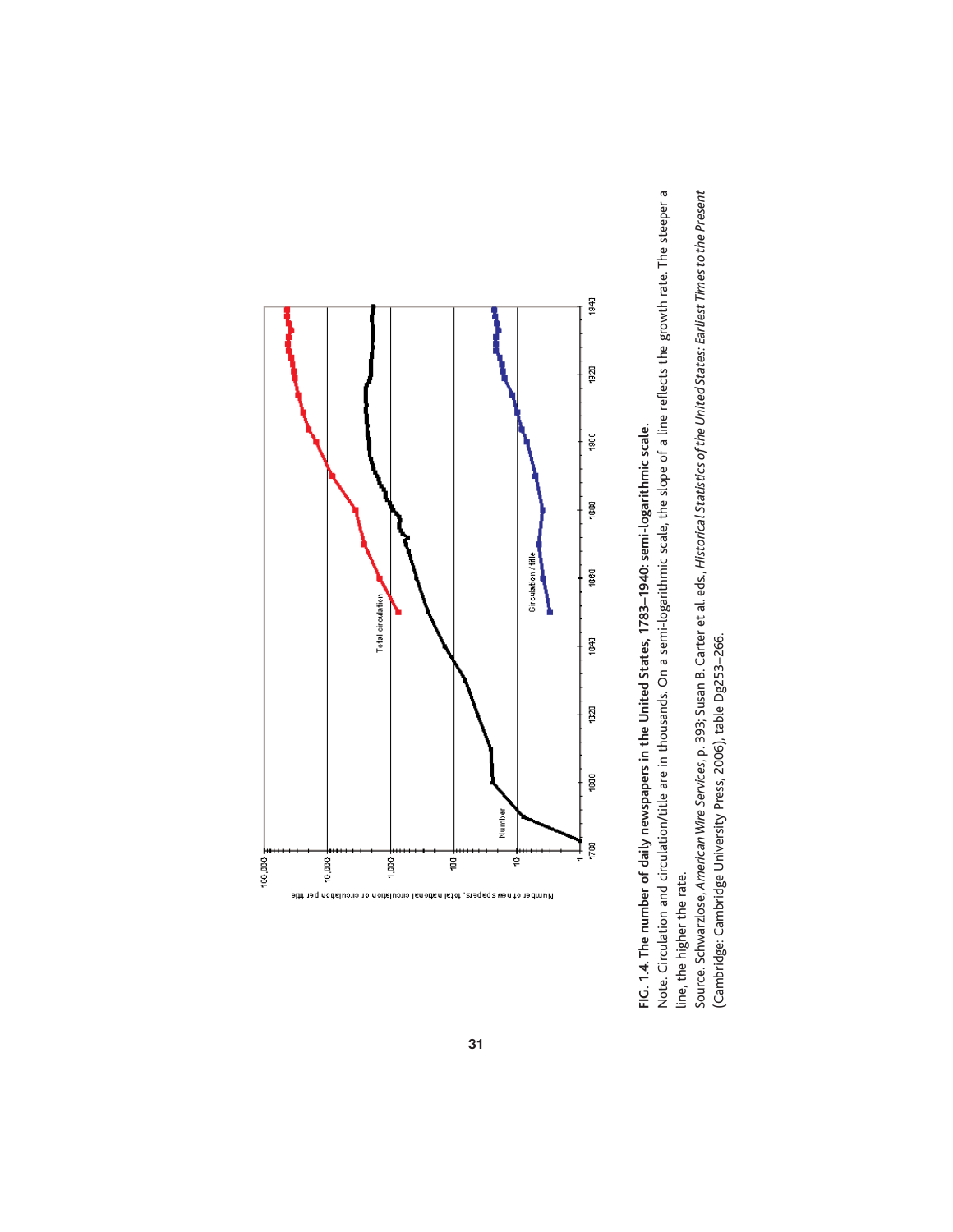One characteristic of the telegraph stood out: It sharply reduced variability of delivery times. First, news consumption was closer in time to the news production, and the difference became more uniform and standardized: Generally, it depended on the telegraph transmission time.127 Second, the moment when most consumers would consume the news became more synchronized. Before the telegraph, news production was unified in time, whereas news reception was highly dispersed over time, depending on customers' geographic position and transmission times. The telegraph made news consumption more equal in time: Consumers in a country would consume important news at approximately the same moment, and—most important for business news they would know that others would be aware of the news at the same time (or earlier).128 Before the telegraph, they could roughly calculate and conjecture whether others already had the news.

This increase in uniformity can be quantified. In the United States, for example, in 1830, we can take travel times as a good approximation of how fast messages could reach other areas. Twelve different zones existed that all would receive news at intervals varying from one day to six weeks (Table 1.2). The average time to receive news from New York was as much as fourteen days, while variation was enormous, with the coefficient of variation approaching 1.129 Absent the telegraph, message transmission times would not have remained static. Therefore, we decompose the 1830–1857 speed gain into two components. First, we calculate the communication speed increase brought about by traditional technologies such as improving transport networks and advances in the administrative coordination of the circulation of information by the Post Office Department.130 Second, we compare the 1830 transmission times to the speed jump brought about by the telegraph.<sup>131</sup>

The first scenario shows that, because of improving transport, by 1857, the number of reception zones had halved, and reception times varied from one day to one week, the average being three and a half days—only one fourth of what it had been before.132 The coefficient of variation had halved as well. The second scenario shows an even sharper increase in uniformity, with the reception zones all merging into one zone, the coefficient of variation approaching zero, and the mean only being six hours, the latter being an upper-bound estimate (Table 1.2).133 It may be misleading to compare the telegraph directly to 1830 messaging times, but subtracting the reductions in transmission times achieved by transport improvements, it is possible to estimate the net contribution of the telegraph in the increase in uniformity of news reception and consumption. This contribution amounted to a decrease in the number of time zones with 6 percent per year, and in average transmission times with 9 percent per year.<sup>134</sup>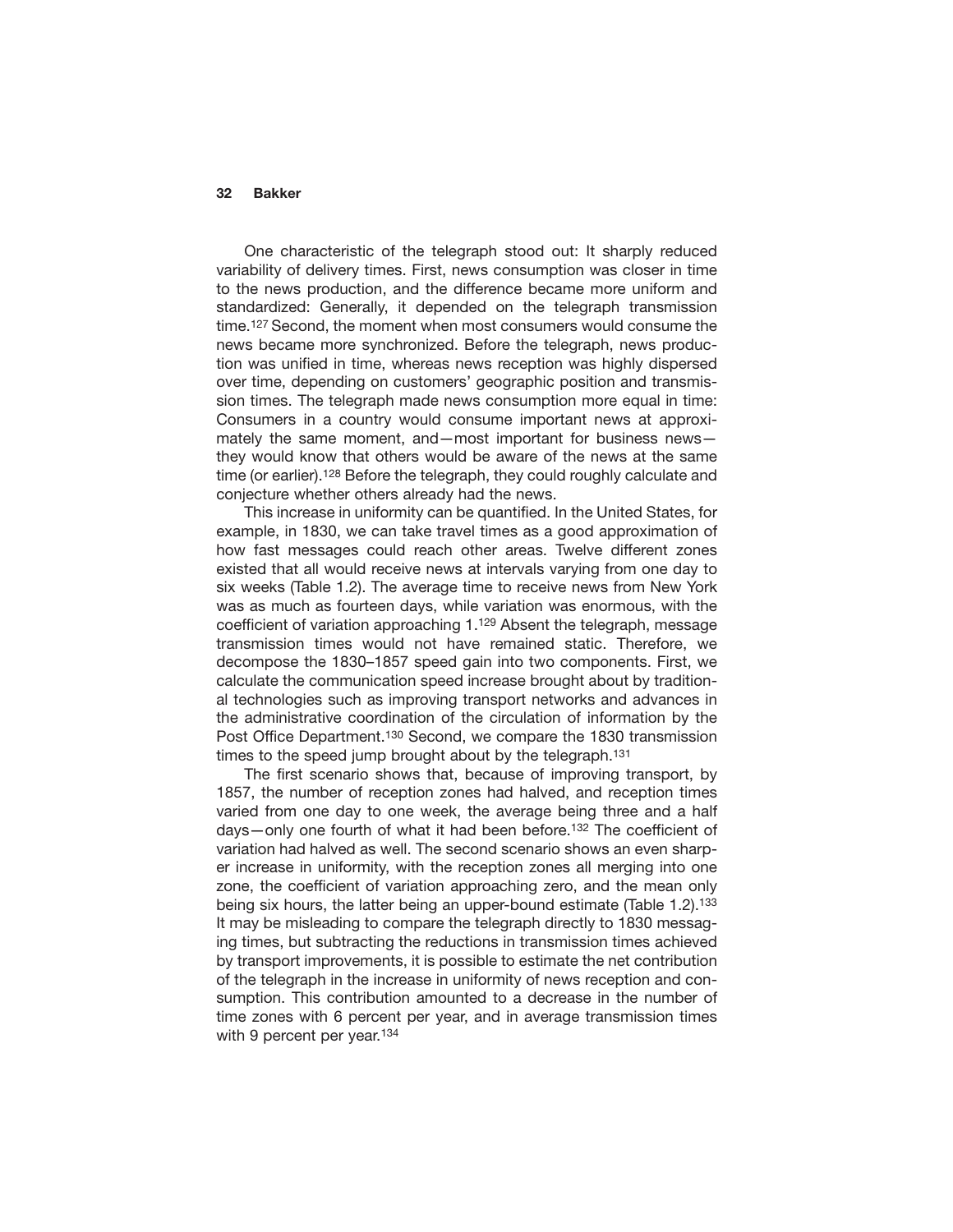Advances in telegraph transmission technologies increased uniformity even further. In the 1860s, Western Union could send news reports with one writing to many different stations, mostly during the night. One writing, for example, reached the entire press along the route from New York via Albany and Buffalo to Cleveland and thence to Chicago, St. Louis, Louisville, Cincinnati, and finally Pittsburgh.135

Increasing speed and uniformity of news reception reduced the response times to news events, resulting in more interactions within a given time interval, and thus the likelihood of more news happening in such an interval, which in its turn probably increased the demand for news even further.

The new technologies of the twentieth century, such as radio and television, would increase the uniformity in time even more, as the last leg of the news distribution process—from telegraph line into newspaper into newsstand—which still resulted in variable times at which consumers consumed the news, was also made uniform.

It was the decrease in information costs and the increasing communication speed that stood at the roots of increased market integration, rather than falling transport costs by itself. In order to send goods to another area, merchants needed to know first whether in fact to send off the goods and to what place. Information costs and speed were essential for these decisions.136 Receiving information first was so valuable that some speculators were willing to cut the telegraph wire after they had sent the news through.<sup>137</sup> When information reception became more uniform, the opportunities to profit from this kind of arbitrage declined and markets became more integrated. The telegraph brought about a sharp decline in price disparities and intermarket arbitrage.<sup>138</sup> The telegraph's role as the great equalizer, delivering information almost simultaneously to all businesses in a country mitigated Arrow's paradox by assuring buyers that the information was the newest, so providing a guarantee against arbitrage by earlier informed entrepreneurs.

Even if transport costs and times had not changed, an increase in the information flow would have fostered market integration. Likewise, before the nineteenth century falling transport costs and times by necessity also constituted falling information transmission costs and time. The latter could have dominated the former, but have not been properly observed by scholars because they were inseparable from transport costs.

This dominance of information over transport costs also is reflected in present-day studies that show a substantial effect of the use of mobile phones on market integration in remote areas. Robert Jensen, for example, examined the introduction of a mobile phone service in Kerala between 1997 and 2001. Kerala is a state in India with a large fishing industry.139 He showed that the adoption of mobile phones by fishermen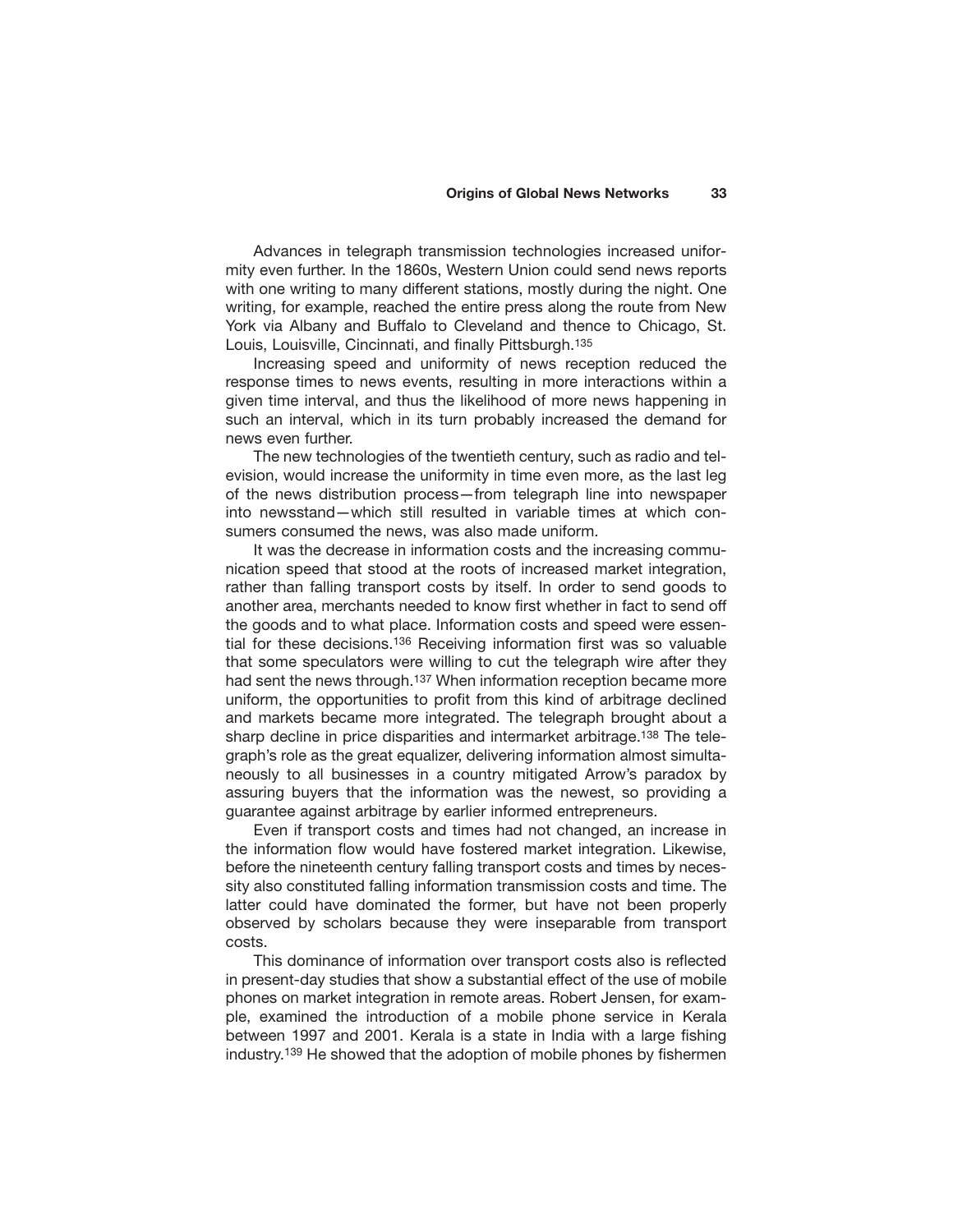| . You have all will allow the series of the series of the series of the series of the series of the series of the series of the series of the series of the series of the series of the series of the series of the series of |                                  |                                   |                           |                  |
|-------------------------------------------------------------------------------------------------------------------------------------------------------------------------------------------------------------------------------|----------------------------------|-----------------------------------|---------------------------|------------------|
|                                                                                                                                                                                                                               | Transport                        |                                   | Telegraph                 | Net contribution |
|                                                                                                                                                                                                                               | 1830                             | 1857                              | 1857                      | Telegraph        |
| Reception zone                                                                                                                                                                                                                | days                             | days                              | days                      | <b>Days</b>      |
| ⋖                                                                                                                                                                                                                             |                                  |                                   | 0.25                      | $-0.75$          |
| $\mathbf{a}$                                                                                                                                                                                                                  |                                  |                                   | 0.25                      |                  |
|                                                                                                                                                                                                                               |                                  |                                   | 0.25                      |                  |
| $\Omega$                                                                                                                                                                                                                      |                                  |                                   |                           |                  |
| யட                                                                                                                                                                                                                            |                                  |                                   | 22222222222               |                  |
|                                                                                                                                                                                                                               | 6                                |                                   |                           |                  |
| O                                                                                                                                                                                                                             |                                  |                                   |                           |                  |
| H                                                                                                                                                                                                                             | $\overline{4}$                   |                                   |                           |                  |
|                                                                                                                                                                                                                               | $\overline{2}$                   | G                                 |                           |                  |
|                                                                                                                                                                                                                               | 28                               |                                   |                           |                  |
|                                                                                                                                                                                                                               | 35                               | $\circ$                           |                           |                  |
|                                                                                                                                                                                                                               | $\overline{4}$                   | $\circ$                           |                           |                  |
| Time zones (no.)                                                                                                                                                                                                              |                                  | o                                 |                           |                  |
| Standard deviation                                                                                                                                                                                                            | $\overline{5}$ is $\overline{4}$ | $\overline{11}$                   |                           |                  |
| Mean                                                                                                                                                                                                                          |                                  | $3.5$<br>$0.49$<br>$3.5$<br>$3.5$ | 0 25<br>0 20 0<br>0 0 0 0 |                  |
| Coefficient of variation                                                                                                                                                                                                      | $0.97$<br>6.5                    |                                   |                           |                  |
| Median                                                                                                                                                                                                                        |                                  |                                   |                           |                  |
|                                                                                                                                                                                                                               |                                  | $Index$ $1830 = 100$              |                           |                  |
| Time zones (no.)                                                                                                                                                                                                              | 100                              | 50                                | $\infty$                  | $-42$            |
| Standard deviation                                                                                                                                                                                                            | 100                              | $\frac{1}{2}$                     | 0                         | $-13$            |

smission Times from New York to U.S. regions, 1830 and 1857. **Table 1.2. Transport and Telegraph Transmission Times from New York to U.S. regions, 1830 and 1857.** Table 1.2. Transport and Telegraph Trans

I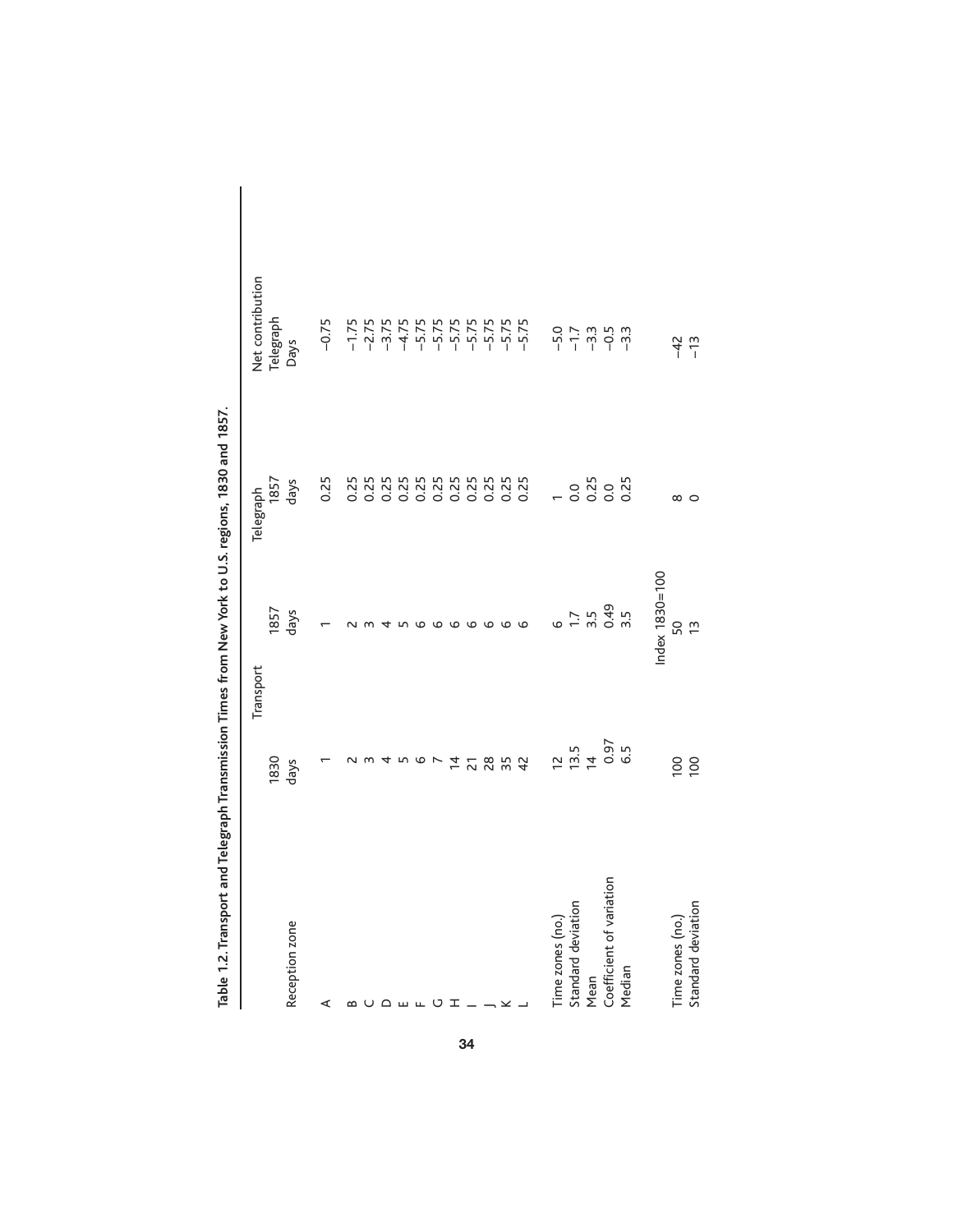| Mean                     | $\overline{100}$ |                                       |     | $-23$ |
|--------------------------|------------------|---------------------------------------|-----|-------|
| Coefficient of variation | $\overline{5}$   | 50                                    |     | $-50$ |
| Median                   | 100              | 54                                    |     | $-50$ |
|                          |                  | Annual percentage decrease, 1830-1857 |     |       |
| Time zones (no.)         | 2.5              | $\frac{8}{8}$                         | 3   |       |
|                          |                  |                                       |     |       |
| Standard deviation       | 7.4              |                                       |     |       |
| Mean                     | $\frac{0}{2}$    | 13.9                                  | 8.8 |       |
| Coeff of variation       | 2.5              |                                       |     |       |
| Median                   | 23               | 11.4                                  | 5.i |       |
|                          |                  |                                       |     |       |

Note: The coefficient of variation is the standard deviation over the mean<br>Source: calculated from Field 2004: 78-79. Note: The coefficient of variation is the standard deviation over the mean Source: calculated from Field 2004: 78-79.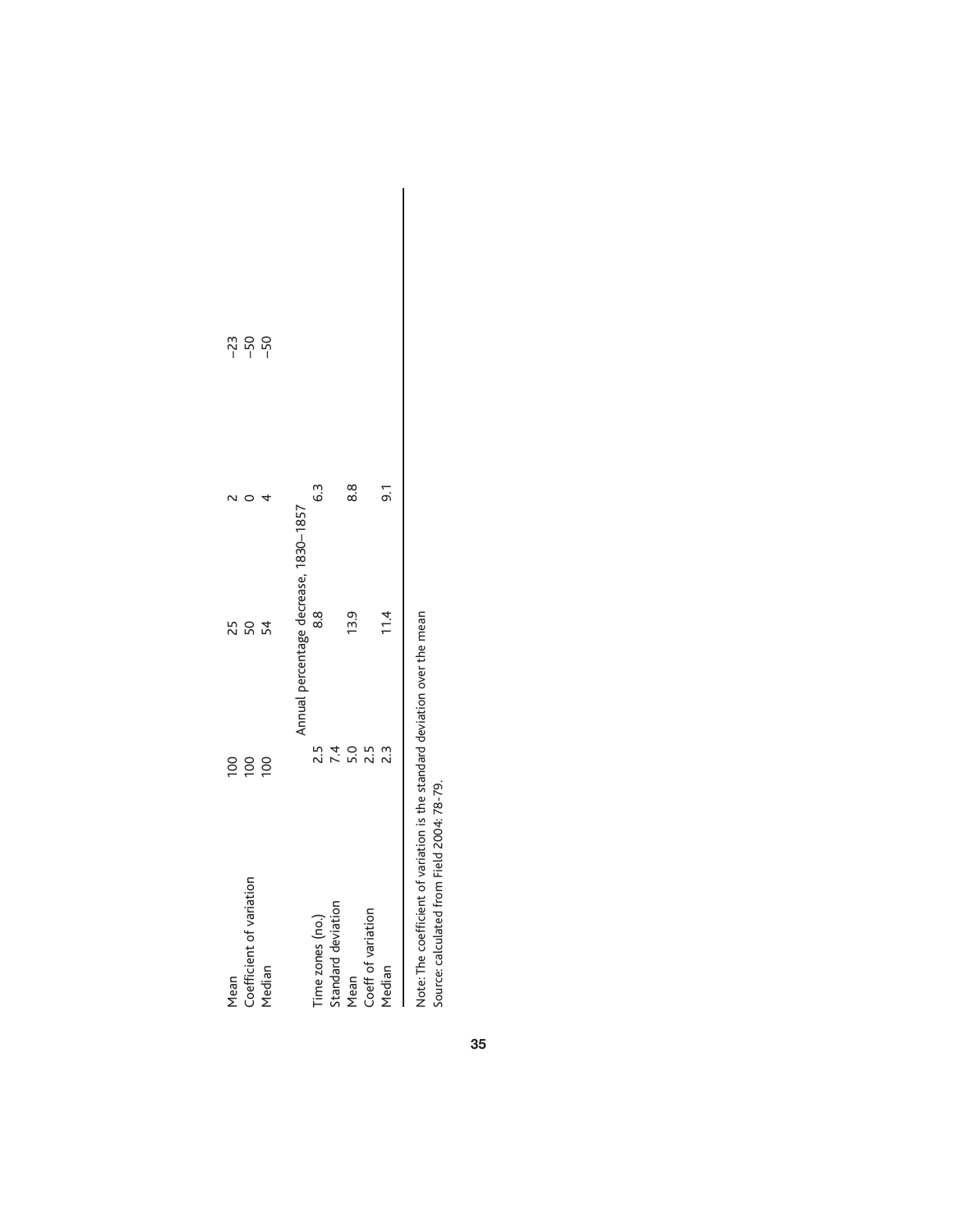and wholesalers led to a dramatic reduction in price dispersion, the complete elimination of waste, and near-perfect adherence to the Law of One Price. Both consumer and producer welfare increased substantially. Undoubtedly, similar welfare gains took place throughout the nineteenth century with each improvement of and addition to the communication network.

## **ORGANISATIONAL STRUCTURE OF THE INTERNATIONAL NEWS AGENCIES**

Although each international news organization that emerged in the second half of the nineteenth century was to some extent unique, they shared several stylized characteristics. A head office coordinated the international gathering and selling of news. National offices sent news to the head office, which retransmitted it to all national offices or external buyers. National offices generally had a two-way function: They gathered local news that was internationally relevant and they sold international news that was locally relevant. Whether national offices were formally managed offices with employees or a single correspondent differed between organizations and between countries.

Sometimes, the international agencies also had agreements with national news organizations, in which the latter paid for the international news and were paid (far less) for national news they provided to the international agency. Reuters, for example, had an exclusive long-standing agreement with a cooperative formed by all Australian newspapers in 1895. Reuters would only sell to this cooperative, the cooperative would only buy international news from Reuters.140 Such agreements reduced the minimum efficient size of the agencies' national offices.

Within the organizations, effective coordination was essential, as all news was time sensitive by definition. The newsgathering had a somewhat project-oriented nature, in that it was idiosyncratic and only partially predictable. Each news event constituted a project of its own. Nevertheless, many aspects of news gathering were institutionalized to deal with this. Separate tasks existed for reporters, copy editors, and editors; news bulletins came to have a specific structure and format in which the idiosyncratic news was to be reported. Synchronized deadlines structured and made uniform the time frame of news gathering and affected news creation itself when organizations started to take these deadlines into account when announcing news. An early example was the U.S. War Department that from October 1861 adjusted its news releases to the departure schedules of the fastest transatlantic steamers, so as to impact the shaping of policy in Europe.<sup>141</sup>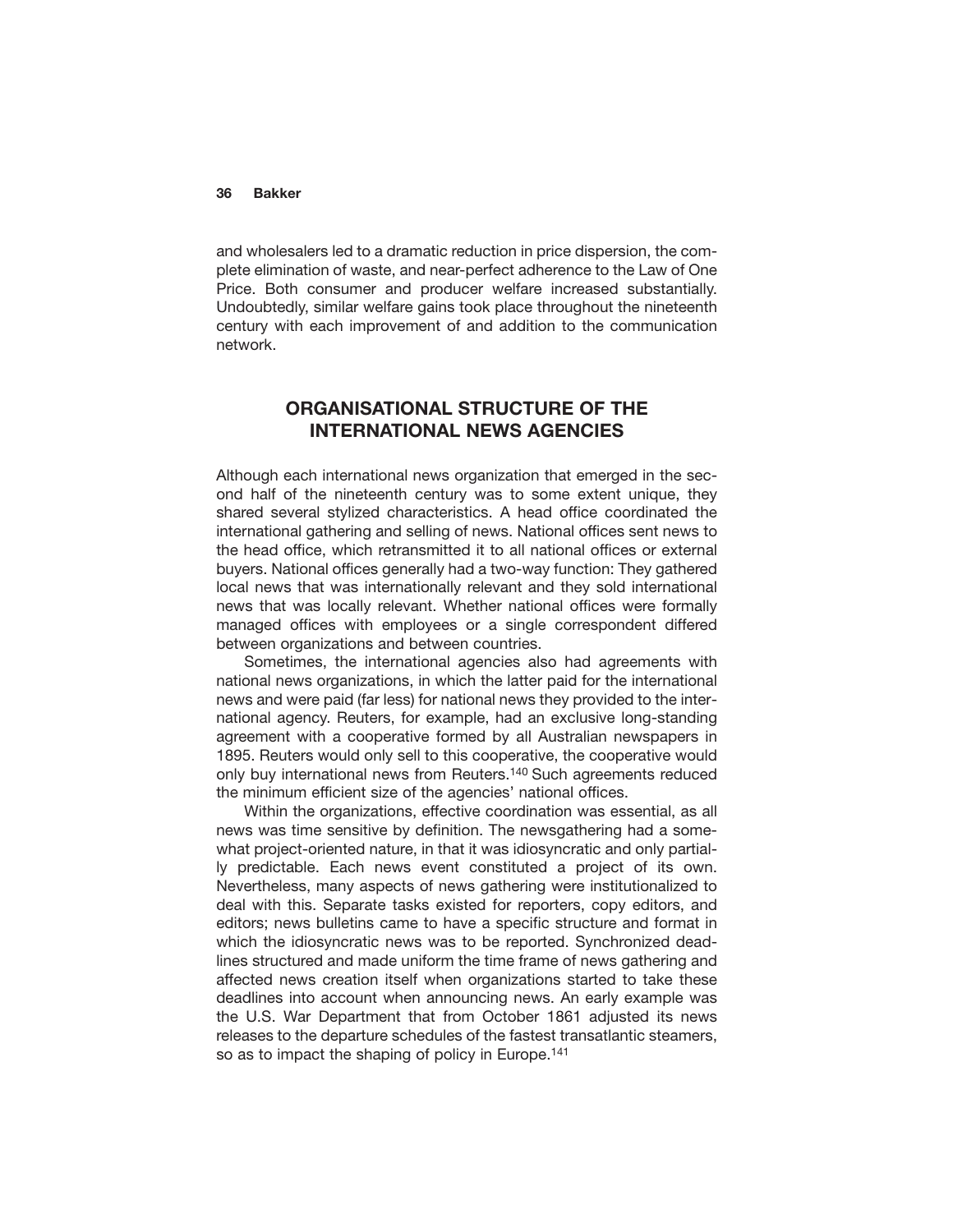It may be no coincidence that the four main international agencies— Reuters, Havas, Wolff-Continental, and the Associated Press—all had their headquarters in a different, large country, and that they probably benefited from considerable informal protection and country-specific advantages that helped them enter and stay in the international news business.

In the course of the late nineteenth and early twentieth centuries, agencies providing national news became increasingly organized in cooperative structures in order to solve the quasi-public good problem.142 In Canada, for example, newspapers had collective arrangements since 1903 and a formal news cooperative, the Canadian Press Agency, since 1917.143 In Britain, the Press Association acquired Reuters in two transactions in 1925 and 1930. In the Netherlands, three news agencies that had provided most of the national news since the nineteenth century were acquired and merged into a cooperative news service, owned by the newspapers, in 1934.144 In the Australian case, the fact that nearly all newspapers were member of the cooperative sharply decreased the chance that an organization would free ride on Reuters' news, and for the cooperative guaranteed that some sort of remuneration could be obtained from Reuters for their local news.145

Yet the precise organizational solutions varied considerably. Although the NYAP partnership, for example, aimed to be exclusive by barring some newspapers from membership and requiring its members to exclusively supply news to it, the British Press Association was more like a loose federation of which any newspaper could become a member. The ownership structure of transmission infrastructure could affect this result to some extent.146

Reuters seems to have fared well under the cartel. Revenues reached about 200,000 pounds sterling at the turn of the century, and more than half a million pounds on the eve of World War II.147 The profit margin fluctuated between 2 and 7 percent, and exceptionally reached higher than 20 percent in 1938 (Fig. 1.2).<sup>148</sup> In several years this was more than the Associated Press's profit margin, which was not surprising, given that the latter was a cooperative.<sup>149</sup> Reuters' geographical distribution of revenues changed substantially at the start of the twentieth century. Britain and Europe declined in importance, whereas more revenues came from India, the Far East, and the rest of the world (Fig. 1.5). Reuters found it difficult to operate in the British news market. It noted wryly that its annual revenue from British provincial newspapers, through the Press Association, equaled its South African profits.150 Revenues from the United States were limited, possibly because here Reuters was competing with its cartel partners Havas and Wolff-Continental as well as the Associated Press. U.S. antitrust legislation in the form of the Sherman and Clayton acts, fostering rivalry and making collusion difficult, further reduced Reuters' U.S. revenue potential.151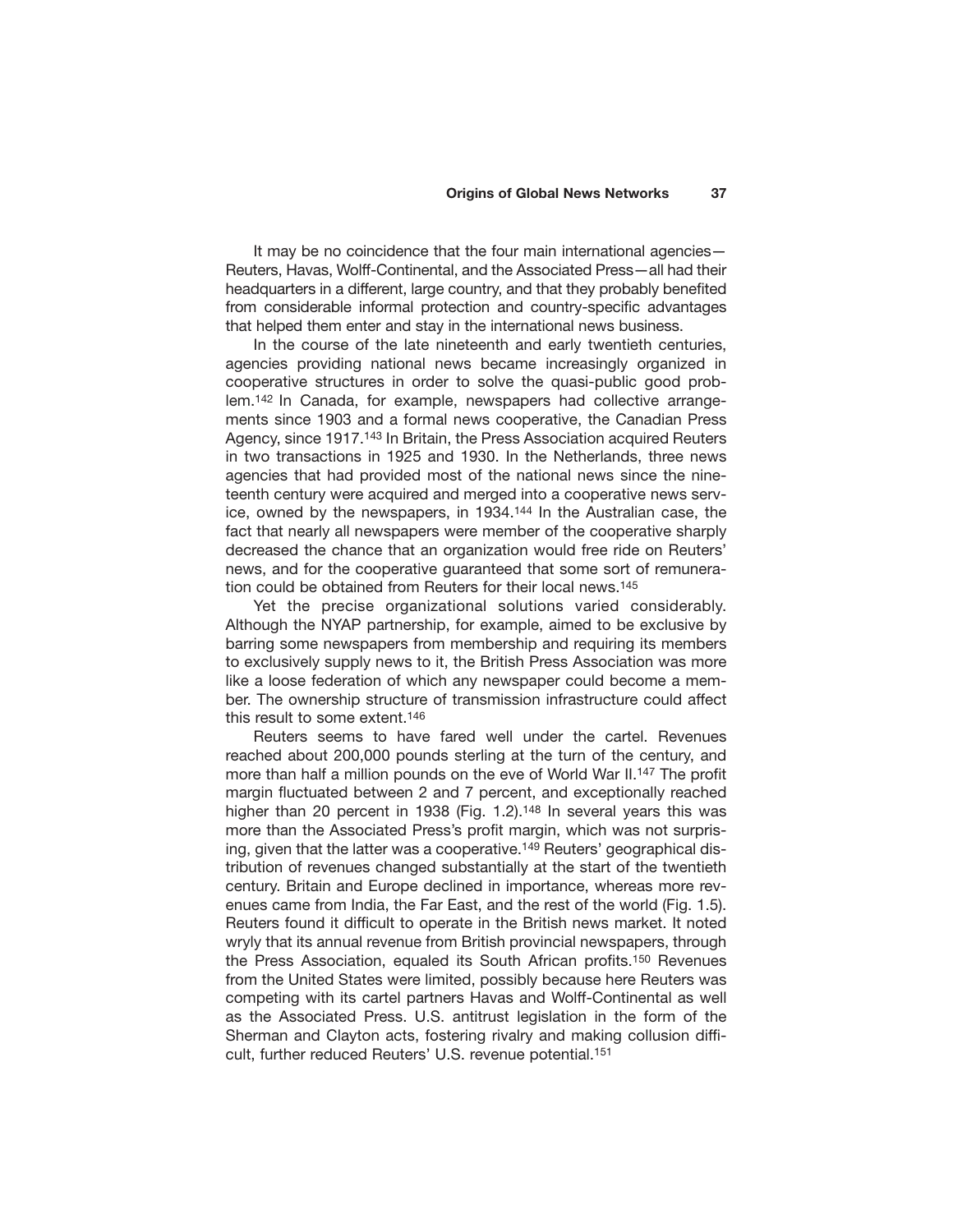

FIG. 1.5. Reuters' revenue by territory, in percentage of revenue, 1898–1938.<br>Source. Read, Reuters, pp. 83, 153 **FIG. 1.5. Reuters' revenue by territory, in percentage of revenue, 1898–1938.** Source. Read, Reuters, pp. 83, 153

**38**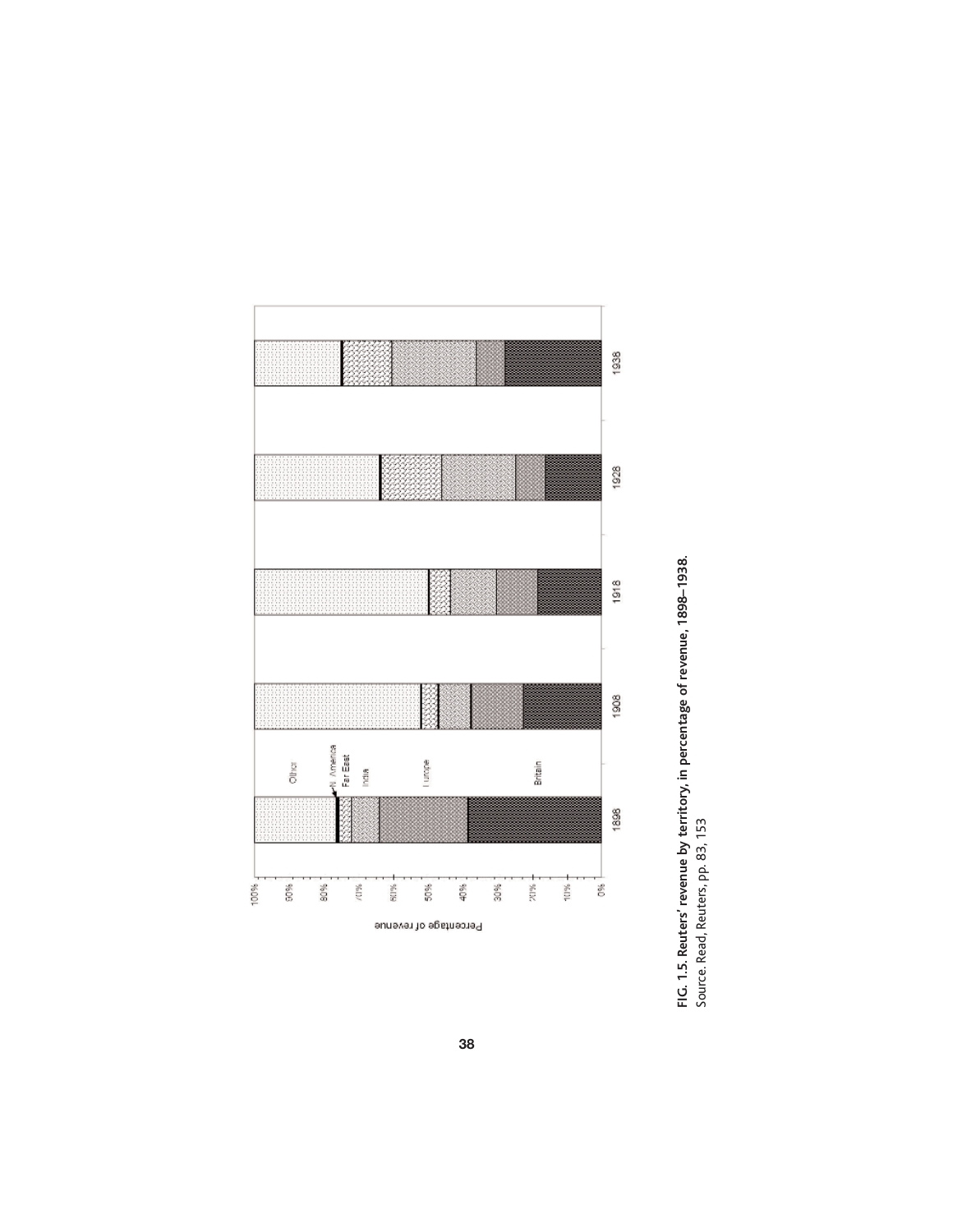## **CONCLUSION**

Since the Renaissance, increasing literacy, urbanization, liberalization, market integration, and the proliferation of organizations spanning large territories stimulated the demand for information. Because news-gathering costs were largely fixed, average costs decreased with the size of the market, potentially lowering prices that then further expanded demand that further lowered prices. Because news formed its own complement, growing news consumption further increased news demand endogenously. Because rising speed reduced response times to news events, news events per time interval increased, stimulating both supply and demand.

This rapid market expansion first triggered process innovations in transmission technologies such as pigeons, optical signaling, and national postal systems, the latter speeding up information flows through organizational capabilities rather than through novel technological contrivances per se.152 When these innovations reached decreasing returns, product innovations were adopted, such as the electric telegraph or city messaging through pneumatic tubes.153 Likewise, the organizations that came to dominate the national and international news trade emerged not primarily as a consequence of new technology, but because of the rising demand for information that also drove infrastructure development.

To transform demand into consumption, and therefore profits, newsbrokers needed to solve the market failure expressed by Arrow's fundamental paradox, the problem that buyers did not want to pay until they knew what the news was, and then they did not need to pay anymore. Merchants and diplomats in the Renaissance got around it by reciprocally adding information at the bottom of letters, as a gift. Later, businessmen were willing to pay for information that could be described but not revealed ex-ante, consisting of the numerical values of the measurable properties of economic qualities, such as prices, exchange rates, credit ratings, ship arrivals, and later interest rates and share prices. The emerging news agencies mitigated the paradox by making the marginal price of news zero through subscription selling and by selling the news in bundles. Sometimes they could also use laws creating rights in news telegrams, or cross-subsidize their news service with revenues from ancillary businesses.154 Another factor mitigating Arrow's paradox was the increasing uniformity of news reception times within countries, increasing buyers' willingness to pay for news by guaranteeing that they could not be taken advantage of by entrepreneurs having received the news earlier.

Another problem for the news agencies was that news was a quasipublic good. It was nondiminishable (non-rivalrous) but not fully excludable, since customers could easily resell news they received. Nationally, the excludability problem was mitigated by contracts and by news' per-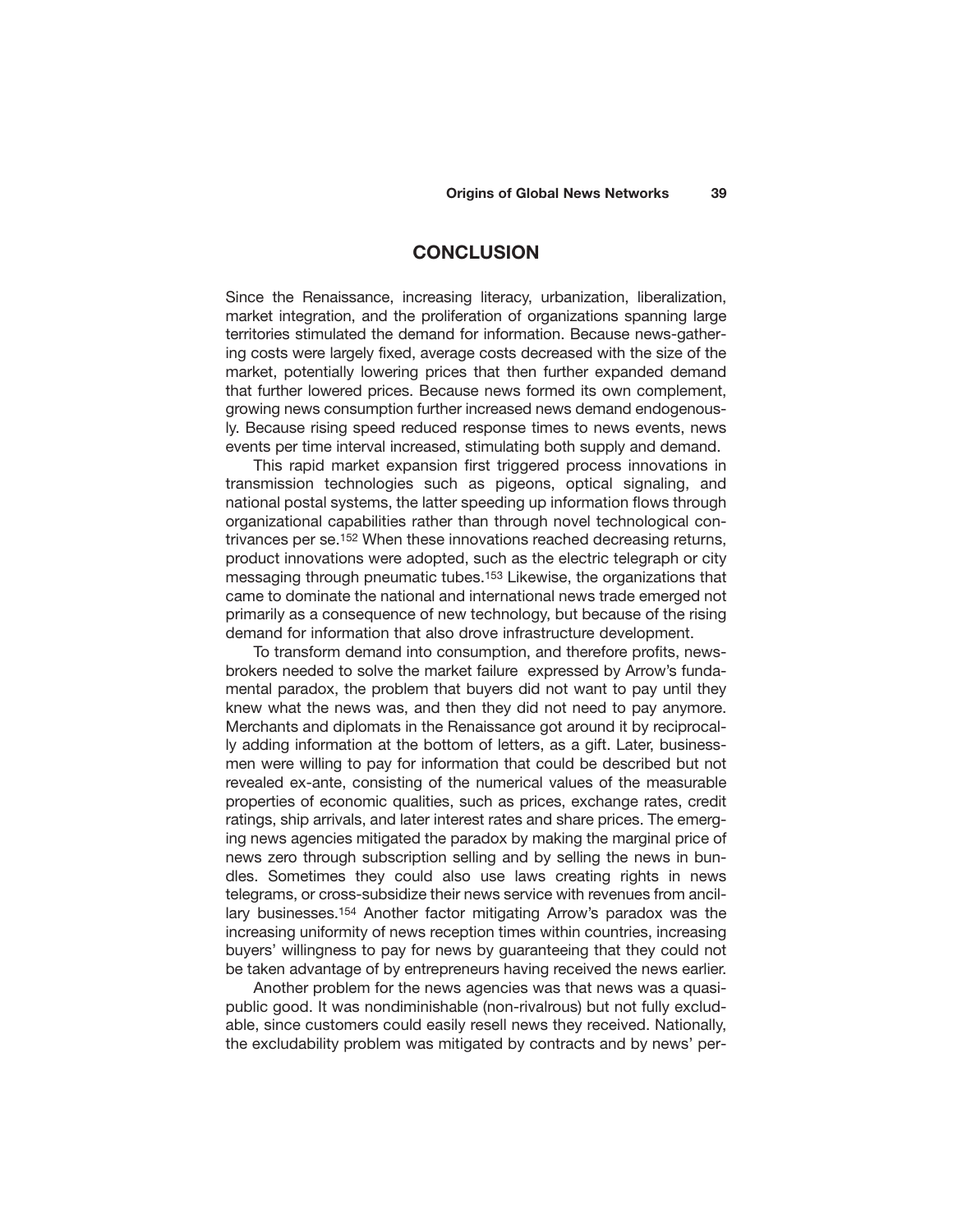ishability, as well as by national news cooperatives that sometimes facilitated a monopsonistic cartel of their customer-owners. Internationally, the excludability problem was solved by the international news cartel that provided exclusive distribution areas.

The nondiminishability problem, implying a continuously declining average cost curve as the number of subscribers increased, was solved initially by the first movers deterring subsequent entrants, and then by collusion between the first movers in the international news cartel or by integration of customers and owners in cooperatively owned national news agencies. In coping with both limited excludability and nondiminishability, the news industry devised a private solution to a quasi-public good problem.155

The nondiminishability problem was amplified by the phenomenal productivity growth in communication networks, resulting in ever-lower costs. The price per standard message fell sharply, suggesting an enormous growth in productivity, a fall in profit margins, or both. Productivity estimates for news gathering are difficult, since the news agencies started to offer news at greater speed, from new locations and on more specialized topics. A business newspaper of the late nineteenth century, therefore, was of a far higher quality than a century earlier, and yet its price was far lower. This low price and the everyday, inauspicious character of a product containing information from virtually everywhere in the world made few people realize the enormous productivity increase that had made this possible. The productivity impact on virtually every other industry that existed is even harder to quantify. It suffices to say that the twentieth century as we knew it, for better or for worse, would not have been possible without the global news networks. They formed the nervous system of an emerging world economy.

## **NOTES**

1. The research for this chapter was partially funded by the Social and Economic Research Council (U.K.) and the Advanced Institute of Management Research under the ESRC/AIM Ghoshal Fellowship Scheme, grant number RES-331-25-3012. Previous versions have been presented at the workshop on the history of the business press, University of Uppsala, March 2–3, 2006, at the International Economic History Association Conference in Helsinki, August 2006, and at the British Academy of Management Conference, Belfast, September 13–14, 2006. The author is grateful for comments received during these presentations and also for specific comments by Paul Auerbach, Richard R. John, Mary Morgan, Oliver Volckart, Peter Putnis, Peter Scott, Jonathan Silberstein-Loeb, Krim Talia, this volume's editors and three anonymous referees. The author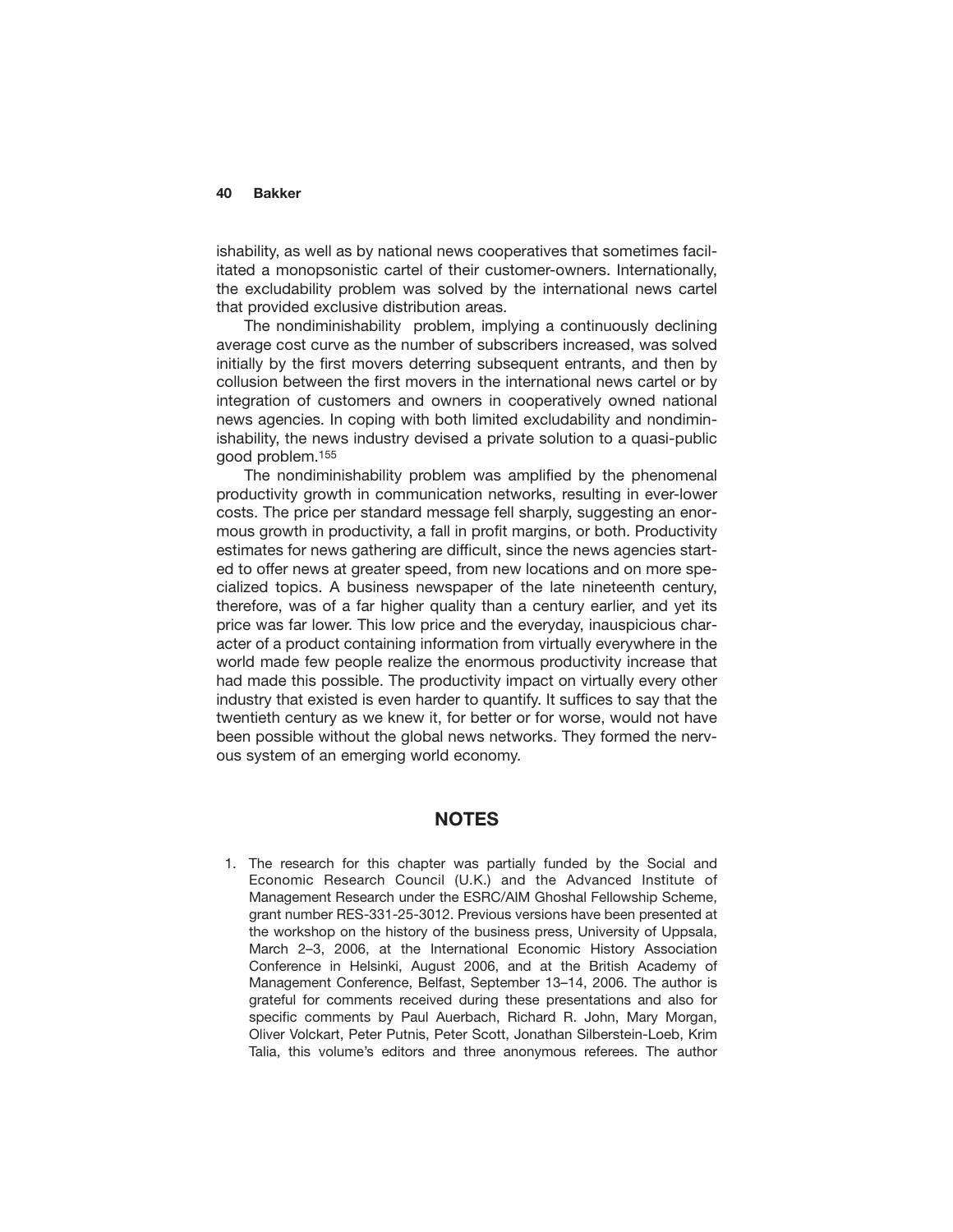alone, of course, is responsible for the final text and any errors of fact or interpretation that may remain.

- 2. In France in 1881, for example, 4 cities received six deliveries a day, 24 cities five daily deliveries, 277 cities four, 1,066 three, 3,665 two, and 615 cities one daily delivery. Sébastien Richez, "From the transport to the delivery of mail: The transformation of the French postal network in the nineteenth century," *Business and Economic History*, vol. 2 (2004), pp. 1–14; 7.
- 3. See, for example, Oliver Boyd-Barrett and Terhi Rantanen eds., *The Globalization of News* (London: Sage, 1998); Donald Read, *The Power of News: The History of Reuters, 1849–1989* (Oxford: Oxford University Press, 1992); Richard Allen Schwarzlose, *The American Wire Services: A Study of Their Development as a Social Institution* (Urbana: University of Illinois PhD, 1965, reprinted by Arno Press, New York, 1979), and much of the literature quoted in the next section.
- 4. See the next section, "Evolution of the industry", below.
- 5. H.J. Perkin, "The Origins of the Popular Press," *History Today*, vol. 7 (1967), pp. 425–35, for example, concludes that rising real incomes for the lower middle and working classes were an important factor in the emergence of the popular press in Britain.
- 6. See the section "The industrialization of information transmission" below.
- 7. The purpose of this section is to sketch the evolution of news agencies in broad lines, with particular attention to the aspects that are relevant for the subsequent sections on business models, productivity, and organizational structure. It does not aim to give an exhaustive history of news agencies and communication technologies, for which many other works can be consulted. See, for example, Mitchell Stephens, *History of news: from the drum to the satellite* (London: Viking Penguin, 1988); Boyd-Barrett and Rantanen, *The globalization of news*; Hans-Jürgen Teuteberg and Cornelius Neutsch eds., *Vom Flugeltelegraphen zum Internet. Geschichte der modernen Telekommunikation* (Stuttgart: Franz Steiner Verlag, 1998), as well as the other works quoted below.
- 8. For a detailed history of the early business press in Europe and the United States, since c. 1500, see John McCusker, "The Demise of Distance: The Business Press and the Origins of the Information Revolution in the Early Modern Atlantic World," *American Historical Review*, vol. 110 (2005), pp. 295–321.
- 9. Oliver Volckart, "The Influence of Information Costs on the Integration of Financial Markets: Northern Europe: 1350–1560," in: Mueller and Ojala, *Information Flows*, pp. 31–62.
- 10. McCusker, "Demise of Distance."
- 11. Ibid. The increasing brokerage in price information was an effect of the European economy growing out of the Middle Ages. Oliver Volckart and Antje Mangels, "Are the roots of the modern Lex Mercatoria really medieval?," *Southern Economic Journal* vol. 65 (1999), pp. 427–50; p. 436, note how in the Dark Middle Ages a substantial part of exchange existed of reciprocal gifts of goods and services, so that often price information simply did not exist and thus could not be traded.
- 12. See the next section.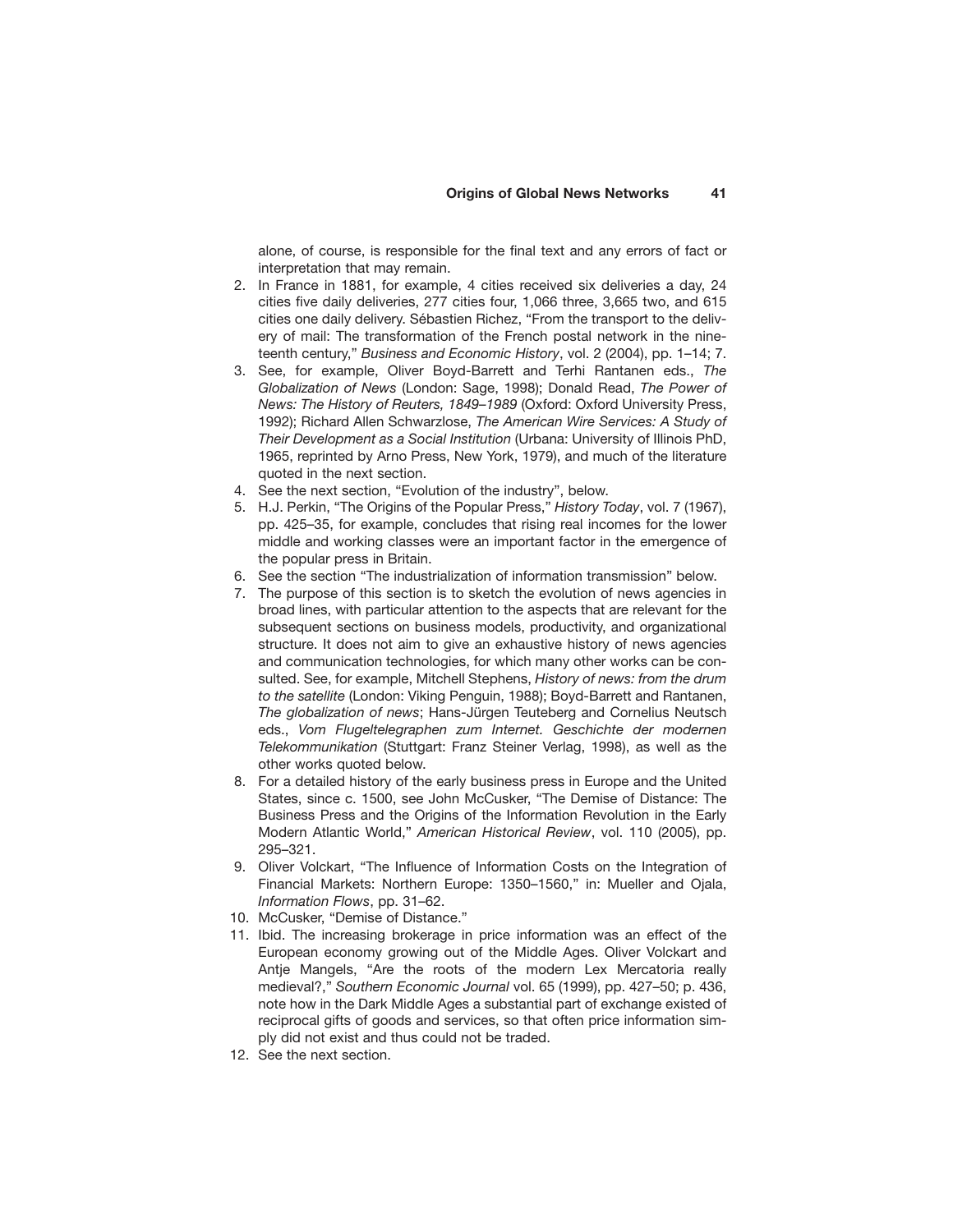- 13. See also Donald J. Harreld, "An Education in Commerce: Transmitting Business Information in Early Modern Europe," in: Leos Mueller and Jari Ojala eds., *Information Flows: New Approaches in the Historical Study of Business Information* (Helsinki: Finnish Literature Society, 2007), pp. 63–83.
- 14. Scheurl had other regular customers besides the court, but it is unclear if or what they paid. Stephens, *History of news*, 89.
- 15. Stephens, *History of news*, pp. 87–91. Stephens notes that historians have debated whether or not Fugger sold its letters to outside buyers. The evidence for this appears sparse.
- 16. Juergen Wilke, "The Struggle for Control of Domestic News Markets (2)," in: Boyd-Barrett and Rantanen, *The Globalization of New*s, pp. 49–60; Stephens, History of News, p. 89 note 80.
- 17. C. John Sommerville, *The news revolution in England: Cultural dynamics of daily information* (New York: Oxford University Press, 1996), pp. 19–20, as quoted in Paul Starr, *The Creation of the Media: Political Origins of Modern Communications* (New York: Basic Books, 2004), p. 31.
- 18. J. A. Baggerman and J. M. H. Hemels, *Verzorgd door het ANP: Vijftig jaar nieuwsvoorziening* (Utrecht and Antwerpen: Veen Uitgevers, 1985), p. 16.
- 19. Ibid., p. 15; see also John J. McCusker, "The Italian Business Press in Early Modern Europe," in *Essays in the Economic History of the Atlantic World* (London: Routledge, 1997), pp. 117–44.
- 20. Baggermans and Hemels, ANP, p. 17.
- 21. McCusker, "Italian business press," pp. 136–7.
- 22. Starr, *Creation*, p. 30.
- 23. Also, because part of the copyists were automated away by the printing press, the wages of copyists should come down, and thus the costs of hand-written newsletters.
- 24. This point is made by McCusker, "Demise of Distance," 299, in contrast to, for example, Elizabeth Eisenstein, *The printing press as an agent of change: communications and cultural transformation in early modern Europe* (Cambridge: Cambridge University Press, 1979), which argues that the printing press was the root cause of change. It was only in the late eighteenth century that the British Parliament allowed newspapers to report parliamentary debates. Starr, *Creation*, p. 36.
- 25. McCusker, "Demise of Distance."
- 26. John J. McCusker, "The Business Press in England Before 1775," in *Essays in the Economic History of the Atlantic World* (London: Routledge, 1997), pp. 162–7.
- 27. Robert Darnton, "An Early Information Society: News and the Media in Eighteenth-Century Paris," *American Historical Review*, vol. 105 (2000), pp. 1–35.
- 28. Encyclopaedia Britannica, entry "Thurn and Taxis postal system," Starr, *Creation*, pp. 30–31. The coiled horn, Thurn und Taxis' coat of arms, remains a symbol of many postal services. The Turn und Taxis postal delivery system also features prominently in Thomas Pynchon's novel *The Crying of Lot 49* (New York: J B. Lippincott, 1965), which deals with a (fictional) secret rival mail system, run by the Tristero family and called We Await Silent Tristeros' Empire or W.A.S.T.E.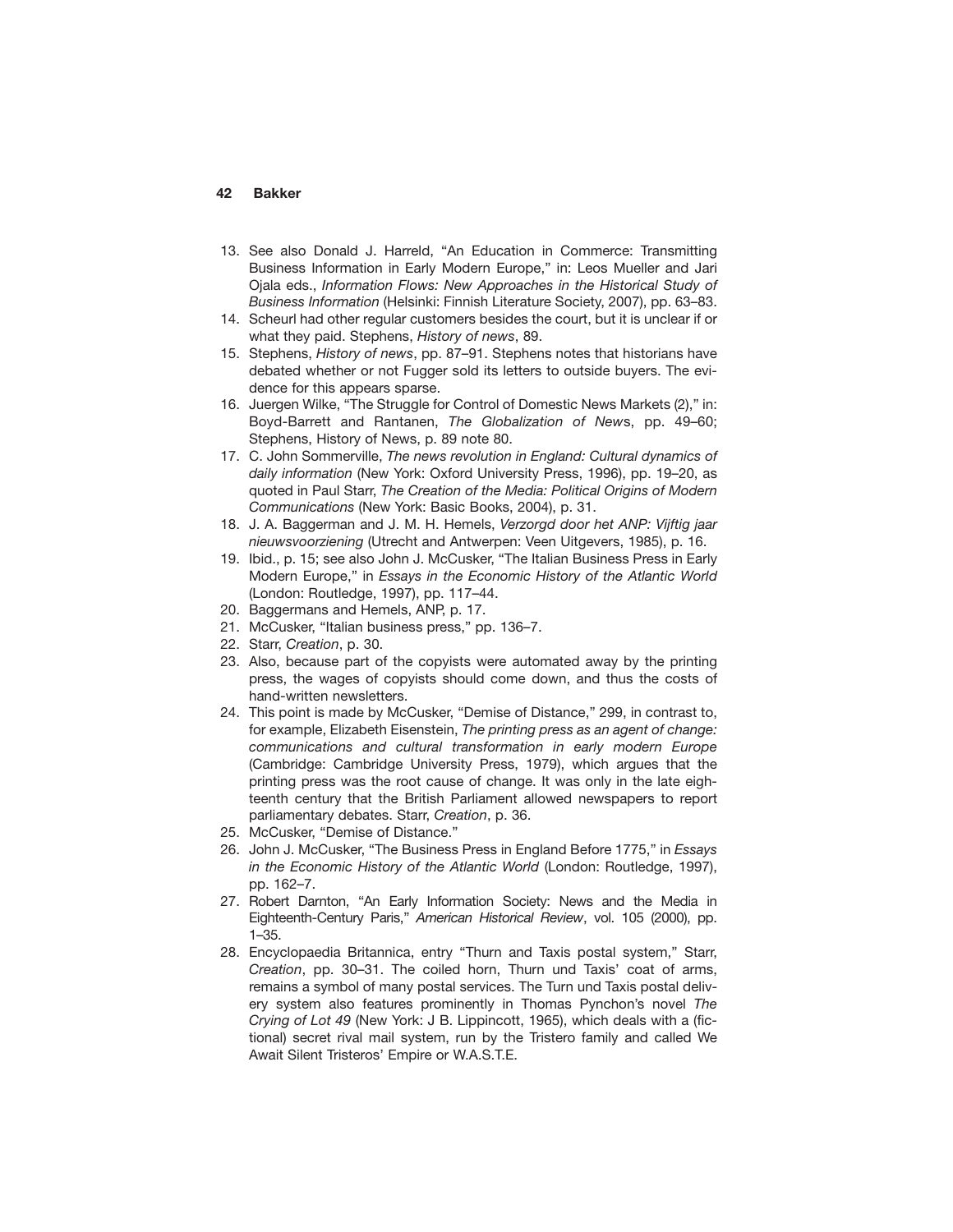- 29. Starr, *Creation*, p. 31; see also George L. Priest, "The History of the Postal Monopoly in the United States," *Journal of Law and Economics*, vol. 18 (1975), pp. 33–80: 34–35.
- 30. See note 26.
- 31. Alexander Field, "French Optical Telegraphy, 1793–1855: Hardware, Software, Administration," *Technology and Culture*, vol. 35 (1994), pp. 315–47.
- 32. See, for example, Ibid.
- 33. A series of more primitive communication systems had been in use or tried since at least the 1760s, and the Admiralty had been operating its own communication system in the area since at least Napoleonic times. Michael Wobring, *Die Globalisierung der Telekommunikation im 19. Jahrhundert : Pläne, Projekte und Kapazitätsausbauten zwischen Wirtschaft und Politik* (Frankfurt am Main, Peter Lang, 2005), pp. 66–79.
- 34. Ibid., p. 32.
- 35. Tom Standage, *The Victorian Internet: The remarkable story of the telegraph and the nineteenth century's online pioneers* (London: Weidenfeld & Nicholson, 1998), p. 18, mentions a number of "almost thousand," but from Wobring's documentation of all major networks it appears that the number must have been higher, possibly at least several thousand. On the German optical telegraph network see Klaus Beyrer, "Die optische Telegraphie als Beginn der modernen Telekommunikation," in: Teuteberg and Neutsch, *Flugeltelegraphen zum Internet*, pp. 14–26. The line Berlin-Koblenz, taken into use in 1833, counted sixty-one stations (and from 1842 sixty-three because of the large distance between stations number 24 and 25; p. 23). To keep a clear line of sight, trees had to be cut, and sometimes whole lines had to be hacked through forests. Also, areas with a lot of mist had to be evaded. In 1852, the last optical line was taken out of service and replaced by the electric telegraph.
- 36. Wobring, *Globalisierung*, pp. 79, 83; Richard R. John, *Network nation: Inventing American telecommunications* (Cambridge, MA: Belknap, 2010), p. 16.
- 37. Gerard J. Holzmann and Björn Pehrson, *The early history of data networks* (Los Alamitos, CA: IEEE Computer Society Press, 1995), pp. 2–6. Views on the precision of the Roman signaling system differ. Although long-range communications probably only involved a single signal—smoke by day and fire by night—the system described by Polybius that transmitted individual letters of the alphabet with torches may only have been used for tactical communications, given the resource intensity. See G. H. Donaldson, "Signalling communications and the Roman imperial army," *Britannia*, vol. 19 (1988), pp. 349–56.
- 38. M. Aurel Stein, *Ruins of desert Cathay: personal narratives of explorations in central Asia and Westernmost China* (London: MacMillan, 1912).
- 39. But note that one speculator who could get information before all others could make a fortune, although it is doubtful whether this also was socially beneficial. Speculators used both false information and the speedy transmission of correct information to make their profits. Menahem Blondheim, *News over the Wires: The Telegraph and the Flow of Public Information in*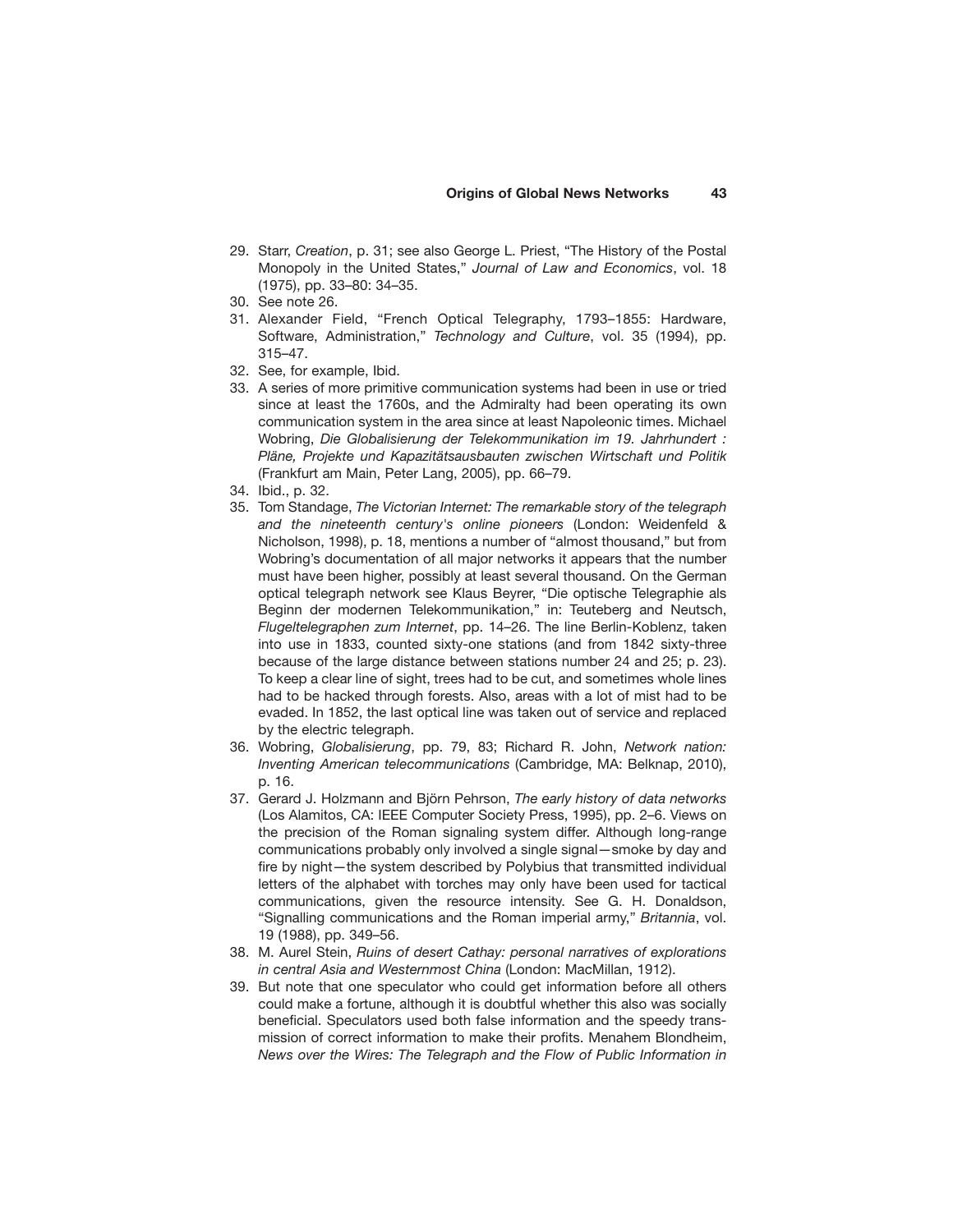*America* (Cambridge, MA: Harvard University Press, 1994), p. 79, for example, notes how Daniel Craig made his fortune by getting European news first and then sell it to speculators, and also how gold speculators tried to make profits by releasing a bogus proclamation by President Lincoln in 1864 [Menahem Blondheim, '"Public sentiment is everything": The Union's public communications strategy and the bogus proclamation of 1864," *Journal of American History*, December 2002, pp. 869–99]. For equivalent cases in Britain see Paul Johnson, *Making the Market: Victorian Origins of Corporate Capitalism* (Cambridge: Cambridge University Press, 2010).

- 40. Standage, *Victorian Internet*, p. 16.
- 41. Ibid., p. 144; see also Cornelius Neutsch, '"Erste Nervenstränge des Erdballs": Interkontinentale Seekabelverbindungen vor dem Ersten WeltKrieg," in: Teuteberg and Neutsch eds., *Vom Flugeltelegraphen zum Internet*, pp. 470–66.
- 42. Ibid.
- 43. Standage, *Victorian Internet*.
- 44. Holzmann and Pehrson, *Data networks*, pp. 2–6.
- 45. John, *Network Nation*, p. 17.
- 46. Historical Society of Pennsylvania, *Philadelphia Stock Exchange Papers* (Philadelphia: 2006), p. 1. Cf. John, *Network Nation*, p. 54, who notes a transmission time of 30 minutes.
- 47. Blondheim, *News*, p. 91.
- 48. Starr, *Creation*, p. 44.
- 49. Baggerman and Hemels, *ANP*, p. 15.
- 50. Julius Reuter worked for such a service before starting his own company. Read, *Reuters*; Standage, *Victorian Internet*, p. 141.
- 51. Two national networks of loosely affiliated Federalist and Republican papers emerged. Starr, *Creation*, pp. 90, 92; Richard R. John, *Spreading the News: The American postal system from Franklin to Morse* (Cambridge, MA: Harvard University Press, 1995), p. 37.
- 52. Reuters' selling policy differed from that of the NYAP partnership, which only supplied to members, and derived part of the value to its members by the exclusion of non-members. See, for example, Blondheim, *News*.
- 53. Ibid., pp. 138–39; John, *Network Nation*, p. 54. In 1807, when the possibility of war with Britain or France loomed large, the House of Representatives voted in favour of a bill to build a 1,200-mile optical telegraph between New York City and New Orleans. In the end the project was shelved and the line remained unbuilt. Ibid, p. 16.
- 54. Standage, *Victorian Internet*. Similar techniques were also used in the other direction, see the section "Organisational structure of the international news agencies", below.
- 55. This organization eventually folded in 1893 and was supplanted by Western Associated Press from Chicago that eventually transferred to New York and is known today as the Associated Press.
- 56. Peter James and Nick Thorpe, *Ancient Inventions* (New York: Ballantine, 1994), p. 526; The Dead Media Project, *Working notes* 4.1, www.deadmedia.org, accessed March 2009.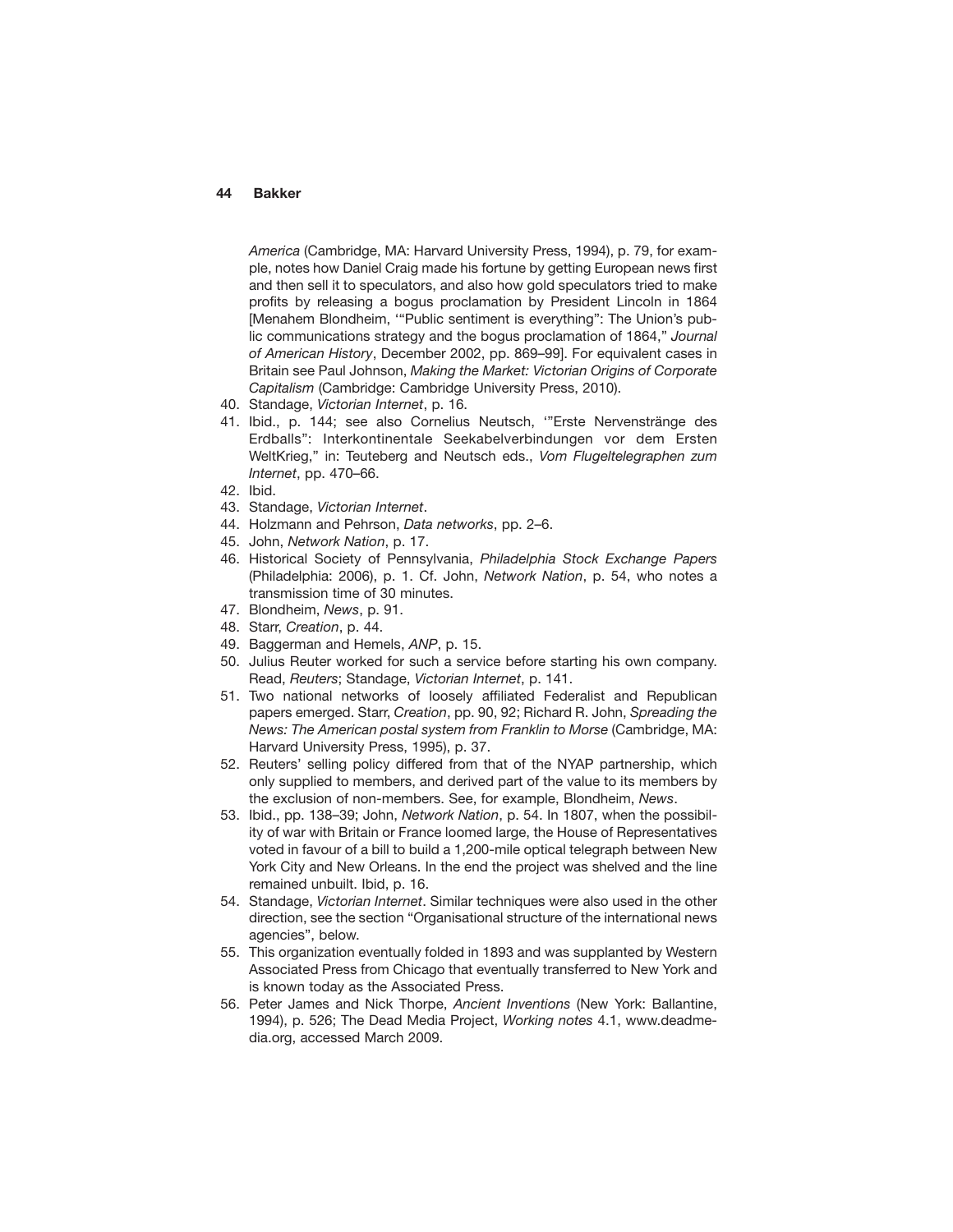- 57. Jonathan Barron Baskin and Paul J. Miranti Jr., *A History of Corporate Finance* (Cambridge: Cambridge University Press, 1997), p. 308 cf. Johnson, *Making the Market*¸ p. 220.
- 58. Standage, *Victorian Internet*, p. 142; Read, *Reuters*, pp. 11, 13.
- 59. Ibid., p. 16.
- 60. Blondheim, *News,* p. 79.
- 61. Several different telegraph systems were developed from about the 1820s. The first working commercial telegraph was patented by William Fothergill Cooke and Charles Wheatstone as an alarm system. It was demonstrated successfully between Euston and Camden Town in London and entered commercial use in April 1839 on the 21-km railway line from Paddington to West-Drayton. Before 1850 the British electric telegraph was used primarily by the railroad, whereas the U.S. one was used primarily by the press and merchants trading in agricultural staples. Only slowly would the British shift to news, and the U.S. to railroads. John, *Network Nation*, pp. 26–29, notes that Morse was inspired in part by the French optical telegraph when designing the electric one, and also that the single-line electric telegraph was not necessarily faster than the optical telegraph in good weather conditions during daytime.
- 62. Standage, *Victorian Internet*, p. 145.
- 63. The electric telegraph was more reliable than its optical mother system in its all-weather and twenty-four-hour operation, but less reliable in its sensitivity to sabotage, as wires could be, and were, easily cut. John, *Network Nation*, Blondheim, *News*.
- 64. John, *Network Nation*, p. 52. John also notes that by 1825, the mandate of the U.S. Post Office also included the circulation of information on market trends. Newspapers were conveyed as rapidly as letters to ensure that farmers obtained up-to-date information about the value of their crops. Ibid., p. 21.
- 65. See Alexander J. Field, "Modern Business Enterprise as a Capital-Saving Innovation," *Journal of Economic History*, vol. 57 (1987); —, "The magnetic telegraph, price and quantity data, and the new management of capital," *Journal of Economic History*, vol. 52 (1992); Richard B. DuBoff, "The Telegraph and the Structure of Markets in the United States, 1845–1890," *Research in Economic History*, vol. 8 (1983).
- 66. An alternative technology was pneumatic transmission. From the mid-nineteenth century, starting with London in 1853, many large cities started to operate fast postal systems through pneumatic tubes. In 2000, Czech Telecom was still running a pneumatic service in Prague, which had been in operation since 1899. J. C. Hertz, Working Note 43.8, The Dead Media Project, HYPERLINK "http://www.deadmedia.org" www.deadmedia.org, accessed March 2009.
- 67. Kenneth J. Arrow, "Economic Welfare and the Allocation of Resources for Invention," in: Richard Nelson ed., *The Rate and Direction of Inventive Activity* (Princeton, NJ: NBER / Princeton University Press, 1962), p. 615.
- 68. See the previous section.
- 69. See, for example, McCusker, "England," pp. 149–55.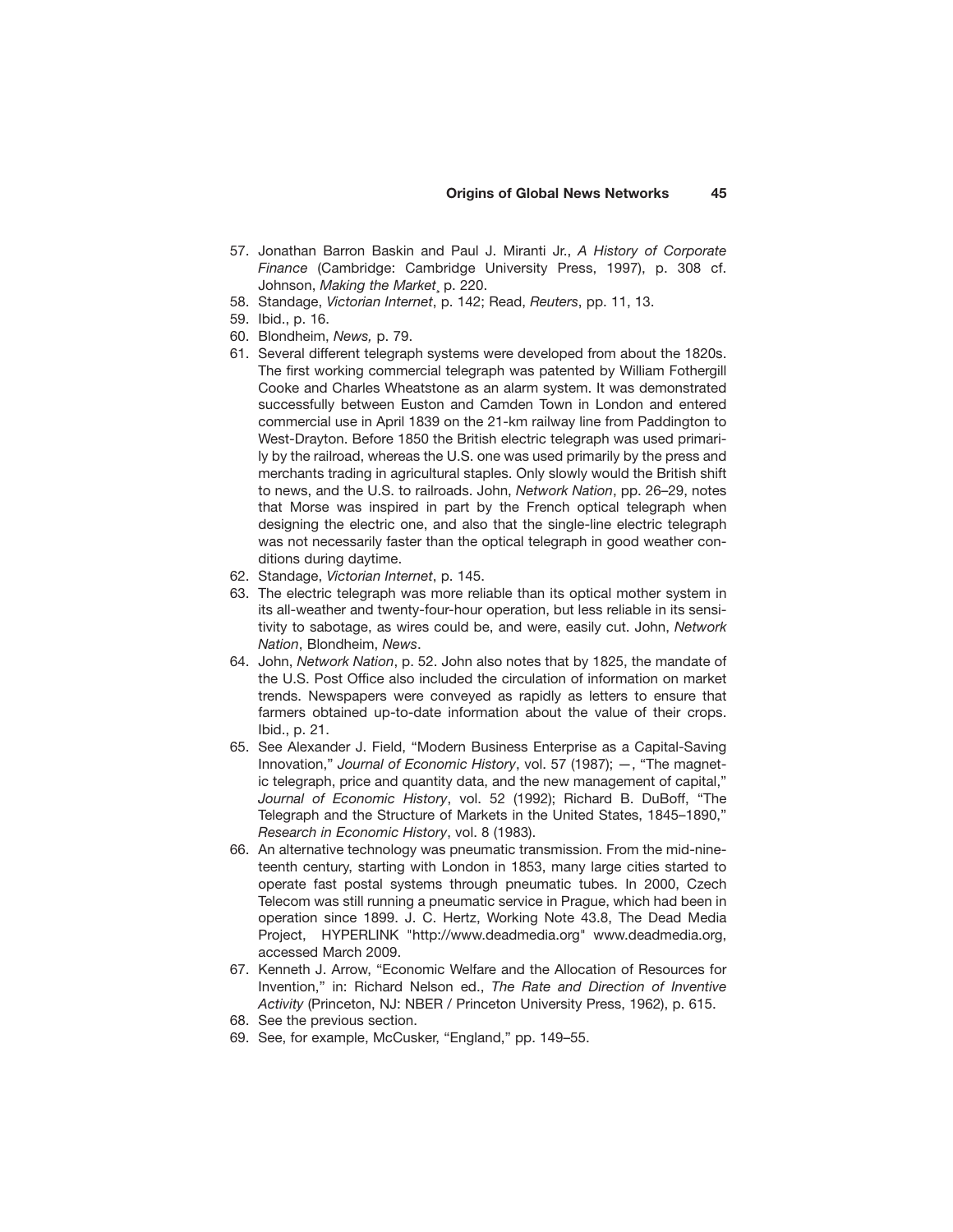- 70. On the importance of reputation, see for example, Paul R. Milgrom, Douglass C. North and Barry R. Weingast, "The role of institutions in the revival of trade: The law merchant, private judges and the Champagne fairs," *Economics and Politics*, vol. 2 (1990), pp. 1–23.
- 71. Information on a trading partner's reputation (such as for payment, respect of deadlines, and fidelity to the terms and objects of the contract) remained important business information throughout history. Alessandro Stanziani, "Economic information on international markets: French strategies in the Italian mirror," *Enterprise & Society*, vol. 11 (2010), pp. 26–64, for example, shows the importance of this information for French and Italian merchants between 1870 and 1914, and how Italian wine exporters had an advantage over their French competitors as the Italian government provided them with detailed information on the reputation of foreign trading partners. On credit rating agencies in the United States in the second half of the nineteenth century see Martin Ruef and Kelly Patterson, "Credit and Classification: The impact of industry boundaries in nineteenth-century America," *Administrative Science Quarterly*, vol. 54 (2009), pp. 486–520.
- 72. Blondheim, *News*.
- 73. For credit rating and ship arrivals, the information was binary (creditworthy or not creditworthy, ships on information buyer's list have arrived or not).
- 74. See the discussion of early news services in the preceding section. Nevertheless, the early newspapers of the sixteenth and seventeenth centuries were typically sold by subscription payable in advance, suggesting Arrow's paradox may have been an issue in selling them. Subscriptions and lower printing costs made the capital outlays needed for early newspapers smaller than for books. Starr, *Creation*, p. 32.
- 75. This price discrimination was important because of the high fixed costs. Some users had a high willingness to pay, others not. With one (intermediate) price, total revenue might not be enough to cover fixed costs and the service would not be provided, even though aggregate willingness to pay (the consumer surplus) could be enough for the firm to cover fixed costs. By charging different subscription fees to different users the firm was able to transform more of the consumer surplus into revenue and so could incur the high fixed costs. This standard industrial economics finding is discussed with respect to media industries in Gerben Bakker, "Sunk Costs, Dynamic Efficiency and the Structure of Creative Industries: A Very Long-Run Perspective" in Candace Jones, Mark Lorenzen and Jonathan Sapsed eds., *Oxford Handbook of Creative Industries* (Oxford University Press, in press).
- 76. It may, however, not be optimal in efficiency terms, as the price signal can not be used to reach the most efficient allocation, and because of this absence of the price signal for individual news items users have to "overconsume" information to find the information that is most valuable for them. The present-day "information overload" may be illustrative of this suboptimal allocation mechanism. Another solution to Arrow's fundamental paradox is to make the marginal price zero by bundling it with sponsored messages, which is often used in end (consumer) markets (e.g., television advertising).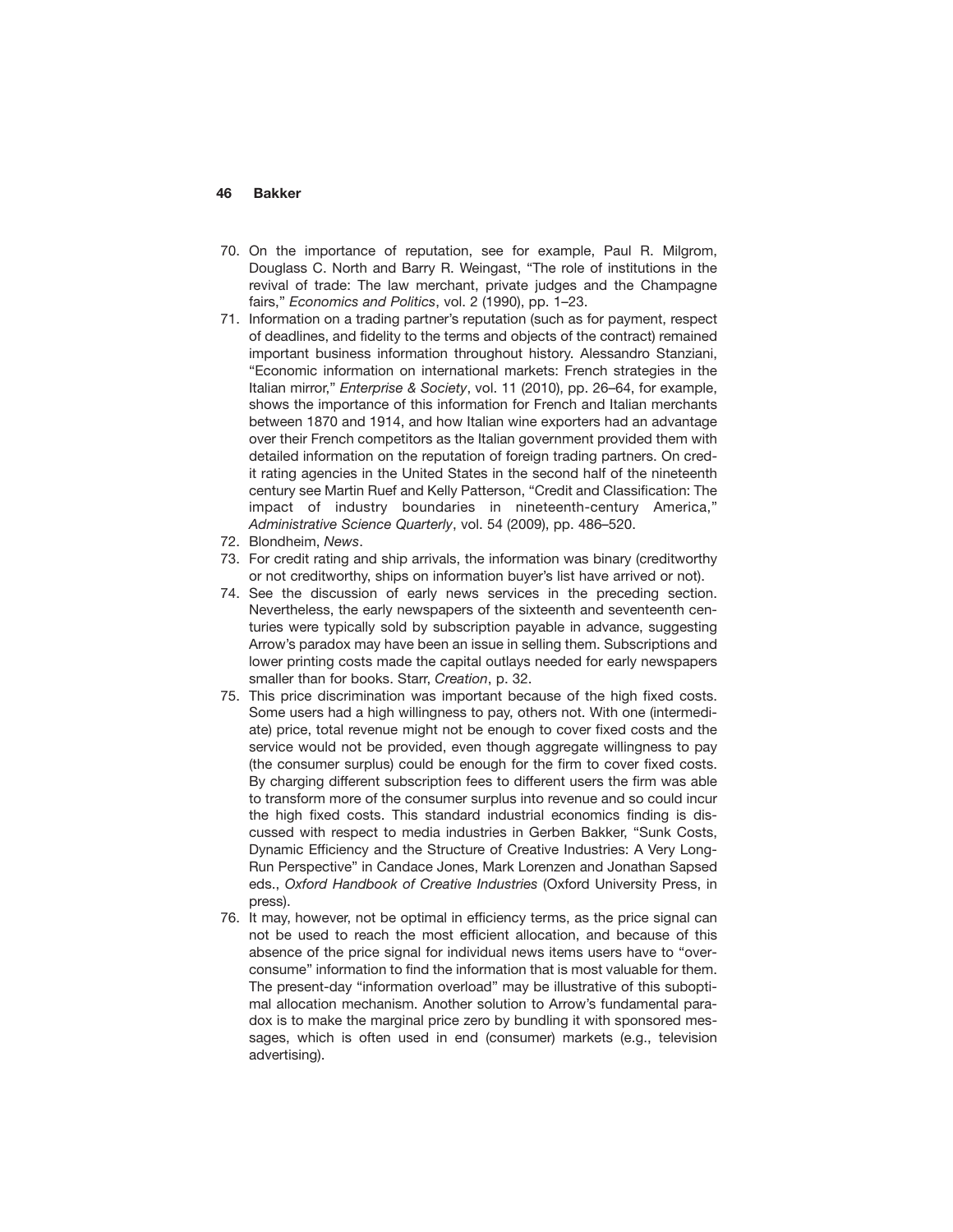- 77. For a detailed account of the races to get this information first and how and to whom it was sold see Blondheim, *News*.
- 78. On a more general level the heading 'foreign news' could be used to sell news in a bundle, as the term made a promise about a bundle of news items without revealing their content. It may be no coincidence that in many early European newspapers foreign news predominated. See, for example, Starr, *Creation*, p. 32. Where the foreign news entered by ship at distinctive intervals, such as the post ships between Amsterdam and London and the steamers between Europe and the United States, it arrived already bundled, and newsbrokers could more easily control its supply.
- 79. Read, *Reuters*, p. 14.
- 80. Silberstein-Loeb, "News Market." The Supreme Court ruled that information contained in news was not was not copyrightable but that the Associated Press had a quasi-property right in "hot" news. See, for example, Richard Epstein, "International News Service v Associated Press Custom and Law as Sources of Property Rights in News," *Virginia Law Review*, vol. 87 (1992), pp. 85–128.
- 81. Peter Putnis, "The Struggle over Copyright in News Telegrams in Australia, 1869–1912," in: Sybil Nolan ed., *When Journalism Meets History* (Melbourne, RMIT Publishing, 2003).
- 82. The author is grateful to an anonymous referee for pointing this out.
- 83. Jonathan Silberstein-Loeb, "The Structure of the News Market in Britain, 1870–1914," *Business History Review* 83 (Winter 2009), pp. 759–88; 777.
- 84. Ibid.
- 85. Exceptions are "collect calls" in which the receiver agrees to pay on hearing who is calling. Historically, several postal systems also had a model by which the recipient of the letter would pay, such as the U.S. Post Office Department before 1855, when customers collected their letters at the post office. "…frequent correspondents often found themselves paying large sums for letters that they would never have bothered with had they known their contents in advance." John, *Spreading the News*, pp. 160–1.
- 86. Arrow, "Economic Welfare," also notes that information is indivisible: Just a small piece of it does not have a proportionate value; it often has no value at all.
- 87. A detailed historical case study examining how the Associated Press, a nonprofit cooperative owned by U.S. newspapers, developed a business model solving the quasi-public good characteristics of news is Stephen Shmanske, "News as a Public Good: Cooperative Ownership, Price Commitments, and the Success of the Associated Press," *Business History Review*, vol. 60 (1986).
- 88. Jacques Wolff, "Structure, Fonctionnement et Evolution du Marché International des Nouvelles: Les Agences de Presse de 1835 à 1934," *Revue-Economique*, vol. 42 (1991); Terhi Rantanen, "Foreign dependence and domestic monopoly: The European news cartel and U.S. associated presses, 1861–1932," *Media History*, vol. 13 (2006). In the nineteenth century Wolff-Continental was less fully developed and relied more on individual foreign correspondents than the other agencies.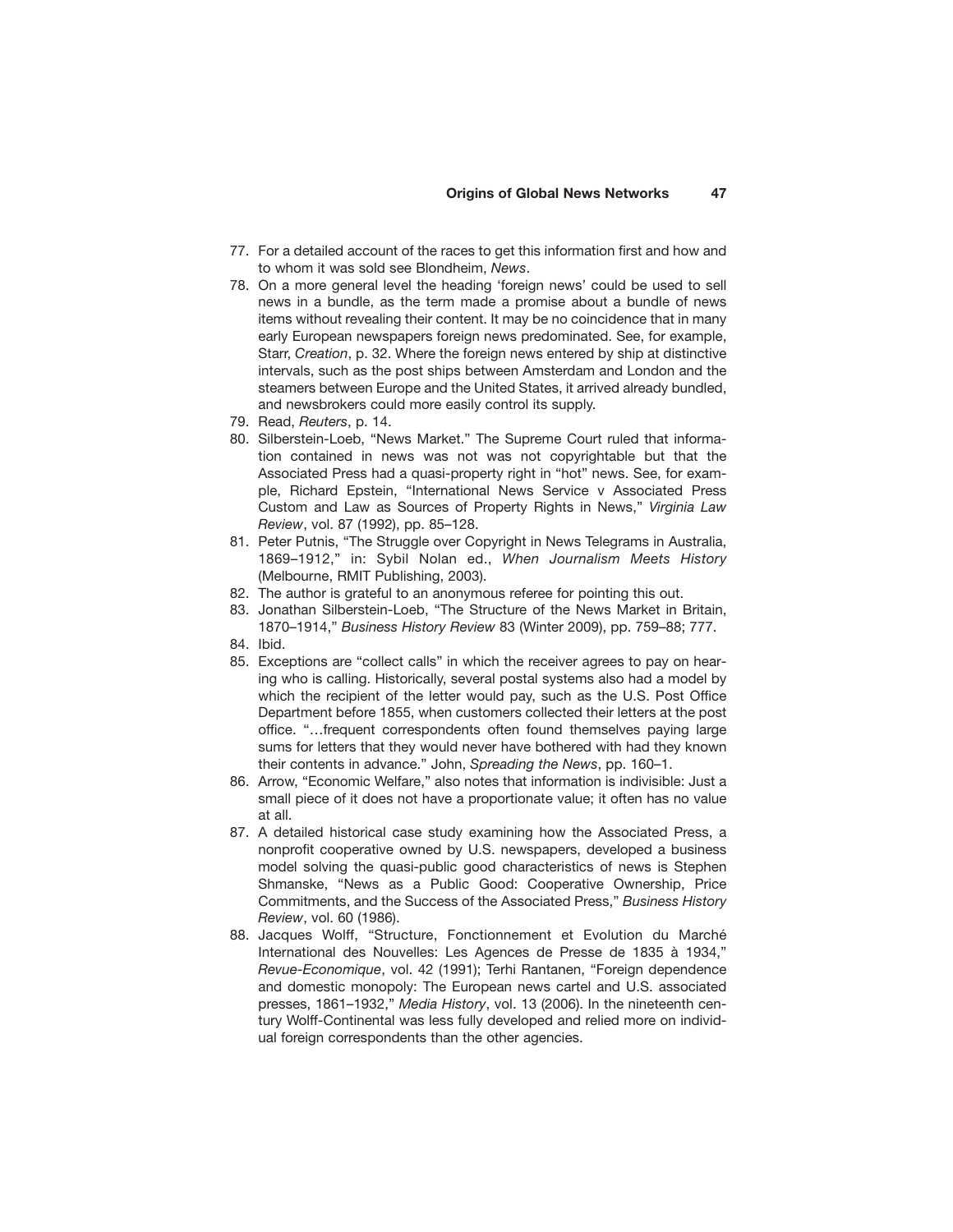- 89. The agreements did not stop the agencies competing in areas outside the agreement. From the 1860s to the 1890s, for example, Reuters was still providing a competing service to Wolff-Continental in some German cities, using an alternative cable and telegraph line. Terhi Rantanen, *When News was New* (Chichester: Wiley-Blackwell, 2009), pp. 97–99.
- 90. Read, *Reuters*.
- 91. For a detailed historical discussion see Terhi Rantanen, "The Struggle for Control of Domestic News Markets (1)," in: Boyd-Barrett and Rantanen, *The Globalization of News*; Peter Putnis, "Reuters in Australia: The Supply and Exchange of News, 1859–1877," Media History, vol. 10 (2004), pp. 67–88; —, "How the international news agency business model failed: Reuters in Australia, 1877–1895," *Media History*, vol. 12 (2006), pp. 1–17. Shmanske, "News as a Public Good," discusses how the cooperative structure of the Associated Press in the United States lowered the cost of exclusion. He also argues that cooperative rules where a commitment mechanism that prevented the Associated Press from matching discounts that any rival might offer; in the short run this might mean foregoing profits, in the long run this meant that members would not haggle about the price because they knew the Associated Press could not lower the price.
- 92. Fixed costs are costs associated with inputs that cannot be varied. The organization must pay these costs regardless of the output level, even if output would be zero. The extent to which this is the case depends on the length of the period studied. Short-run fixed costs are costs that can be avoided in the longer run (such as salary costs for employment contracts with three months notice), long-run fixed costs can not be avoided in the longer-run (say a five-year lease contract for a telegraph line). Naturally, a fixed-cost category such as "leased wires" may consist of a bundle of contracts with varying length and of "spot" rentals, explaining the fluctuations in Fig. 1.1. Even so, this category as a whole fluctuated far less than the other categories and is consistently monotonically increasing in real dollar terms (not percentage of costs), except for the war years.
- 93. Schwarzlose, *Wire Services*, p. 251.
- 94. On sunk costs see John Sutton, *Technology and Market Structure: Theory and History* (Cambridge MA: MIT Press, 1998); for a discussion of the relevance of sunk costs for the history of media industries see Gerben Bakker, "The Decline and Fall of the European film industry: Sunk costs, market size and market structure, 1890–1927," *Economic History Review*, vol. 58 (2005), pp. 310–51; 317–22.
- 95. The absence of strong international antitrust laws, making collusion go unpunished, and probably governments' reluctance to let their news agencies merge, prevented merger or acquisition as a mechanism that would allow coordination inside one firm. Yet Reuters and Havas did form a joint service to South America, and Reuters, Havas and Wolff formed a joint venture to provide a news photo service. Silberstein-Loeb, "News markets."
- 96. But note that cartel partners remained in competition in areas outside of an agreement. See, for example, Reuters business in Germany until 1898, in Rantanen, *News*, pp. 97–99.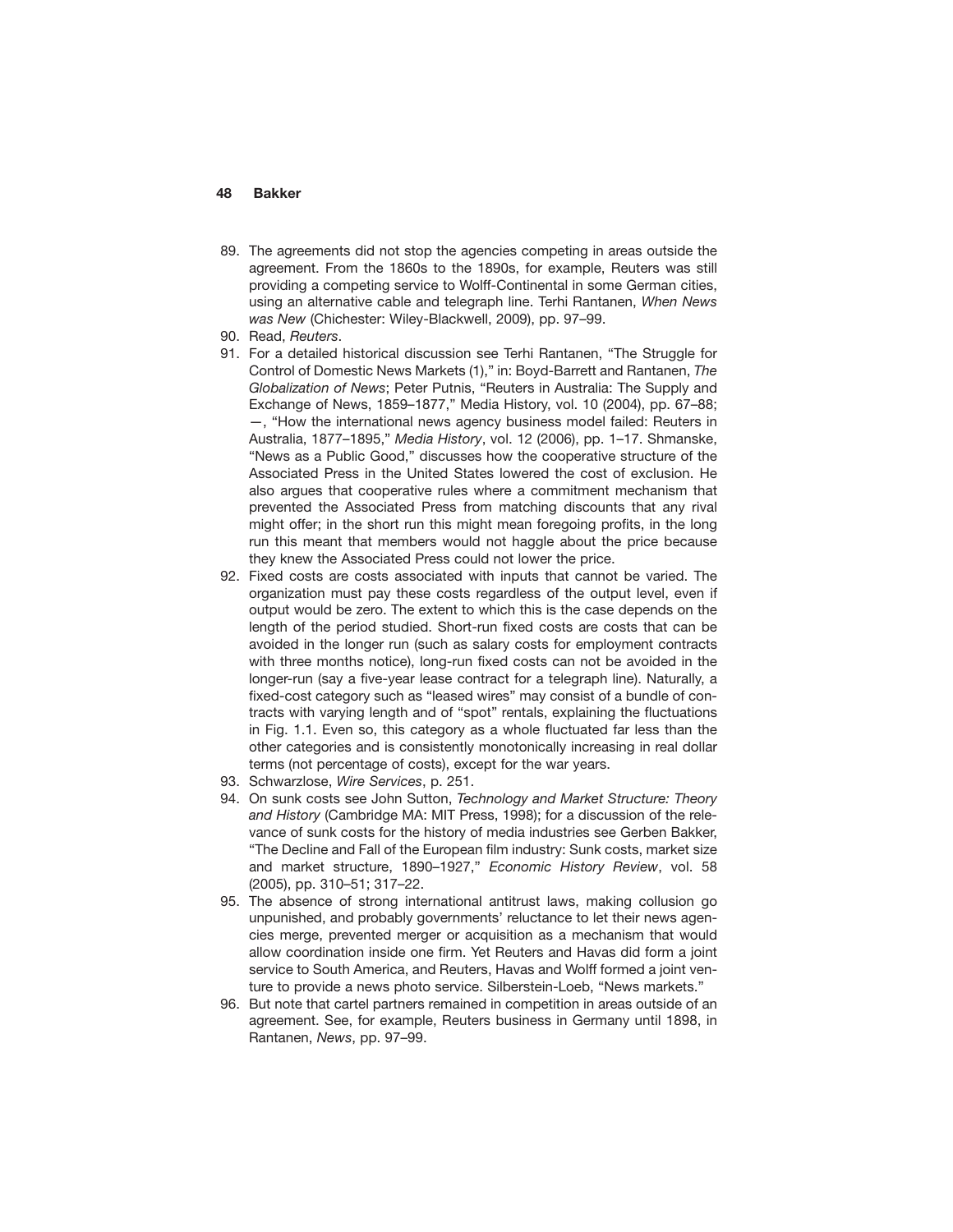- 97. John, *Network Nation*, p. 146. The American Press Association was a newsbroker formed by newspapers excluded from the NYAP. Ibid., p. 147.
- 98. Western Union probably hoped that this helped keep Congress from regulation the telegraph. Contracts stipulated that NYAP and its newspapers could not write unfavourably about Western Union. See John, *Network Nation*.
- 99. Silberstein-Loeb, "News market in Britain."
- 100. Ibid., p. 778.
- 101. Reuters was restructured and reorganised during the war, with government support, among other things abandoning its disastrous foray into banking. Read, *Reuters*, pp. 83, 153, 111–31; Silberstein-Loeb, "Market for News." Using additional data to Read, Silberstein-Loeb also shows that gross margins had roughly halved between the 1860s and the 1880s, after which they fluctuated in a relatively stable band until World War I. Ibid., p. 777.
- 102. The NYAP (c. 1846–1893), was organized as a partnership. The present-day Associated Press is the successor of the Western Associated Press, a rival to NYAP. On transaction costs and vertical integration see Oliver E. Williamson, *The Economic Institutions of Capitalism: Firms, Markets, Relational Contracting* (New York: Free Press, 1985).
- 103. Obviously, many other factors were likely to have contributed to the difference in profit margins. The importance of the ability to capture marginal revenues for media organizations is further explored in Gerben Bakker, "The Making of A Music Multinational: Polygram's International Businesses, 1945–1998" *Business History Review*, vol. 80 (2006), pp. 81–123. Williamson, *Economic Institutions*, and John Roberts, T*he Modern Firm: Organizational Design for Performance and Growth* (Oxford: Oxford University Press, 2004) provide theories to explain why activities are done within or without an organization.
- 104. See "Organisational structure of the international news agencies."
- 105. One could argue that a potential news event became news once it was reported. If it went unreported and unrecorded, obviously it was not transformed into news. For a general discussion of the nature of news see Robert E. Park, "News as a form of knowledge: a chapter in the sociology of knowledge," *American Journal of Sociology*, vol. 45 No. 5 (March 1940), pp. 669–86.
- 106. We abstract here from the secular acceleration in news events per time interval through increasing uniformity and decreasing response times brought about by the telegraph. See the next section.
- 107. Silberstein-Loeb, "News market in Britain," p. 779.
- 108. This is not inconsistent with the general industrialization pattern of service industries with high sunk costs, as discussed in Gerben Bakker, *Entertainment Industrialised. The Emergence of the International Film Industry, 1890–1940* (Cambridge: Cambridge University Press, 2008), pp. 388–403; see also Richard B. DuBoff, "Business Demand and the Development of the Telegraph in the United States, 1844–1860," *Business History Review*, vol. 54 (Winter 1980).
- 109. The importance of the increase in nonsimultaneous trade on the demand for information is noted in Volckart and Mangels, "Lex Mercatoria."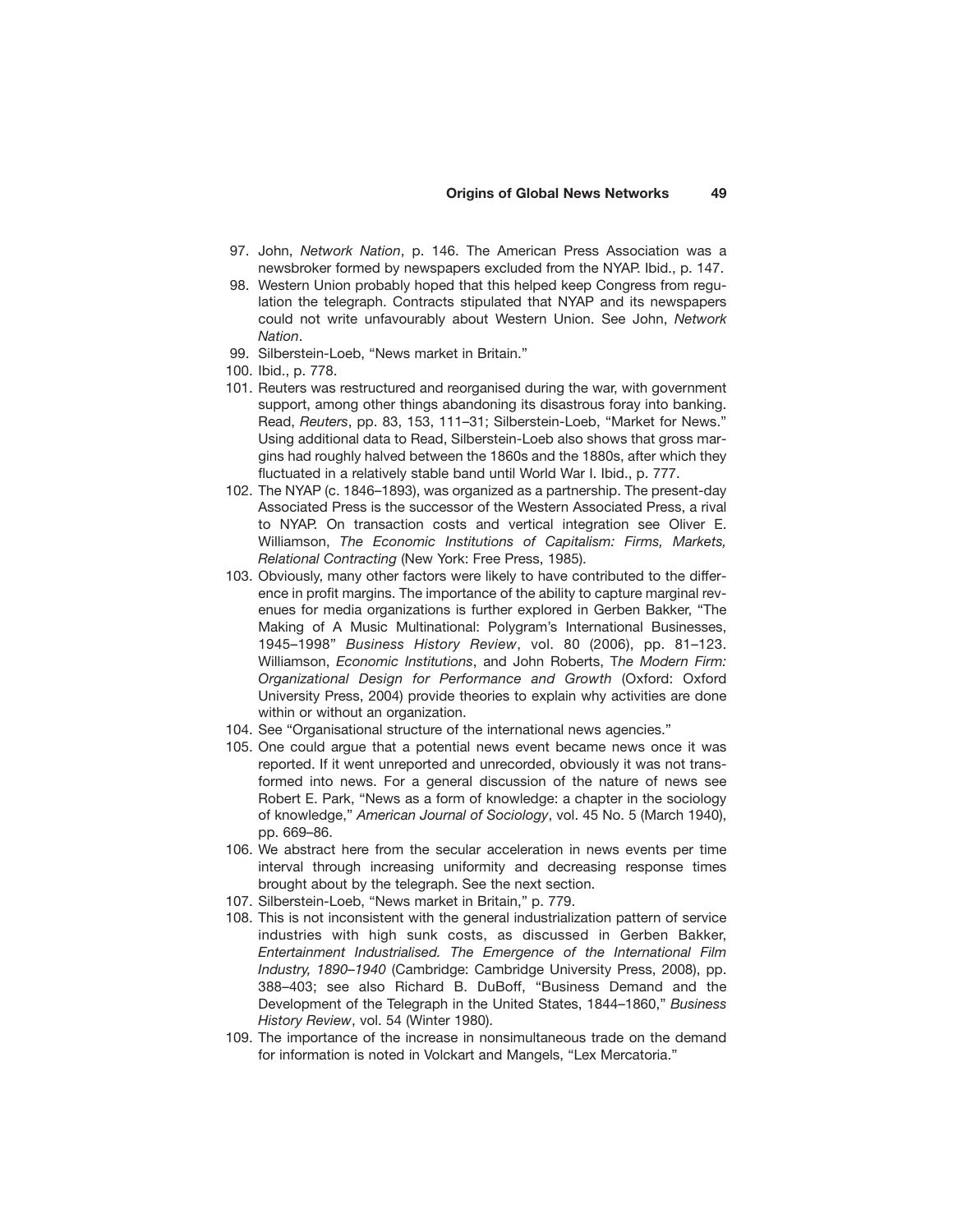- 110. This approach follows Timothy F. Bresnahan and Robert J. Gordon, "Introduction," in their *The Economics of New Goods* (Chicago: University of Chicago Press, 1997), pp. 1–26; 5–7.
- 111. See the section "Evolution of the industry", above.
- 112. The continuously declining average cost was of course a public good characteristic. Jacob Schmookler, *Invention and Economic Growth* (Cambridge, MA: Harvard University Press, 1966) and Sutton, *Technology and Market Structure*, emphasize the importance of market size for the appearance of innovations.
- 113. This point partially emerges from Milgrom, North and Weingast, "Institutions," p. 3. See also Volckart and Mangels, "Lex Mercatoria" who show that the Milgrom-North-Weingast model is less useful to understand trade in the Middle Ages.
- 114. Both the continuously decreasing average costs and the endogenous shifting of the demand curve suggest that the price elasticity of demand for news might have been huge.
- 115. Although correlation does not prove causation, of course. On the emergence and the growth of U.S. newspapers since 1783 see also McCusker, "Demise of Distance." The importance of pre-1840 information flows has been emphasized by Thomas C. Cochran, *Frontiers of Change: Early Industrialism in America* (Oxford: Oxford University Press, 1981), especially pp. 48–49, 105, 116–19, and by Alan R. Pred, *Urban Growth and the Circulation of Information: the United States System of Cities, 1790–1840* (Cambridge, MA: Harvard University Press, 1973).
- 116. John, *Spreading the News*; Starr, *Creation*, p. 86. In 1790, eight daily newspapers existed, by 1800 this had increased threefold to twenty-four [figure 4].
- 117. Menahem Blondheim, "The click: telegraphic technology, journalism and the transformations of the New York Associated Press," American Journalism, vol. 17 (Fall 2000), pp. 27–52.
- 118. See Fig. 1.4. On the sympathetic tariffs see John, *Spreading the News*.
- 119. Peter J. Hugill, *Global Communications since 1844: Geopolitics and Technology* (Baltimore, MD: Johns Hopkins University Press, 1999), p. 35.
- 120. Ibid.
- 121. Tomas Nonnenmacher, "History of the U.S. Telegraph Industry," in Robert Whaples ed., *EH.Net Encyclopaedia*, August 15, 2001. http://eh.net/encyclopedia/?article=nonnenmacher.industry. telegraphic.us.
- 122. Nonnenmacher, "History of the U.S. Telegraph Industry."
- 123. Ibid.
- 124. Ibid.
- 125. If one writes ninety messages of fifty words a month and pays \$20 for Internet connection, and \$20.83 for equipment depreciation (\$1,500/3/2/12), then the average price per ten words message would be \$0.09, or 9.1 cents. See also JoAnne Yates and Robert I. Benjamin, "The past and the present as a window on the future," in: Michael S. Scott Morton ed., *The Corporation of the 1990s: Information Technology and Organizational Performance* (Oxford: Oxford University Press, 1991).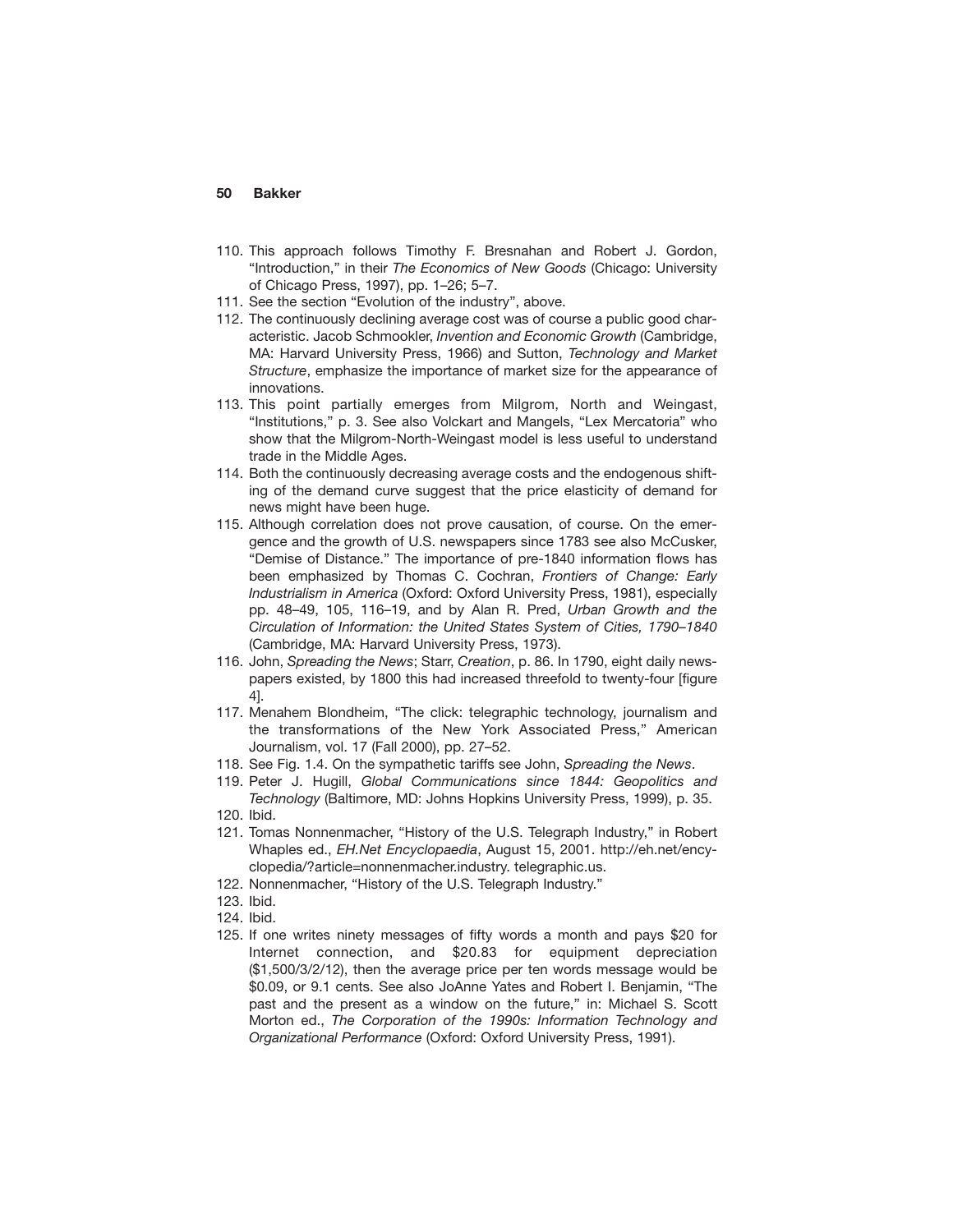- 126. Gary Fields, *Territories of Profit. Communications, Capitalist Development, and the Innovative Enterprises of G. F. Swift and Dell Computer* (Stanford: Stanford University Press, 2004), p. 65.
- 127. In the United States, from 1851, for example, the Associated Press would send news bulletins from New York using a technology that transmitted a single bulletin as it was keyed directly to all receiving stations at the same time. Blondheim, "The Click," pp. 41–44.
- 128. The increased synchronicity was of course relative. Paul Starr, for example, argues that as early as the seventeenth century the proliferation of newspapers likewise increased synchronicity and made readers aware that others would read the news at *roughly* the same time. See *Creation*, p. 24.
- 129. The coefficient of variation is the standard deviation over the mean. See table 1.1 in Gerben Bakker, "Trading Facts: Arrow's Fundamental Paradox and the Emergence of Global News Networks, 1750–1900," *LSE Working Papers on the Nature of Evidence* 17 (June 2007), based on data from Fields, *Territories of Profits*, pp. 78–79. For a detailed overview of information transmission times in the pre-1840 United States see also Pred, *Urban Growth*.
- 130. The latter technology was independent of the former. The roads in the United States were terrible by European standards, but the Post Office Department did an excellent job in coordinating the flow of information, subsidizing stage coaches but not the roads they travelled on. John, *Spreading the News*, pp. 64–111.
- 131. See Ibid.
- 132. Before 1830, transport times also fell considerably. Blondheim, *News*, p. 17 notes a fall in the public information time lag between New York and four other cities between 1794 and 1817 that ranges from 57 to 64 percent, a decrease of about 4 percent per annum, on average.
- 133. Bakker, "Trading Facts," table 1.
- 134. Ibid.
- 135. Blondheim, *News*, p. 171.
- 136. A point also made by Volckart, "Information Costs." Volckart concludes that in periods and places were information costs were low, markets were more integrated.
- 137. Blondheim, *News*, p. 73.
- 138. Ibid., p. 172.
- 139. Robert Jensen, "The Digital Provide: Information (Technology), Market Performance, and Welfare in the South Indian Fisheries Sector," *Quarterly Journal of Economics*, vol. 122 (2007), pp. 879–924.
- 140. Rantanen, "Foreign Dependence"; see above. In Australia co-operatives came and went and were rarely all-encompassing. The cooperative formed in 1895 was fairly comprehensive but new competition came in from 1910. A re-newed comprehensive cooperative would come in 1935 when Australian Associated Press (AAP) was formed.
- 141. In some cases news yachts from the NYAP would intercept London-bound mail steamers off New Foundland and provide the latest news that had been telegraphed to NYAP at St John's, the U.S. easternmost telegraph post. In cases where news was not ready, the U.S. War Department also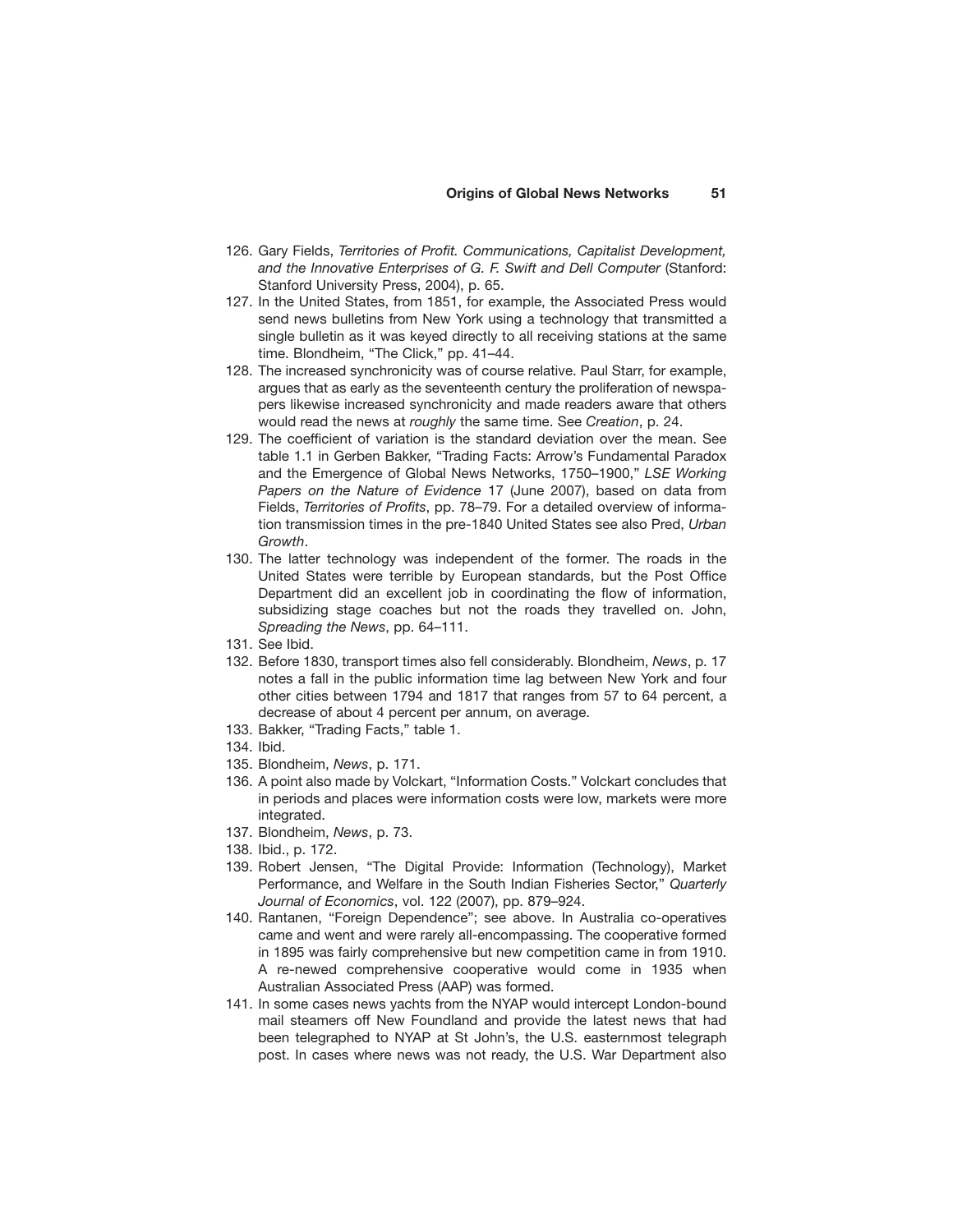could ask ship owners to delay departure, as it asked Samuel Cunard in May 1864. Not only did the War Department cooperate closely with NYAP, it also had an understanding with Reuters arranging effective transmission of war news in England and on the Continent. The substantial political dimension of and interference in the international news flow is important for understanding of the history of the news agencies but lies outside the scope of this article. Blondheim, "Bogus Proclamation," pp. 880, 885.

- 142. See the preceding section, "The Emerging Business Model of News Agencies" and Shmanske, "News as a Public Good."
- 143. Gene Allen, "News Across the Border: Associated Press in Canada, 1894–1917," *Journalism History*, vol. 31 no. 4 (January 2006), pp. 206–16.
- 144. Baggerman and Hemels, *Verzorgd door het ANP*, 33–89. One of the reasons put forward by the Dutch association of newspaper publishers was that a single national news cooperative would enable exclusive agreements with foreign agencies on an equal footing, whereas the fragmented and competitive nature of the existing Dutch news agencies made such agreements difficult.
- 145. In the case of competition, Reuters probably would have had to pay far less.
- 146. See Silberstein-Loeb, "Market for News."
- 147. This was between one third (until the 1920s) and one fifth of the Associated Press's revenue, at exchange rates.
- 148. All data based on Read, *Reuters*.
- 149. See the comment earlier on the organizational form and incentives to increase quality.
- 150. The Press Association subscription at that time, 1915, had been £8,000 annually for more than forty years. The combined London papers paid nearly three times as much. Read, *Reuters*, p. 121. See also Silberstein-Loeb, "Market for News."
- 151. John, *Network Nation*, traces the antimonopoly tradition in the United States back to the 1840s and shows how it shaped the history of the news brokerage business in the 1870s and 1880s; it would have been difficult for the Western Associated Press to beat out the NYAP in the absence of the National Telegraph Act of 1866 and the Butler Amendment of 1879 (both antimonopoly laws). The courts, at times, also were favorable to antimonopoly appeals.
- 152. As, for example, is documented for the United States in John, *Spreading the News*, pp. 64–111. On the development of the French postal system see, for example, Richez, "French postal network."
- 153. As late as the 1990s, remote regions in India still used pigeon services for important news. In 1998, for example, pigeons were used to report the election results from the province of Orissa. The birds were officers of the Orissa Police Pigeon Service, which was launched in 1946, with birds taken from the army. *Reuters News Media*, 23 February 1998; Working Note 31.3, The Dead Media Project, HYPERLINK "http://www.deadmedia.org" www.deadmedia.org, accessed March 2009.
- 154. This is still the way subscription systems work today. Subscription channels on cable TV, for example, do not aim to maximise audience size by focus-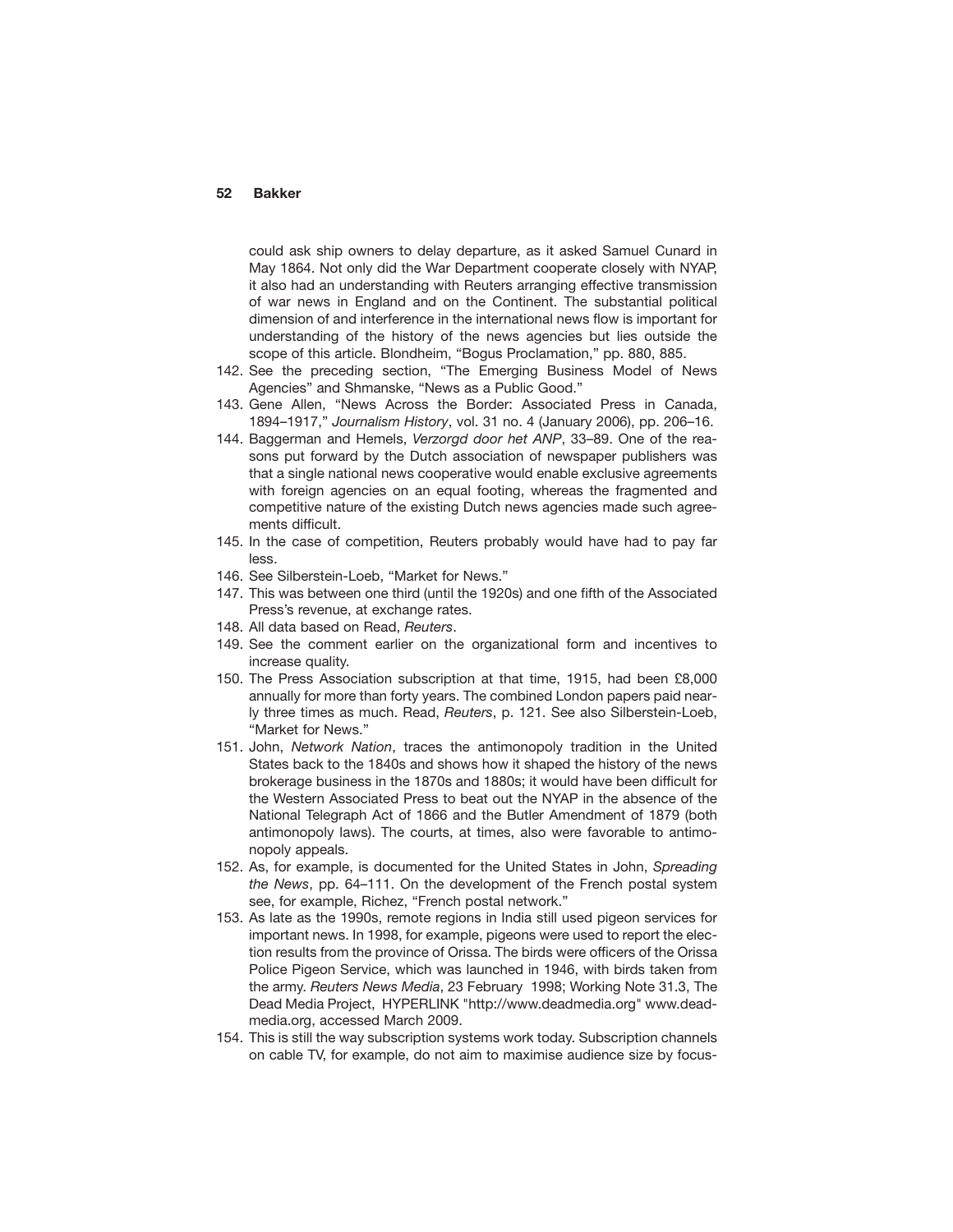## **Origins of Global News Networks 53**

ing on the lowest common denominator (the usual technique to maximise advertising revenue), but by having a variety of programs, each of which may be highly valued by a small group of customers. When those customers renew, they will remember the few programs that they like intensely, not mainstream programs that they watch occasionally.

155. See also Ronald H. Coase, "The Lighthouse in Economics," *Journal of Law and Economics*, vol. 17 (1974), pp. 357–76, who shows how in Britain the public good problem of providing light houses for ships, the archetypical textbook public good, was also solved by a private solution. British light houses have never been owned by the government, but are part of a private organization, Trinity House, which is not entirely unlike the national cooperative news agencies that monopolized news provision in some countries.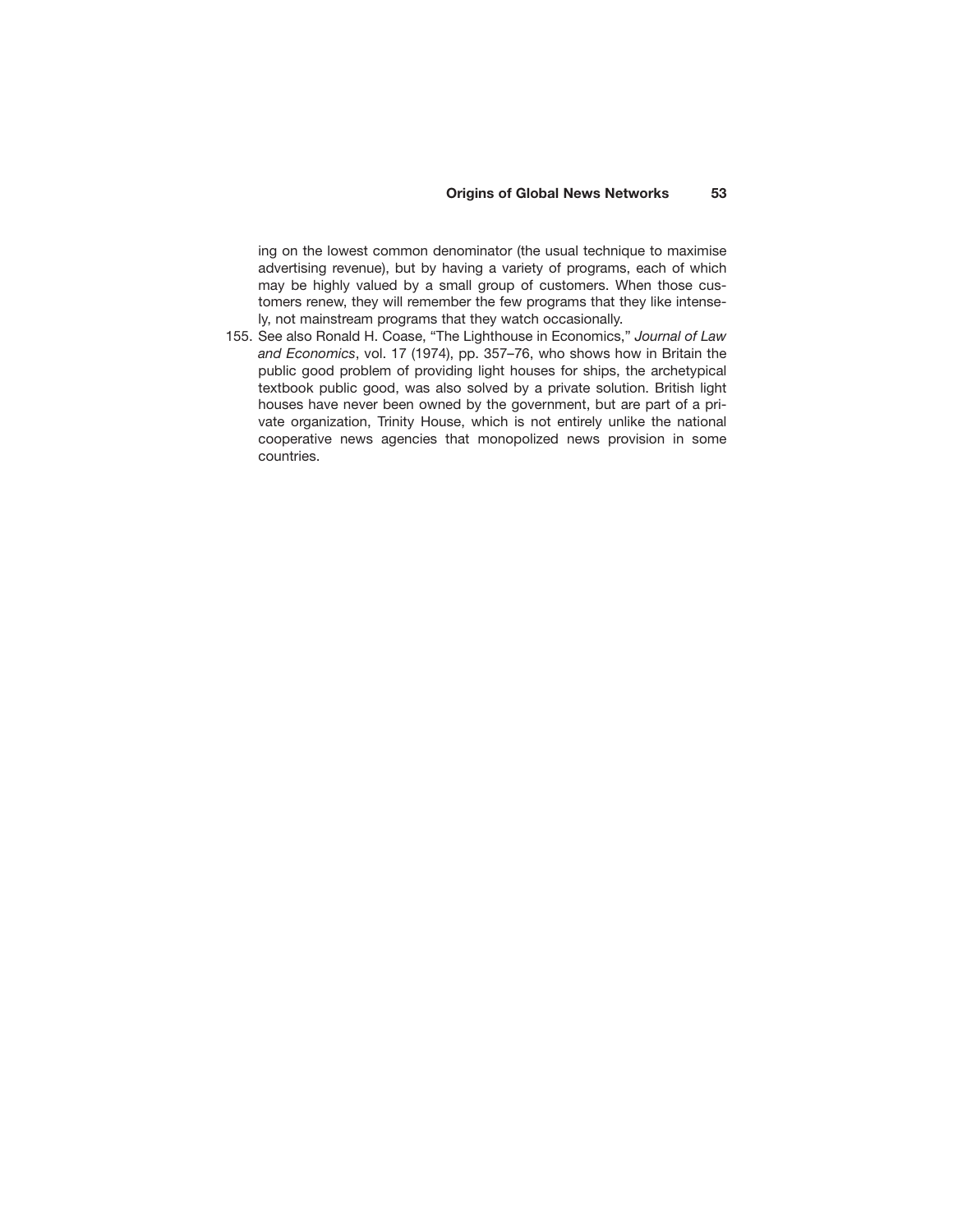## **INTERNATIONAL ASSOCIATION FOR MEDIA AND COMMUNICATION RESEARCH**

This series consists of books arising from the intellectual work of IAMCR members, sections, working groups, and committees. Books address themes relevant to IAMCR interests; make a major contribution to the theory, research, practice and/or policy literature; are international in scope; and represent a diversity of perspectives. Book proposals are refereed.

**IAMCR Publication Committee:** Marjan de Bruin, Jamaica and Claudia Padovani, Italy

**IAMCR Book Series Editors:** Marjan de Bruin, Jamaica and Claudia Padovani, Italy

## **IAMCR Publication Committee Members:**

Arnold de Beer (South Africa), Valeric Cruz Brittos (Brazil), Andrew Calabrese (USA), Bart Cammaerts (United Kingdom), Joseph Man Chan (PRC), John Downing (USA), Gees Hamelink (Netherlands), Todd Holden (Japan), Shelton Gunaratne (USA), Rosa Mikael Martey (USA), Guillermo Mastrini (Argentina), Divina Frau Meigs (France), Virginia Nightingale (Australia), Kaarle Nordenstreng (Finland), Hillel Nossek (Israel), Francisco Sierra (Spain), Helena Souza (Portugal), Ruth Teer-Tomaselli (South Africa), Thomas Tufte (Denmark), Janet Wasko (USA), Bob White (Tanzania), Brian Shoesmith (Australia)

## **Recent Titles in the Series**

The Global Journalist: Newspeople Around the World David Weaver, ed., 1998 Theoretical Approaches to Participatory Communication Thomas Jacobson and Jan Servaes, eds., 1999 Consuming Audiences? Production and Reception in Media Research Ingunn Hagen and Janet Wasko, eds., 2000 Global Trends in Media Education: Policies and Practices Tony Lavendar, Birgitte Tufte and Dafna Lemish, eds., 2003 Spaces of Intercultural Communication: An Interdisciplinary Introduction to Communication, Culture, and Globalizing/Localizing Identities Rico Lie, 2003 Ideologies of the Internet Katharine Sarikakis and Daya K. Thussu, eds., 2006 From the Margins to the Cutting Edge: Community Media and Empowerment Peter M. Lewis and Susan Jones, eds., 2006 Journalism in Crisis: Corporate Media and Financialization Núria Almiron, 2010 International Communication and Global News Networks: Historical **Perspectives** Peter Putnis, Chandrika Kaul and Jürgen Wilke (eds.), 2011

# **International Communication and Global News Networks**

## **Historical Perspectives**

edited by

Peter Putnis Chandrika Kaul Jürgen Wilke

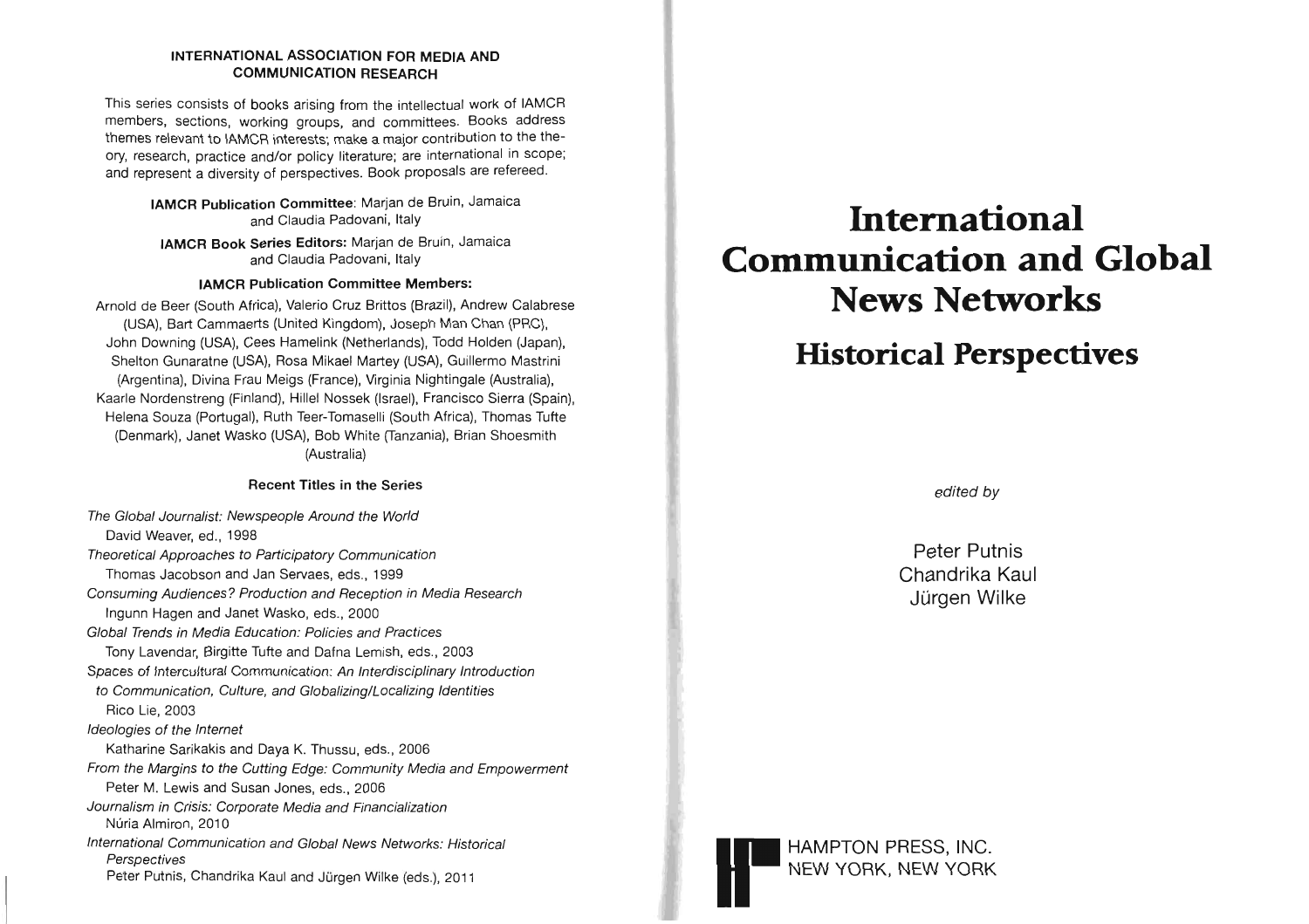Copyright © 2011 by Hampton Press, Inc.

All rights reserved. No part of this publication may be reproduced, stored in a retrieval system, or transmitted in any form or by any means, electronic, mechanical, photocopying, microfilming, recording, or otherwise, without permission of the publisher.

Printed in the United States of America

Library of Congress Cataloging-in-Publication Data

International communication and global news networks : historical perspectives / edited by Peter Putnis, Chandrika Kaul, and Jiirgen Wilke. p. cm. -- (IAMCR book series) Includes bibliographical references and index. ISBN 978-1-61289-054-8 (hardbound) -- ISBN 978-1-61289-055-5 (paperbound) 1. Communication, International--History~19th century. 2. Communication, International--History--20th century. 3. Mass media and globalization. I. Putnis, Peter. II. Kaul, Chandrika. III. Wilke, Jürgen, 1943-P96.I5.I484852011 302.23-dc23 2011034766

Hampton Press, Inc. 307 Seventh Avenue New York, NY 10001

## **Contents**

|              | Acknowledgments                                                                                        | vii<br>1 |
|--------------|--------------------------------------------------------------------------------------------------------|----------|
|              | ntroduction<br>Peter Putnis, Chandrika Kaul, and Jürgen Wilke                                          |          |
| $\mathbf{1}$ | Trading Facts: Arrow's Fundamental Paradox and the Origins<br>of Global News Networks<br>Gerben Bakker | 9        |
| 2            | Double-Edged Swords: Communications Media and the<br>Global Financial Crisis of 1873<br>Dwayne Winseck | 55       |
| 3            | "An Imperial Village": Communications, Media, and<br>Globalization in India<br>Chandrika Kaul          | 83       |
| 4            | In an Indian Net: China and British Imperial War News<br>$(1839 - 1842)$<br>Stephen Vella              | 99       |
| 5            | Telegraphy, Mass Media, and Mobilization: Australians<br>in Sudan, 1885<br><b>Peter Putnis</b>         | 119      |
| 6            | How Havas Lost the War: The Spanish-American War<br>Revisited<br><b>Rhoda Desbordes</b>                | 143      |
|              |                                                                                                        |          |